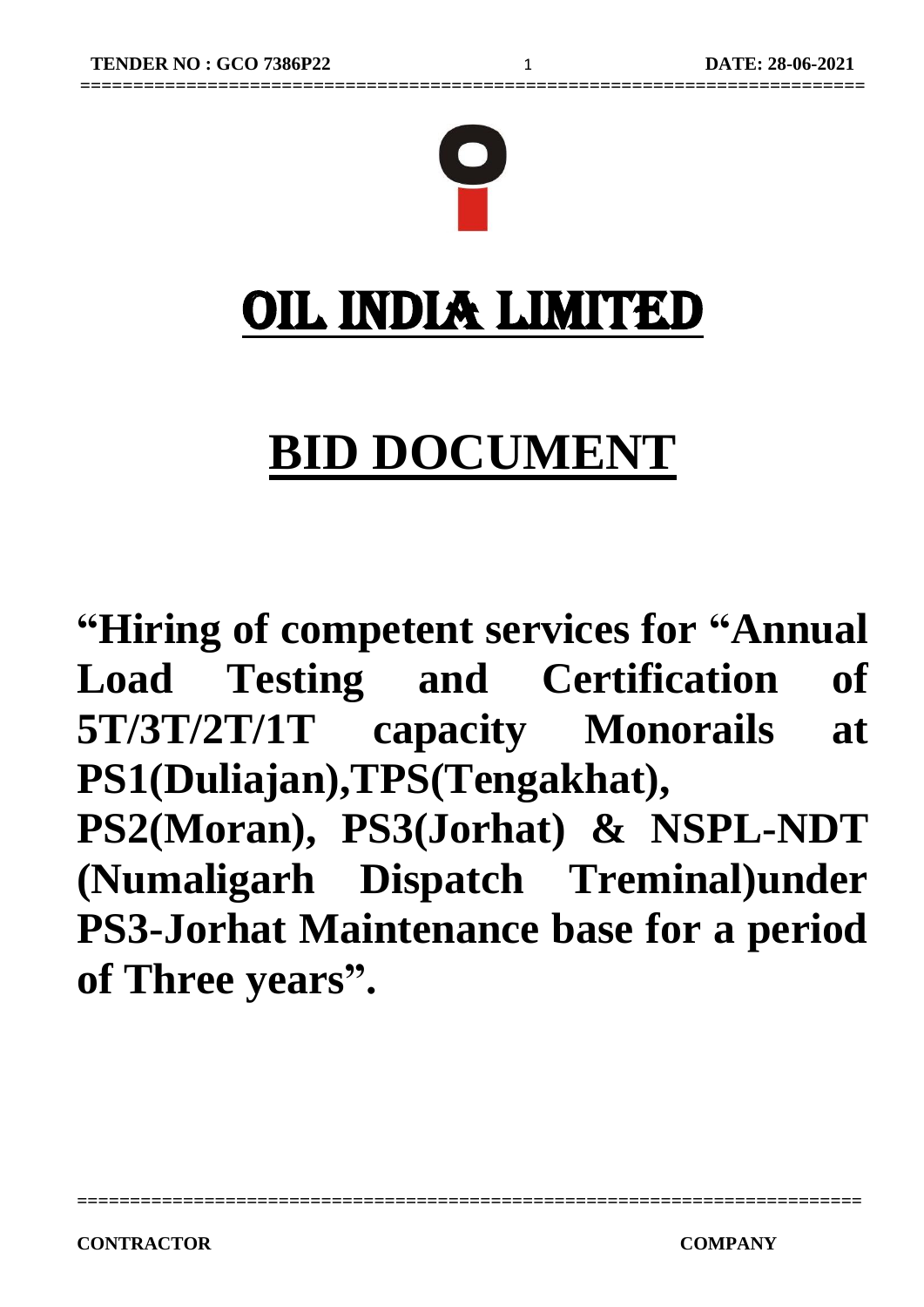### **INDEX:**

**==========================================================================**

| Instruction to bidders                        |                      | $\ddot{\phantom{a}}$<br>Bidders are required to submit their hard copy bid with their<br>quoted rates as per <b>Price-Bid Format-A</b> along with all relevant<br>documents as required. |
|-----------------------------------------------|----------------------|------------------------------------------------------------------------------------------------------------------------------------------------------------------------------------------|
| <b>Covering Letter with Salient features</b>  |                      |                                                                                                                                                                                          |
| Part -I                                       | ÷                    | <b>Bid Rejection/Evaluation Criteria</b>                                                                                                                                                 |
| Part-II                                       | ÷                    | General terms and Condition of the Contract                                                                                                                                              |
| Section - II<br>Section - III<br>Section - IV | $\ddot{\phantom{0}}$ | Schedule of Quantities, Service/work and Rates(PROFORMA-A)<br>Special Terms and Conditions of the Contract<br><b>Safety Measures</b>                                                     |
| Proforma<br>- C                               | ÷                    | <b>Bid Security Declaration format</b>                                                                                                                                                   |

| <b>Proforma</b> | - D | Bank Guarantee format for Performance Security Deposit   |
|-----------------|-----|----------------------------------------------------------|
| Proforma        | - E | Undertaking on Non Judicial Stamp Paper(To be notorised) |
| Proforma        | - F | Net worth Certificate                                    |
| Proforma        | - G | e-payment vide RTGS                                      |
| <b>Proforma</b> | - H | Undertaking for submission of authentic information.     |

| ۱a | - С | <b>Bid Security Decl</b> |
|----|-----|--------------------------|
| ۱a | - D | <b>Bank Guarantee f</b>  |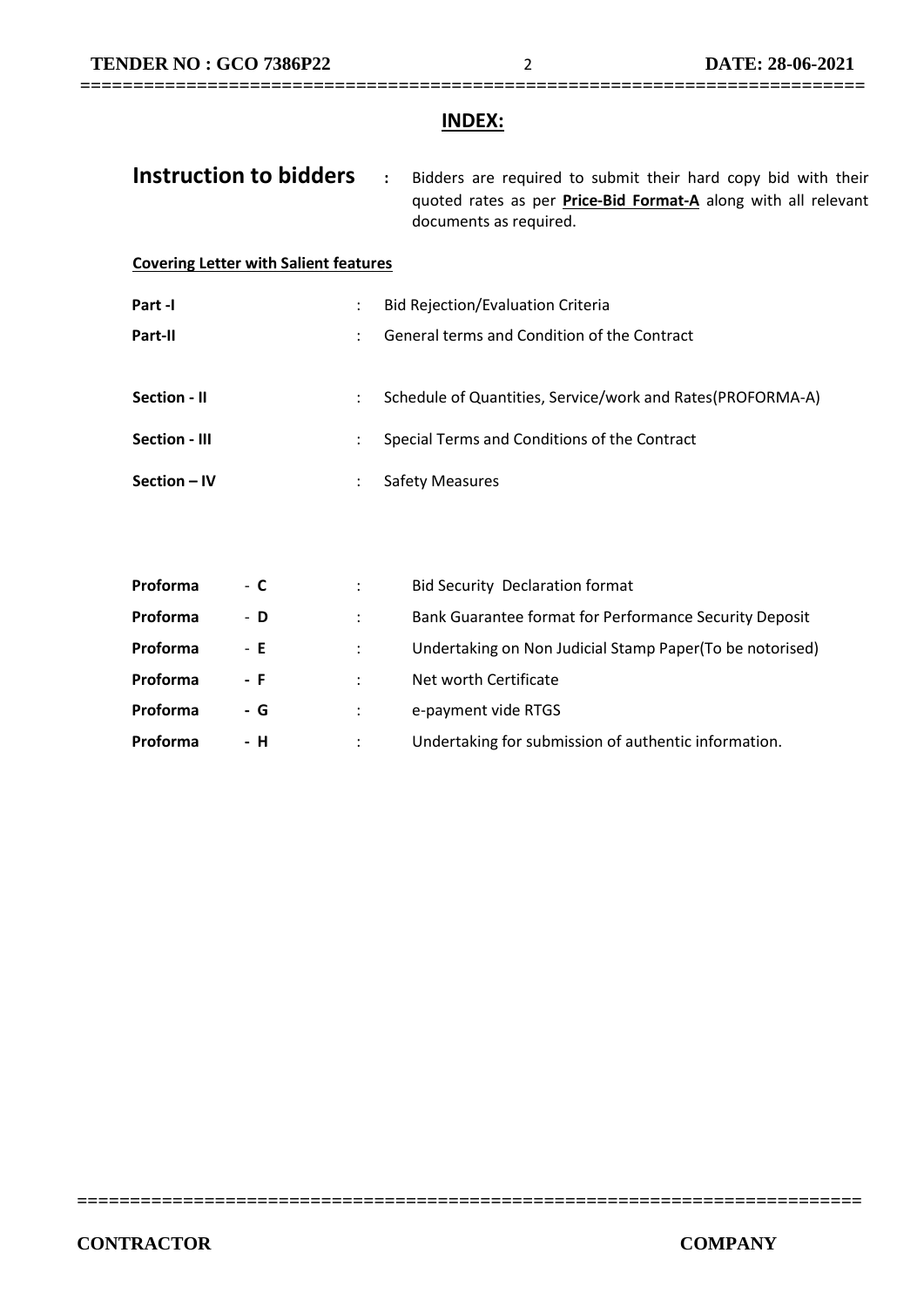**\_\_\_\_\_\_\_\_\_\_\_\_\_\_\_\_\_\_\_\_\_\_\_\_\_\_\_\_**

**\_\_\_\_\_\_\_\_\_\_\_\_\_\_\_\_\_\_\_\_\_\_\_\_**



| भारत सरकार का उद्यम )<br><b>Oil India Limited</b> | <b>Tender SI No:</b><br><b>Issued By</b> |
|---------------------------------------------------|------------------------------------------|
| (A Government of India Enterprise)                | (Signature)                              |
| $\sim$                                            | <b>Name</b>                              |

 **(Contract Section) (A Govt. of India Enterprise) Udyan Vihar, Narengi, Guwahati Designation: \_\_\_\_\_\_\_\_\_\_\_\_ Assam**

**==========================================================================**

**To,**

#### **TENDER NOTICE NO. : GCO 7386 P22**

======================================================================= OIL INDIA LIMITED invites SEALED TENDERS from experienced and approved Contractors/ Firms for the under mentioned work:

| Description of Work / Service. Location                                                                                                                                                                                                                                                                                                                           |                                                         | Contract<br>Period | i) Bid Closing Date (BCD) /<br>Bid Opening date (BOD).<br>ii) Earnest money deposit<br>(EMD).                                                                                                                                          |
|-------------------------------------------------------------------------------------------------------------------------------------------------------------------------------------------------------------------------------------------------------------------------------------------------------------------------------------------------------------------|---------------------------------------------------------|--------------------|----------------------------------------------------------------------------------------------------------------------------------------------------------------------------------------------------------------------------------------|
| <b>"Hiring</b><br>of<br>competent<br>services for "Annual Load<br>Testing and Certification<br>5T/3T/2T/1T<br>оf<br>capacity<br>at<br>Monorails<br>PS1 (Duliajan), TPS (Tengakha<br>$t)$ ,<br>PS2 (Moran),<br>$PS3(Jorhat)$ &<br><b>NSPL-NDT</b><br>(Numaligarh<br>Dispatch<br>Treminal) under PS3-Jorhat<br>Maintenance<br>base for a<br>period of Three years". | <b>PS3,</b><br><b>JORHAT,</b><br>MECH.<br><b>MAINT.</b> | 36Months           | To<br>be<br>submitted<br>i)<br>at<br><b>GUWAHATI</b><br><b>BCD</b> at :<br><b>Guwahati on: 05-08-2021</b><br>at 11:30Hr<br><b>Bid opening at:</b><br>Guwahati on: 05-08-2021<br>at $13:00$ hrs<br>ii)EMD : NIL<br>iii) Tender Fee: NIL |

#### **a) Bid Security (EMD) : NIL (HOWEVER PROFORMA-C TO BE SUBMITTED)**

- 1. Earnest money deposited /Not deposited vide Online Transaction/Bank Guarantee / D. Draft/ B.Cheque/Money Receipt No. dated\_\_\_\_\_\_\_\_\_\_\_\_\_\_\_\_\_\_ of**\_\_\_\_\_\_\_\_\_\_\_\_\_ (strike out which is not applicable).**
- 2 The Bid Security is required to protect the Company against the risk of Bidder's conduct, which would warrant the security's forfeiture.

**==========================================================================**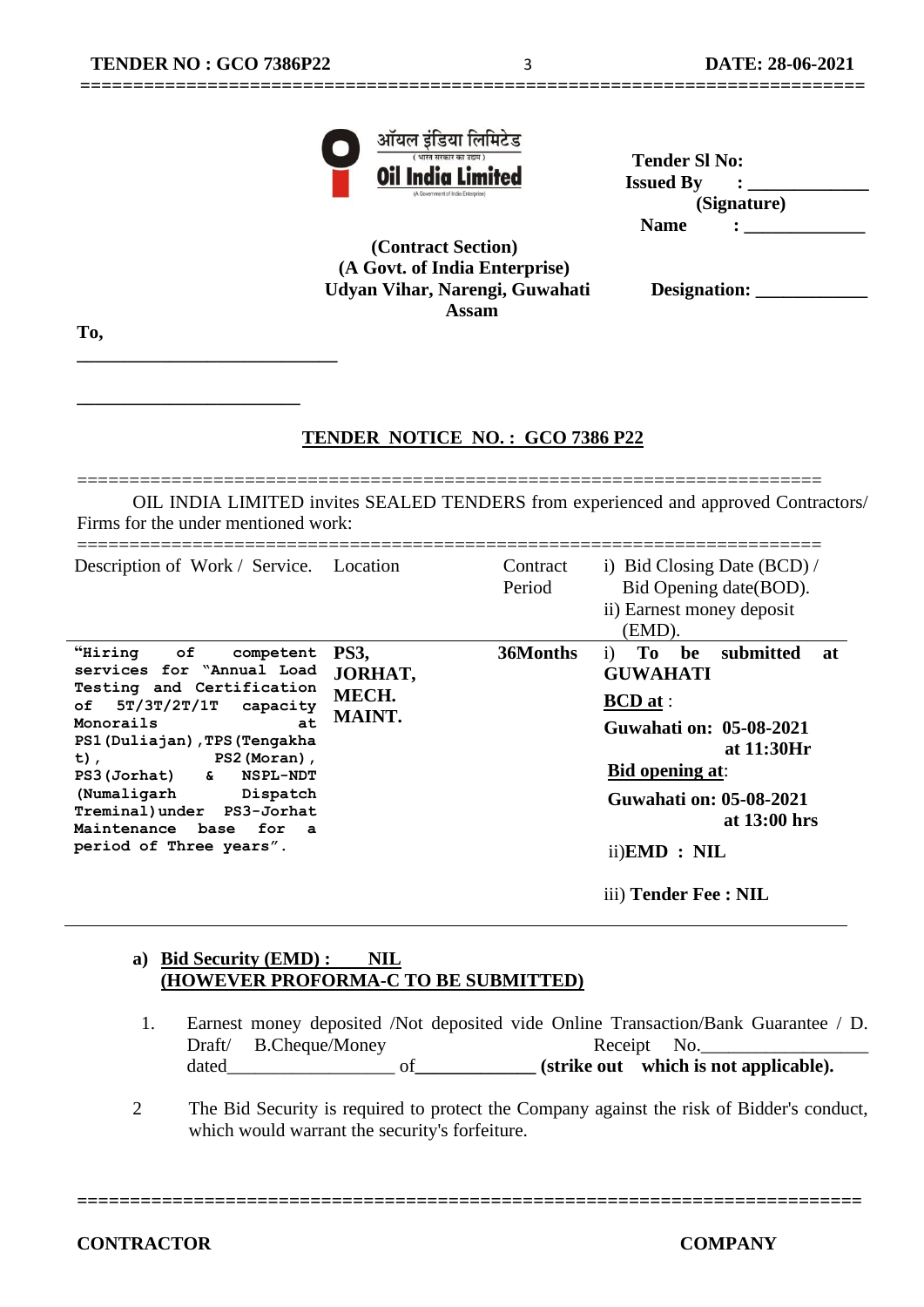3 The Bid Security shall be denominated in the currency of the bid or another freely convertible currency, and shall be in one of the following form:

**==========================================================================**

(a) A Bank Guarantee in the prescribed format vides **Annexure-A** or in another form acceptable to the Company issued by any of the following Banks.:

i)Any schedule Indian Bank or Any Branch of an International bank situated in India and registered with Reserve Bank of India as scheduled foreign bank in case of domestic bidder

#### **OR**

ii) Any foreign Bank which is not a Scheduled Bank in India, provided the Bank Guarantee issued by such Bank is counter-guaranteed by any Branch situated in India of any Scheduled Bank incorporated in India.

**Bank Guarantee issued by a scheduled Bank in India at the request of some other Non-Scheduled Bank of India shall not be acceptable.**

The Bank Guarantee shall be valid for **60 days beyond the validity of the bids** asked for in the Bid Document.

*Bank Guarantees issued by Banks in India should be on non-judicial stamp paper of requisite value, as per Indian Stamp Act, purchased in the name of the Banker.*

*The bank guarantee issued by the bank must be routed through SFMS platform as per the following details:*

- *a. (i) "MT760/ MT760 COV for issuance of bank guarantee"*
	- *(ii) "MT767/ MT767 COV for issuance of bank guarantee"*

*The above message/ intimation shall be sent through SFMS by the BG issuing bank branch to Axis Bank, Guwahati Branch, IFS Code- UTIB0000140, Branch Address – Axis Bank Ltd, Guwahati Branch, chibber House , G S Road, dispur,Assam , PIN- 781005."*

*b)The vendor shall submit to OIL the copy of SFMS message as sent by the issuing bank branch along with the original bank guarantee*

b) **Performance Security Deposit: N/A 3%** of the estimated contract value

Interested bidder may collect the Bid Documents from the office of the **General Manager (Contracts) Guwahati–781171** from **05-07-2021 to 04-08-2021** during office hours from 8.00 AM to 10.00 AM. The Bid Closing Date (BCD) is **05-08-2021 at 11.30 hrs**. and Bid Opening Date (BOD) is **05-08-2021 at 13.00 Hrs.**

 All corrigenda, addenda, amendments, time extension, clarification etc. to the tender will be hosted on the Oil Website and no separate notification shall be issued in the press. Prospective bidders are requested to regularly visit the website.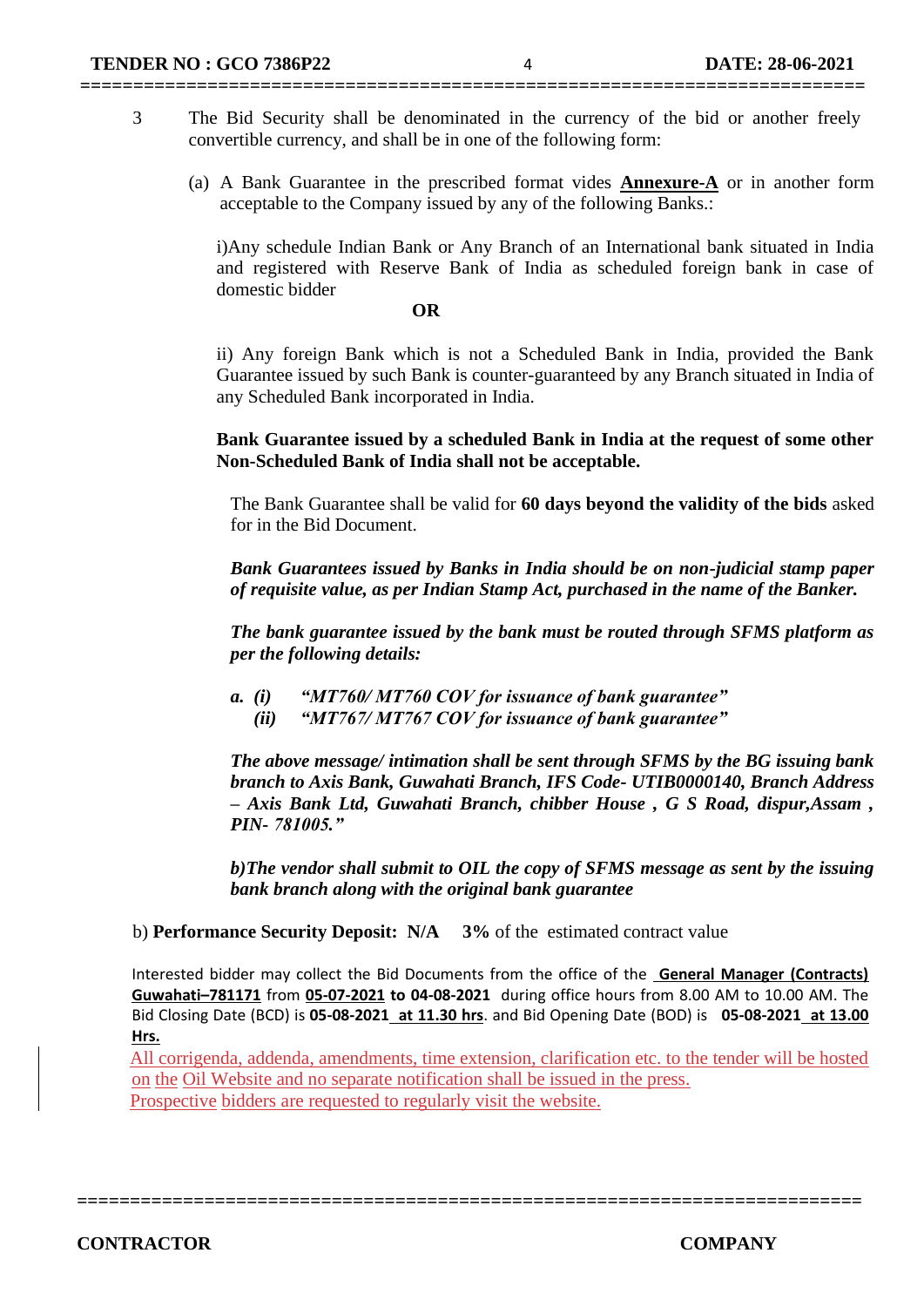.

#### **Bidders to submit the hard copy of the bid issued from OIL Contracts Office, PHQ,Narangi.**

**==========================================================================**

1.0 This bid document is not transferable and Bids can be collected by bidders w.e.f **05-08-2021 to 04-08-2021** (during office hours 08 AM to 10 AM). Bidders to submit the hard copy of the bid collected. In the event any bidder submits the bid by down loading the same from the OIL website, , the same will be rejected.

**==========================================================================**

Bid must accompany the **BID SECURITY DECLARATION FORMAT PROFORMA-C.** 

Otherwise the bid will be outright rejected.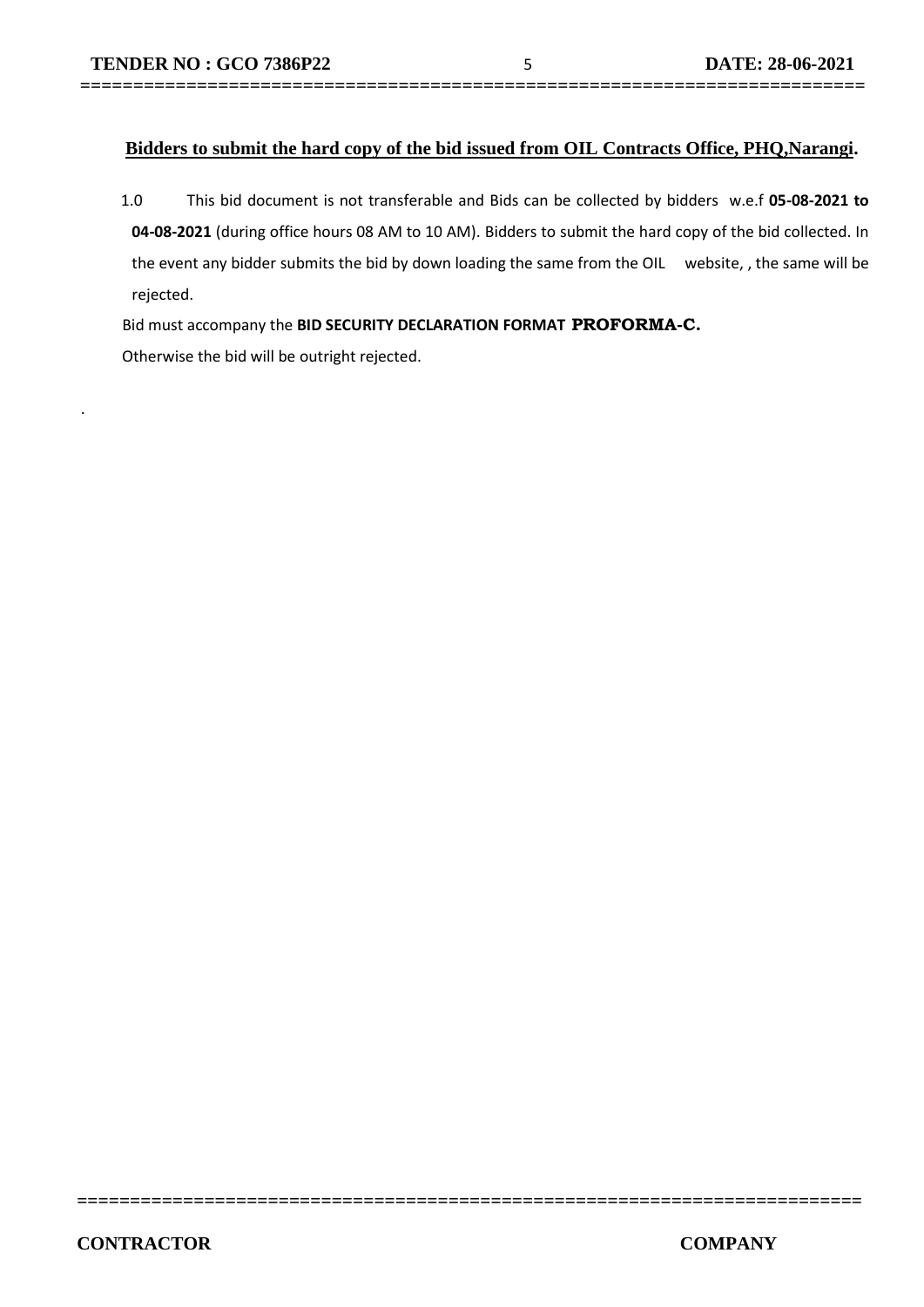## **==========================================================================**

#### **DECLARATION FOR BID SECURITY PROFORMA-C**

| To,                    |
|------------------------|
| M/s. Oil India Limited |
|                        |
|                        |
|                        |
|                        |

Dear Madam/Sir,

After examining / reviewing provisions of above referred tender documents (including all corrigendum/ Addenda), we M/s. …………… (Name of Bidder) have submitted our offer / bid no…………

We, M/s. ………………….(Name of Bidder) hereby understand that, according to your conditions, we are submitting this Declaration for Bid Security.

We understand that we will be put on watch list/holiday/banning list (as per policies of OIL INDIA in this regard), if we are in breach of our obligation(s) as per following:

- (a) have withdrawn/modified/amended, impairs or derogates from the tender, my/our Bid during the period of bid validity specified in the form of Bid; or
- (b) having been notified of the acceptance of our Bid by the OIL INDIALIMITED during the period of bid validity:
	- (i) fail or refuse to execute the Contract, if required, or
	- (ii) fail or refuse to furnish the Contract Performance Security, in accordance provisions of tender document.
	- (iii) Fail or refuse to accept 'arithmetical corrections' as per provision of tender document.
- (c) having indulged in corrupt/fraudulent/collusive/coercive practice as per procedure.

Place: [Signature of Authorized Signatory of Bidder] Date: Name: Designation: Seal: Seal: Seal: Seal: Seal: Seal: Seal: Seal: Seal: Seal: Seal: Seal: Seal: Seal: Seal: Seal: Seal: Seal: Seal: Seal: Seal: Seal: Seal: Seal: Seal: Seal: Seal: Seal: Seal: Seal: Seal: Seal: Seal: Seal: Seal: Seal: Seal:

The company reserves the right to refuse issuance of bid document without assigning any reason there of.

**==========================================================================**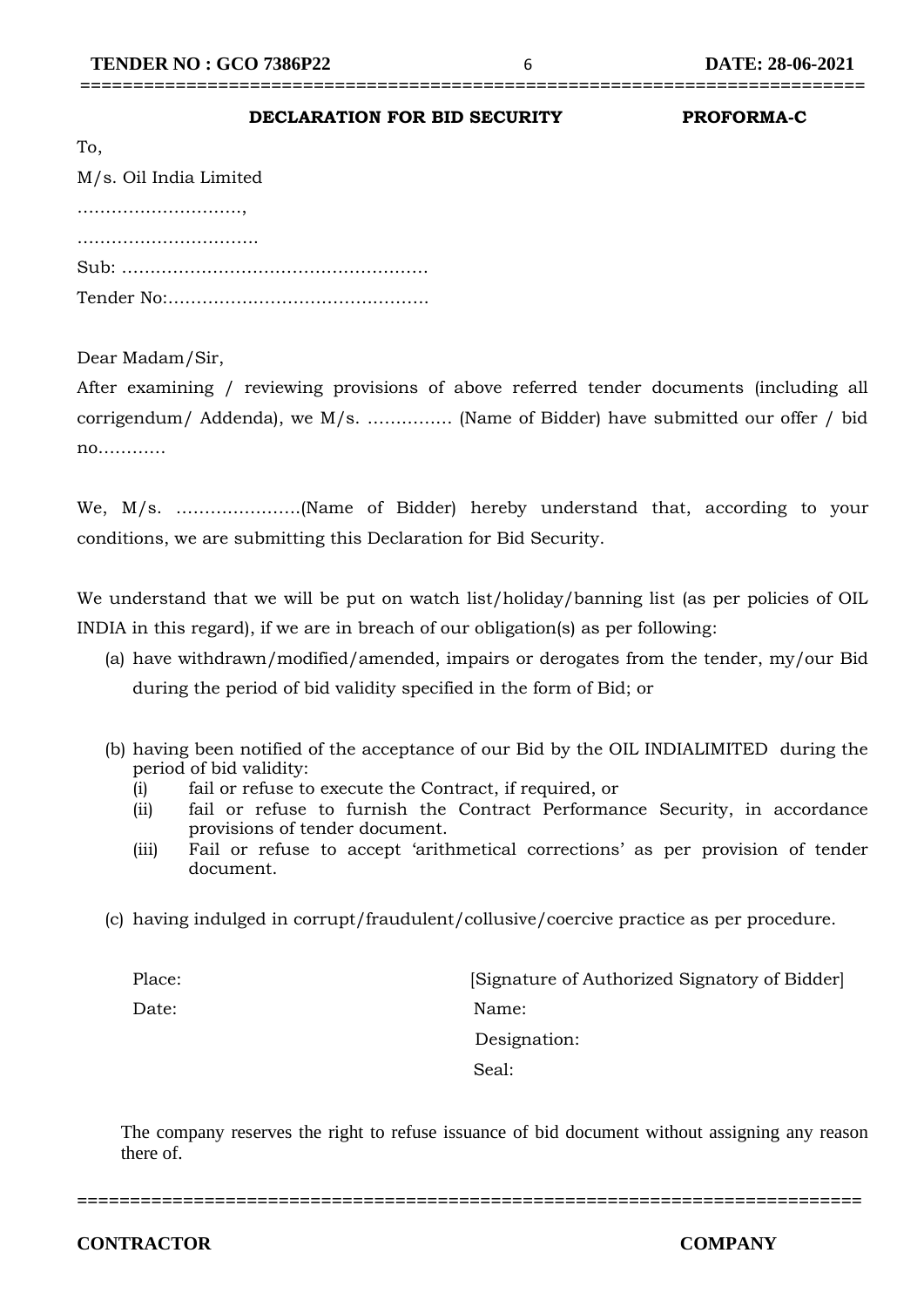2.0 SEALED ENVELOPES Containing the Tender shall be marked with the above Tender Number and description of work and addressed to the:

**==========================================================================**

GENERAL MANAGER (CONTRACTS), OIL INDIA LIMITED (A Govt. of India Enterprise) Udyan Vihar, Narengi, Guwahati 781 171

All tenderers shall submit the requisite **Bid Security Declaration Format** along with the Tender **Tenders received without Bid Security Declaration Format in the manner specified above will be summarily rejected**. The bid is to be submitted in **Original**.

- 3.0 Tenders will be received upto **11:30 AM (IST)** on the date as mentioned above and opened on the **date as mentioned above** day at **01:00 PM (IST)** at **GENERAL MANAGER (C &P), CONTRACTS SECTION Pipeline Head Quarters(PHQ) , Oil India Limited, Guwahati**  office before any attending tenderers. Tender box is placed at the office of **General Manager (C&P**). However, if the above mentioned closing / opening day of the tender happens to be nonworking day due to Bundh / Strike or any other reason, the tenders will be received and opened on the following working day at the same time except on Saturdays.
- 4.0 The rates shall be quoted per unit as specified in the Schedule of Work (Part II) and shall be in words as well as in figures. No overwriting shall be allowed, but all corrections may be inserted in the blank space above the corrected word / figure and must be initialled. However, white fluid shall not be used for making correction. Any bid not meeting this requirement will be rejected. In case of discrepancy the unit rate quoted in words shall be considerate to be correct.
- 5.0 The Company reserves the right to reject any or all the tenders or accept any tender in full or in part, without assigning any reason.
- 6.0 (a) No Tenderer must withdraw the tender after its public opening. Any such withdrawal will make the tenderer liable of forfeit his/her/their Earnest Money in full and debarred from further tendering at the sole discretion of the company and the period of debarment will not be less than 6(six) months.
	- (b) Once a withdrawal letter is received from any bidder, the offer will be treated as withdrawn and no further claim / correspondence will be entertained in this regard.
- 7.0 The tender must be valid for **90 (Ninety)** days from the date of opening of the tender.
- 8.0 Conditional tenders are liable to be rejected at the discretion of the Company.
- 9.0 Tenders can be dropped at the box placed at the office of Contract Department or can be sent by registered post addressed to

GENERAL MANAGER (CONTRACTS), PHQ OIL INDIA LIMITED (A Govt. of India Enterprise) P.O. :Udyan Vihar, Narengi, Guwahati, Assam

so as to reach his office before scheduled closing date and time. Company will not be responsible for any postal delay or non-receipt of the same.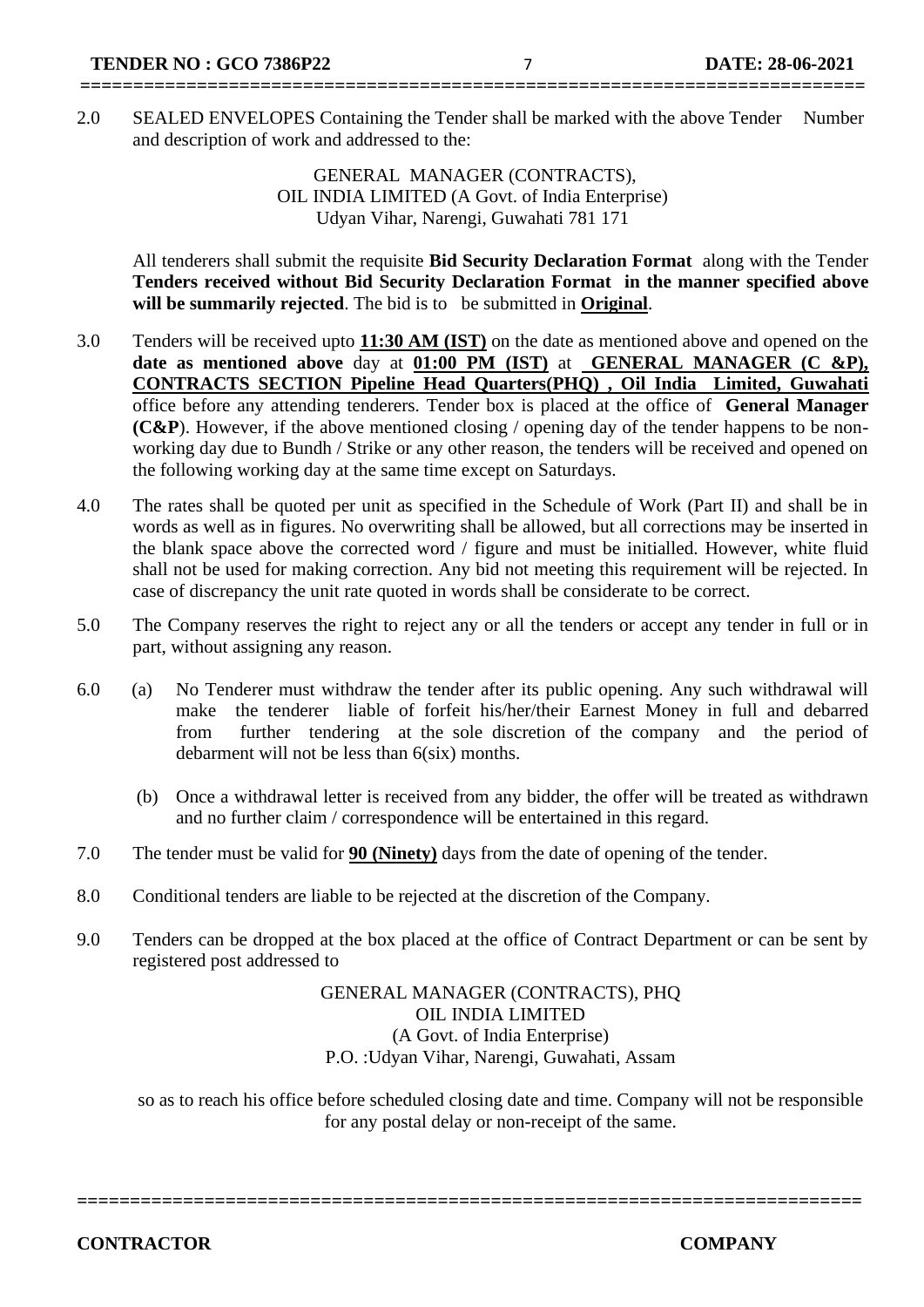10.0 The work may be split up amongst more than one contractor at the sole discretion of the Company.

**==========================================================================**

- 11.0 The bidders are required to furnish the composition and status of ownership of the firm in whose name tender documents have been purchased/issued along with one or more of the following documentary evidences(which are applicable to the bidder) in support of the same.
	- 01. In case of Sole Proprietorship Firm-Copies of Telephone/Electricity/Mobile Bill, PAN, latest Income Tax Return indicating therein the name, business and residential address, E-mail and telephone numbers of the owner and copies of GST and Central Excise Registration Certificate.
	- 02. In case of HUF-Copies of Telephone/Electricity/Mobile Bill, PAN, latest Income Tax Return, Family Arrangement indicating therein the name, residential address, E-mail and telephone numbers of the owners in general and Karta in particular and copies of GST and Central Excise Registration Certificate.
	- 03. In case of Partnership Firm-Copies of Telephone/Electricity/Mobile Bill, PAN, latest Income Tax Return indicating therein the name, residential address, E-mail and telephone numbers of all the partners(including the Managing Partner), registered partnership agreement/deed and copies of GST and Central Excise Registration Certificate.
	- 04. In case of Co-Operative Societies-Copies of Telephone/Electricity/Mobile Bill, PAN, latest Income Tax Return indicating therein the name, residential address, E-mail and telephone numbers of all the Directors or persons who are at the helm of affairs, registration certificate from Registrar of Co-Operative Societies and copies of GST and Central Excise Registration Certificate.
	- 05. In case of Societies registered under the Societies Registration Act -Copies of Telephone/Electricity/Mobile Bill, PAN, latest Income Tax Return indicating therein the name, residential address, E-mail and telephone numbers of all the Directors or persons who are at the helm of affairs, registration certificate from the Registrar of the state and copies GST and Central Excise Registration Certificate.
	- 06. In case of Joint Stock Companies registered under the Indian Companies Act Copies of Telephone/Electricity/Mobile Bill, PAN, latest Income Tax Return indicating therein the name, residential address, E-mail and telephone numbers of all the Directors or persons who are at the helm of affairs, Certificate of Incorporation from the Registrar of Companies, Memorandum and Articles and copies of GST and Central Excise Registration Certificate.
	- 07. In case of Trusts registered under the Indian Trust Act Copies of Telephone/Electricity/Mobile Bill, PAN, latest Income Tax Return indicating therein the name, residential address, E-mail and telephone numbers of all the Trustee or persons who are at the helm of affairs, registration certificate from the Registrar of the state, Trust Deed and copies GST and Central Excise Registration Certificate.
- 12.0 The selected tenderer will be required to enter into a formal contract, which will be based on their tender i.e O.I.L's Standard Form of Contract.

### 13.0 **PERFORMANCE SECURITY: 3% OF THE CONTRACT VALUE.**

**==========================================================================**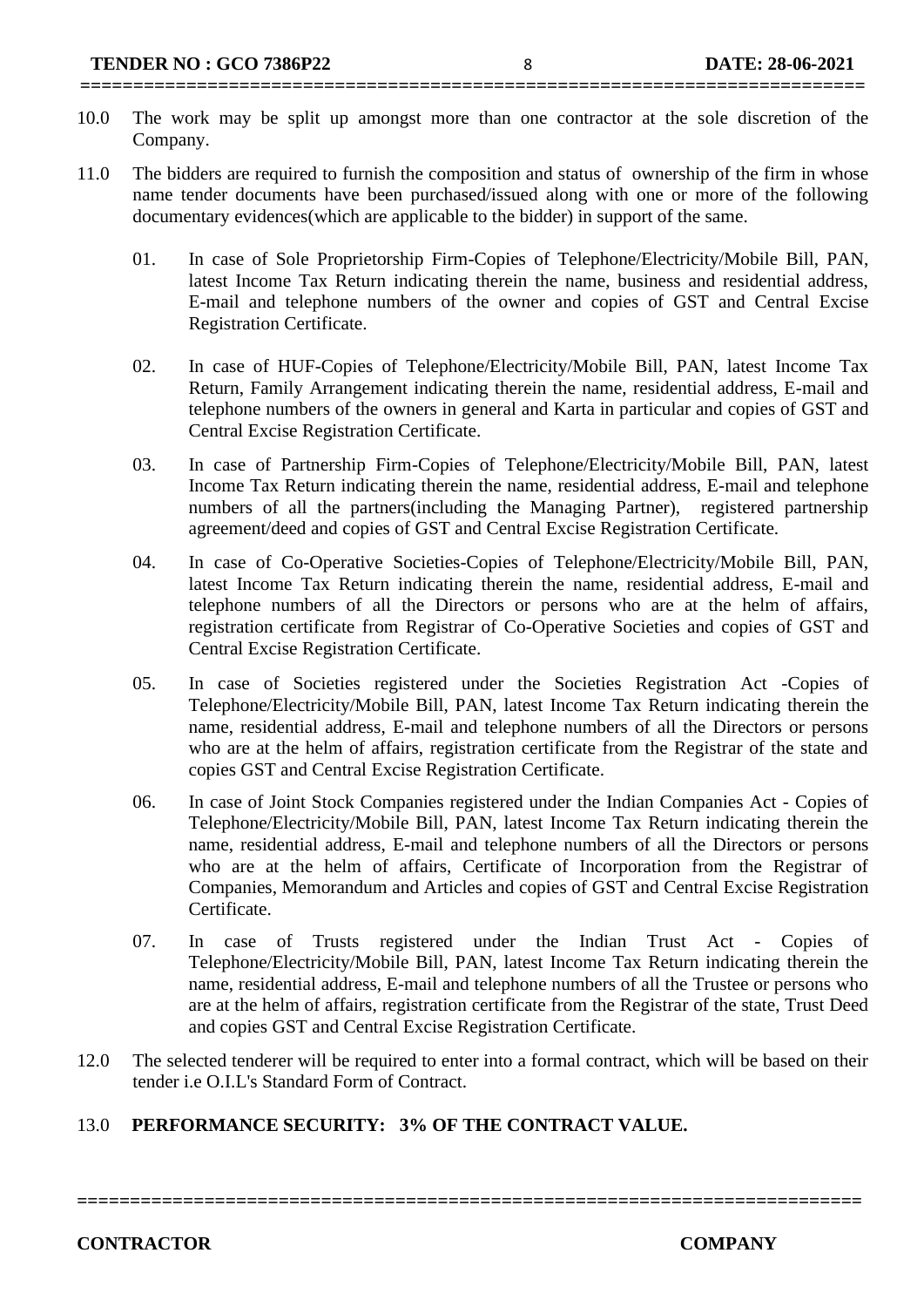13.1 Successful bidder shall be required to furnish an amount equivalent to **3%** of the estimated total contract value as Performance Security Deposit within 30 days of notification of award of contract and before signing of the formal contract. In case of default the award of contract may be cancelled and Security deposit forfeited. The Performance Security Deposit may be in the form of Demand Draft / Banker's Cheque/ Bank Guarantee issued by a Nationalized Bank. A copy of the Bank Guarantee format is enclosed as **Annexure –B.**

**==========================================================================**

- 13.2 The performance security and retention money shall be payable to Company as compensation for any loss resulting from Contractor's failure to fulfil its obligations under the Contract.
- 13.3 The performance security in the form of Bank Guarantee as specified above must be valid for 9**0 (Ninety)** days after the date of expiry of the tenure of the contract to cover the warranty obligations. The same will be discharged by company not later than 30 days following its expiry.
- 13.4 Failure of the successful Bidder to comply with the requirements of **clause 13.1 and /or 13.4** shall constitute sufficient grounds for annulment of the award and forfeiture of the Bid Security. In such an event the Company may award the contract to the next evaluated Bidder or call for new bid or negotiate with the next lowest bidder as then case may be.
- 14.0 The amount of retention money shall be released after expiry of Contractor's performance obligation under this contract.
- 15.0 The work shall have to be started within **1One)Week** from the date of issue of work order.
- 16.0 Time will be regarded as the essence of the Contract and the failure on the part of the Contractor to complete the work within the stipulated time shall entitle the Company to recover liquidate damages and / or penalty from the Contractor as per terms of the tender /contract.
- 17.0 The contractor will be required to allow OIL officials to inspect the work site and documents in respect of the workers payment.

#### 18.0 **DISCOUNTS / REBATES:**

- 1.1 Unconditional Discounts/ Rebates if any given in the bid or along with bid will be considered for evaluation.
- 1.2 Post bid or conditional discounts / rebates offered by any bidder shall not be considered for evaluation of bids. However, if the lowest bidder happens to be the final acceptable bidder for award of contract and if they have offered any discount/rebate, the contract shall be awarded after taking into consideration such discount / rebate. These provisions shall be incorporated suitably in the Bid Document.

#### 19.0 **BACKING OUT BY BIDDER**:

In case any bidder withdraws their bid within the bid validity period, Bid Security will be forfeited and the party will be debarred for a period of 2(two) years from the date of withdrawal of bid.

#### 20.0 **BACKING OUT BY L-1 BIDDER AFTER ISSUE OF LOA**: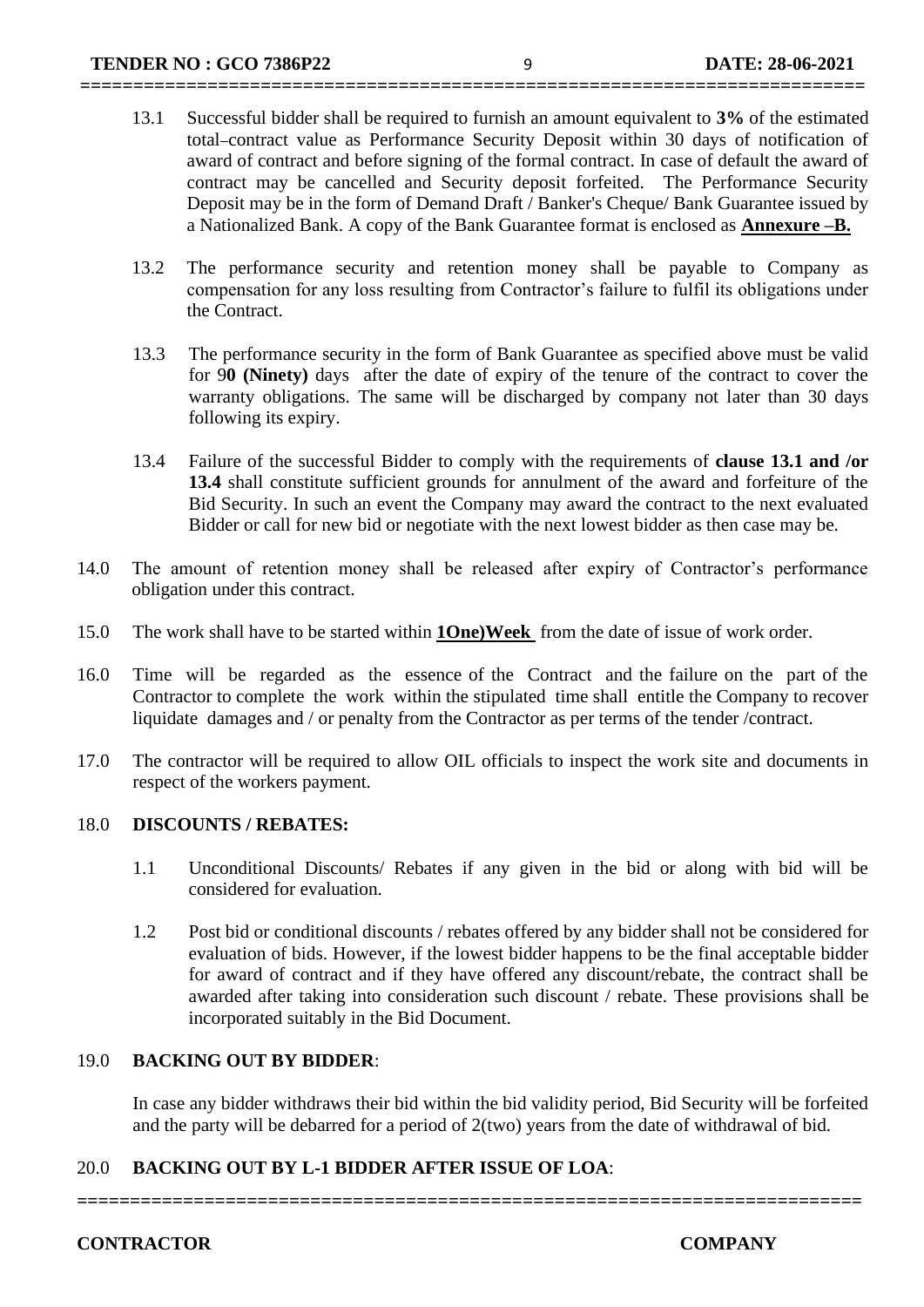In case LOA issued is not accepted by the L1 bidder or the Performance Security is not submitted as per the terms of the contract within the time specified in the Bid Document, the Bid Security shall be forfeited and the bidder shall be debarred for 2(two) years from the date of default.

**==========================================================================**

#### 21.0 **FURNISHING FRAUDULENT INFORMATION/DOCUMENT**:

If it is found that a Bidder/Contractor has furnished fraudulent document/information, the Bid Security/Performance Security shall be forfeited and the party shall be debarred for period of 3(three) years from date of detection of such fraudulent act, besides the legal action.

#### 22.0 **RESPONSIVENESS OF THE BIDS:**

The bids shall conform generally to the terms and conditions given in the bidding documents. Notwithstanding the general conformity of the bid, the following requirement under **Bid Rejection criteria (BRC)/ Bid Evaluation Criteria (BEC)** will have to be particularly met by the bidders without which the same will be considered non-responsive and rejected.

### **BID REJECTION CRITERIA (BRC) / BID EVALUATION CRITERIA (BEC):**

**\_\_\_\_\_\_\_\_\_\_\_\_\_\_\_\_\_\_\_\_\_\_\_\_\_\_\_\_\_\_\_\_\_\_\_\_\_\_**

1.0 The bid shall conform to the specifications and terms and conditions given in the Bidding Documents. Bids will be rejected in case services offered do not conform to the required parameters stipulated in the technical specifications. Notwithstanding the general conformity of the bid to the stipulated specifications, the BRC requirements will have to be particularly met by the Bidders without which the same will be considered as non-responsive and rejected. All the documents related to BRC shall be submitted along with the Bid.

#### [A] **Financial capability**: Bidders must have

1. (a) Annual financial turnover as per Audited Annual Reports in any of preceding three (3) financial years preceding scheduled bid opening date should be at least **Rs.75,300.00** .

**FOR CONSORTIUM:** At least one member of the consortium needs to meet the above criteria of 50% turnover.

The other members of consortium should meet minimum 25% turnover requirement.

(b) Net Worth should be positive for the preceding financial year.

**NOTE: -Considering the time required for preparation of Financial Statements, if the last date of preceding financial/ accounting year falls within the preceding six months reckoned from the original bid closing date and the Financial Statements of the preceding financial / accounting year are not available with the bidder, then the financial turnover of the previous three financial / accounting years excluding the preceding financial / accounting year will be considered. In such cases, the Net worth of the previous financial/ accounting year excluding the preceding financial/ accounting year will be considered. However, the bidder has to submit an affidavit/ undertaking certifying that the balance sheet/ Financial Statements for the financial year 2020-2021 (or as the case may be) has actually not been audited so far.**

For proof of Annual Turnover & Net worth any one of the following document must be submitted along with the bid: -

i) A certificate issued by a practicing Chartered/Cost Accountant (with Membership Number and Firm Registration Number), certifying the Annual turnover & Net worth. *In addition to membership number*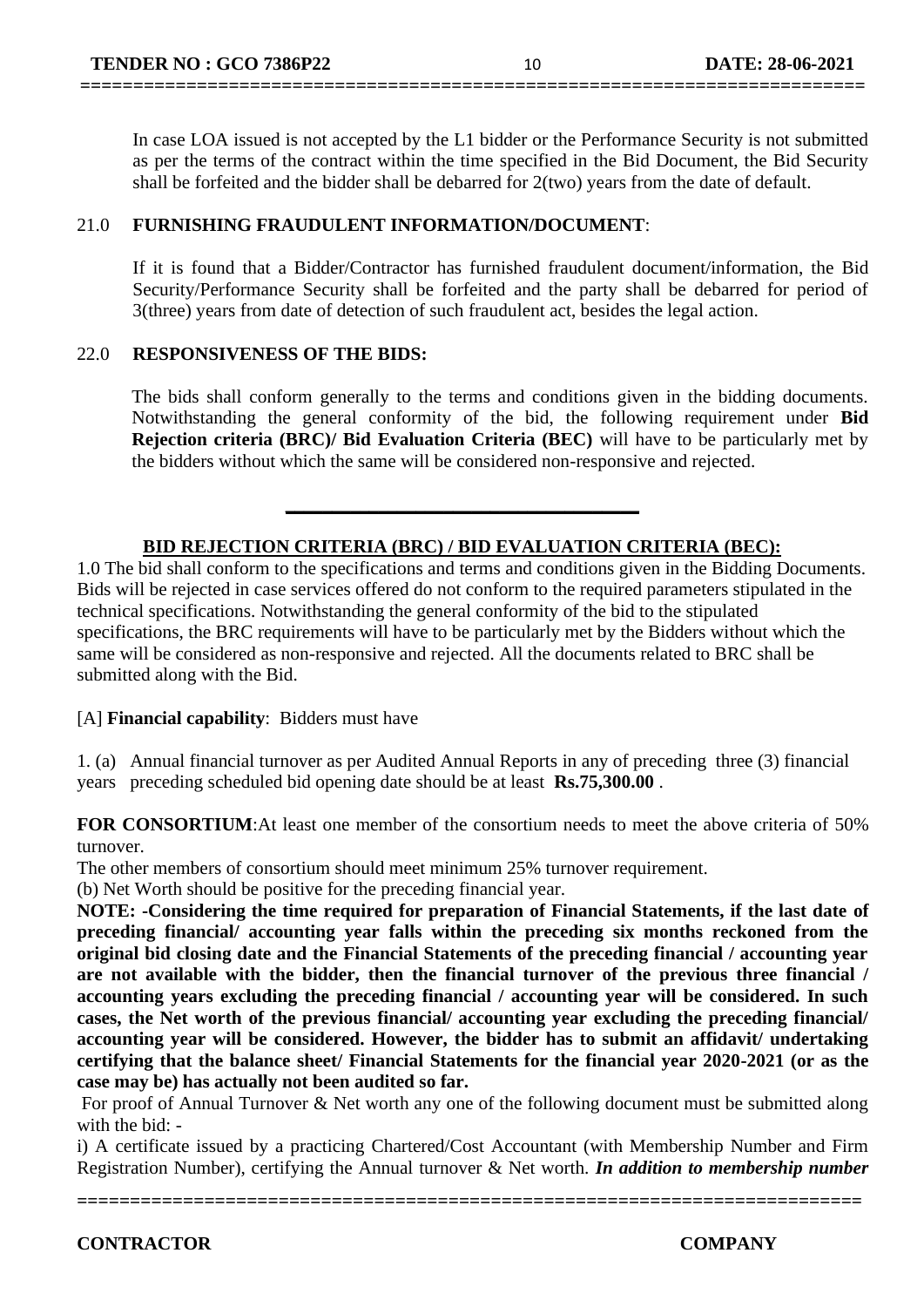## **==========================================================================**

### *& Firm Registration Number, UDIN is also to be specified in the certificate of Turnover & Net worth issued by the CA.*

OR

ii) Audited Balance Sheet along with Profit & Loss account.

(c) In case the bidder is a Central Govt. Organization/PSU/State Govt. Organization/Semi-State Govt. Organization or any other Central/State Govt. Undertaking, where the auditor is appointed only after the approval of Comptroller and Auditor General of India and the Central Government, their certificates may be accepted even though FRN (Firm Registration Number) is not available. However, bidder needs to provide documentary evidence for the same.

[B] **Experience**: Bidders must have;

Experience of having successfully completed similar works ( **Similar works mean "Services for Annual Load Testing and Certification of Overhead Cranes, Monorails or any other Lifting tools and tackles" in Central Govt. Organization/PSU/State Govt. Organization/Semi-State Govt. Organization or any other Central/State Govt. Undertaking in India during last 7 years to be reckoned from the original bid closing date should be of the following :**

(i) **One similar completed works costing not less than Rs. 1,25,400.00**.

For proof of requisite Experience, any one of the following document/ photocopy must be submitted along with the bid:

i) In case of contracts executed under Oil India Ltd., copy of 'Certificate of Completion (COC)'/ 'Certificate of Payment (COP)'/ 'Service Entry Sheet (SES)' of jobs successfully completed during the last 7 (seven) years ending bid closing date showing gross value of job done.

It may be clearly noted that simply mentioning of OIL CCO/ Contract Number will not be accepted.

ii) Certificate issued by any other Public Sector Undertaking/ Govt. Department/ Other Company in last 7 (seven) years ending bid closing date showing:

- (a) Gross value of job done,
- (b) Description of job done,
- (c) Contract period

1.3 **The bidder must have a MoU with Government Authorised Competent Person/ Institution suitable for inspection, testing and certification of Overhead Cranes/Monorails/Any other lifting tools above 1MT Capacity for the period of at least one year. Attested Copies of the MoU and valid competency certificate issued by Govt. must be submitted along with Bid.**

1.4 **Local Establishment : Bidder must have a permanent office establishment at anywhere in state of ASSAM with proof of establishment with Landline phone or Trade license for last one year failing bids will be rejected.**

#### 2.0 **BID EVALUATION CRITERIA (BEC):**

2.1 The bids conforming to the technical specifications, terms and conditions stipulated in the tender documents and considered to be responsive after subjecting to Bid Rejection Criteria will be considered for further evaluation as per the Bid Evaluation Criteria given below.

2.2 To ascertain the inter-se-ranking, the comparison of the responsive bids will be made subject to loading for any deviation. Comparison of offers will be done on total evaluated cost on the basis of rates quoted in the Price Bid Format.

**==========================================================================**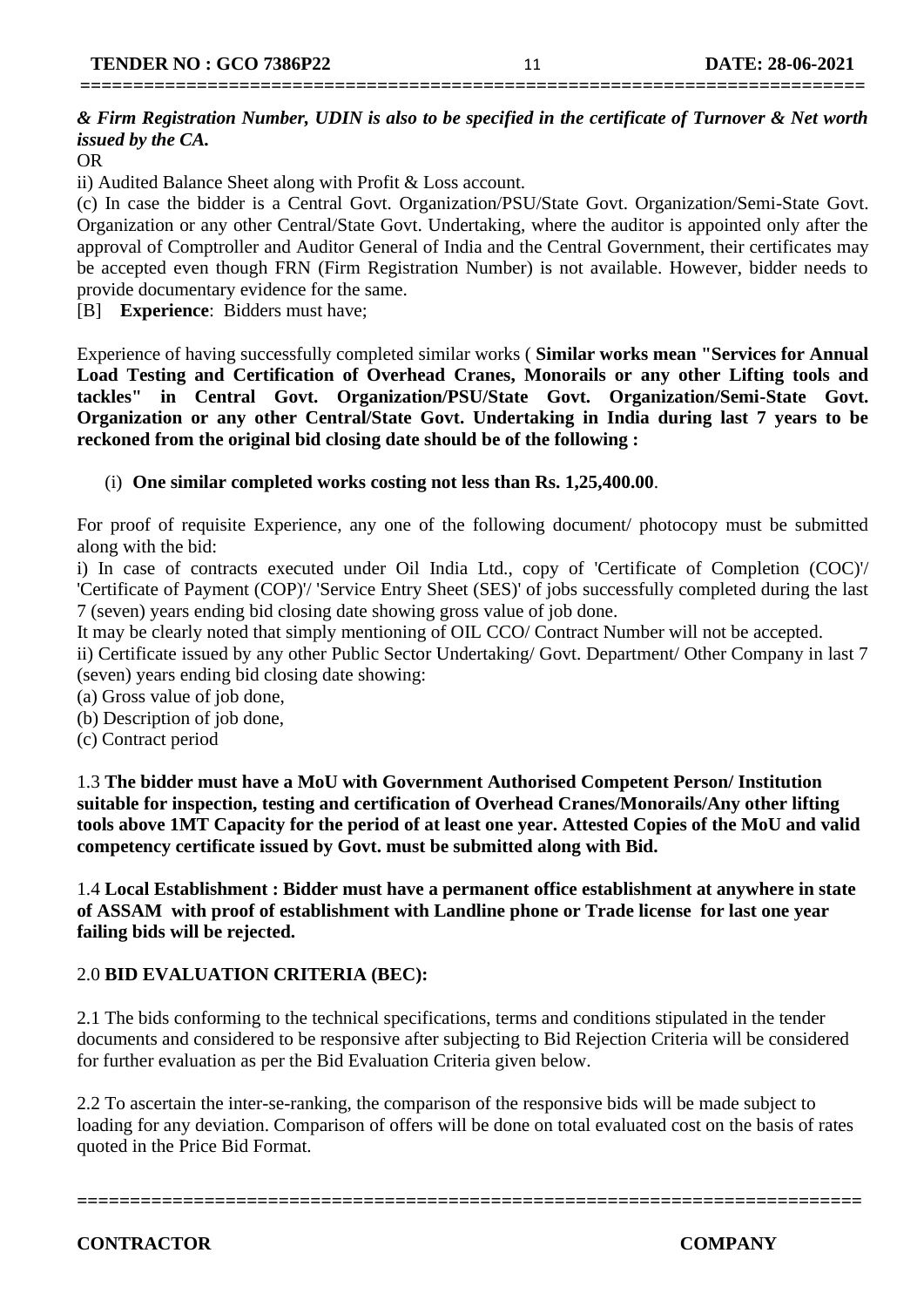2.3 In case of identical lowest offered rate by more than 1 (one) bidder, the selection will be made by draw of lot between the parties offering the same lowest price.

**==========================================================================**

Note:  $-1$ )A job executed by a bidder for its own organization / subsidiary cannot be considered as experience for the purpose of meeting BEC

2.4 In case of tenders for Annual rate contracts / Maintenance and Service contracts, if the prospective bidder is executing rate / maintenance /service contract which is still running and the contract value / quantity executed prior to due date of bid submission is equal to or more than the minimum prescribed value in the BEC such experience will also be taken in to consideration provided that the bidder has submitted satisfactory work / supply / service execution certificate issued by end user.

3) Documentary proof must be furnished in support of the experience by way of purchase order / work order / contract document along with completion certificate from the organization to whom such services have been rendered.

[C]Deviation to the following provision of the tender document shall make the bid liable for rejection:

- i. Firm price ii. EMD / Bid Bond iii. Scope of work iv. Specifications v. Price Schedule vi. Delivery / Completion Schedule vii. Period of Validity of Bid viii. Liquidated Damages ix. Performance Bank Guarantee / Security deposit x. Guarantee of material / work xi. Arbitration / Resolution of Dispute xii. Force Majeure xiii. Applicable Laws xiv. Integrity Pact, if applicable xv. Any other condition specifically mentioned in the tender documents Elsewhere that non-compliance of the clause lead to rejection of the bid. 2.0 Other Information /Documents: Bidders must furnish the following information with relevant documents wherever necessary:
- a) Tax Exemption Certificate, if any, if /applicable.
- b) PAN no. (Photocopy of the PAN card required).
- c) Service Tax registration No.
- d) VAT registration no. , if applicable.
- e) Bank account No. with name of Bank, Type of account, Bank address.
- f) P.F. Account No. / Code.

#### *3. In case of OIL contractor, copy of certificate of completion (COC)/Work Order showing gross value of job. It may be clearly noted that simply mentioning of OIL COC/WO no. will not be accepted.* (D) **GENERAL:**

a) In case, any of the clauses in the BRC contradict with other clauses of Bid Document elsewhere, then the clauses in the BRC shall prevail.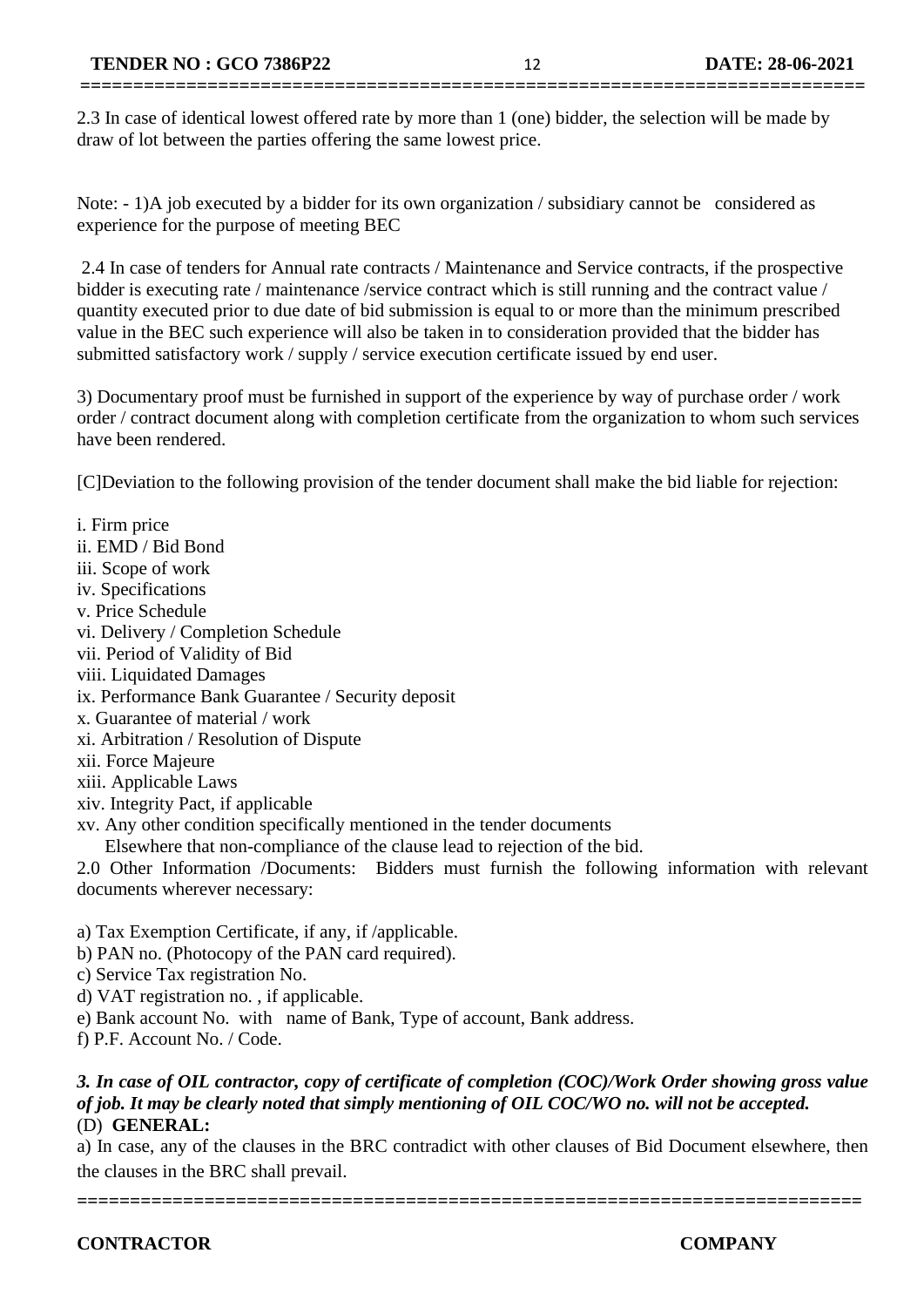#### **TENDER NO : GCO 7386P22** 13 **DATE: 28-06-2021**

b)In case Bidder takes exception to any clause of Tender Document not covered under BEC/BRC, then the Company shall exercise its discretion to load or reject the offer on account of such exception if the Bidder does not withdraw/ modify the deviation when/as advised by the Company. The loading so done by the Company will be final and binding on the Bidders.

**==========================================================================**

c)To ascertain the substantial responsiveness of the bid the Company reserves the right to ask the Bidder for clarification in respect of clauses covered under BEC/BRC also and such clarification fulfilling the BEC/BRC clauses must be received on or before the deadline given by the Company, failing which the offer will summarily rejected.

d)Any additional information/terms/ conditions furnished in sealed Price Bid will not be considered by Company for evaluation /award of contract.

e) The successful bidder /contractor shall undertake to indemnify the company against all claims which may arise under the under noted Acts during signing of the contract:

a) The FACTORY Act - 1948

b) The Minimum Wages Act 1948

c) The Workman's compensation Act 1923

d) The payment of wages Act 1963

e) The payment of Bonus Act 1965

f) The Contract Labour (Regulation and Abolition) Act 1970 and the rules framed thereunder.

g) Employees Pension Scheme 1995.

h)Interstate Migrant (regulation of Employment and Condition of Service) Act 1979

i)The Employees Provident Fund and Miscellaneous Provisions Act 1952

j) GST Act

#### (E) **COMMERCIA**L:

1 Bidder shall submit the offer under "*Single Stage Single Bid System*"- Technical bid" and the "Price Bid".

2. The original copy of documents [furnished by bidders(s)] shall have to be produced by bidder(s) to OIL as and when asked for.

3 The Technical Bid should not have any price indication.

5 Validity of the bid shall be minimum 90 days. Bids with lesser validity will be rejected.

6 Any bid received in the form of Telex/Cable/Fax/E-mail/ Telephone call will not be accepted.

7 Bidders must quote clearly and strictly in accordance with the price schedule outlined in relevant section of Bidding Documents; otherwise the bid will be rejected.

8 Any bid containing false statement will be rejected.

9 The Bid Documents are not transferable. Bids made by parties who have not purchased the Bid Documents from the Company will be rejected.

10 Any Bid received by the Company after the deadline for submission of bids prescribed by the Company will be rejected.

11 Price quoted by the successful Bidder must be firm during the performance of the Contract and not subject to variation on any account. A bid submitted with an adjustable price will be treated as nonresponsive and rejected.

12 Bids shall be typed or written in indelible ink and shall be digitally signed by the bidder or his authorized representative.

13 Any physical documents wherever called for, submitted by bidders shall contain no interlineations, white fluid erasures or overwriting except as necessary to correct errors made by the Bidder, in which case such correction shall be initialed by the person or persons who has/have digitally signed the Bid.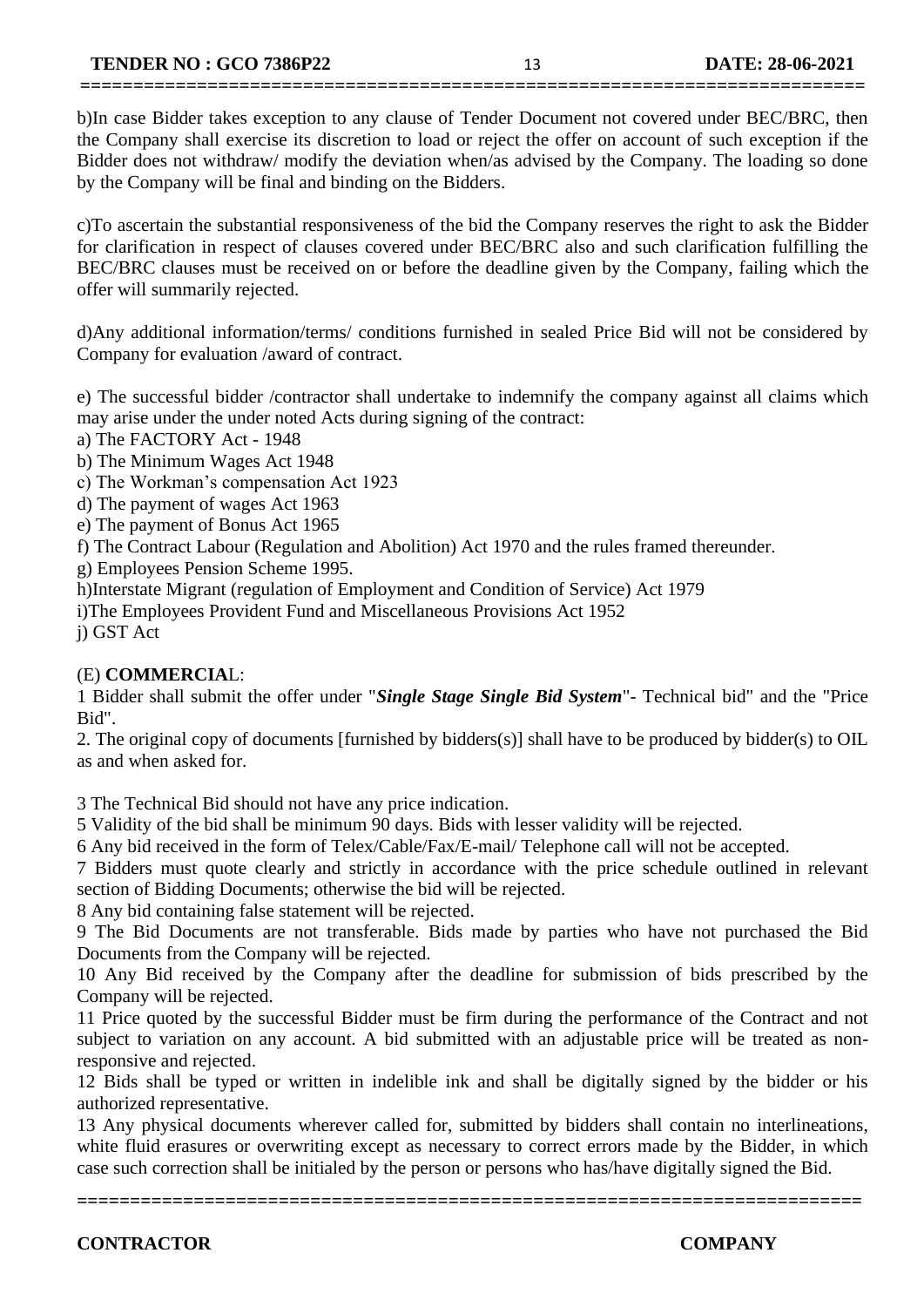14 Bidder shall fulfill all the relevant clauses applicable for this e-Tender.

15 The following Clauses with all its sub-clauses should be agreed in toto, failing which the bid will be rejected. To this effect Bidder shall submit an undertaking along with the Technical Bid.

**==========================================================================**

a) Performance Security Clause

b) Force Majeure Clause

c) Termination Clause

d) Settlement of disputes Clause

e) Liquidated Damages Clause.

f) Acceptance of Jurisdiction and applicable law.

g) Tax liabilities clause.

h) Insurance clause.

i) With holding clause.

j) Liability clause.

k) Set off clause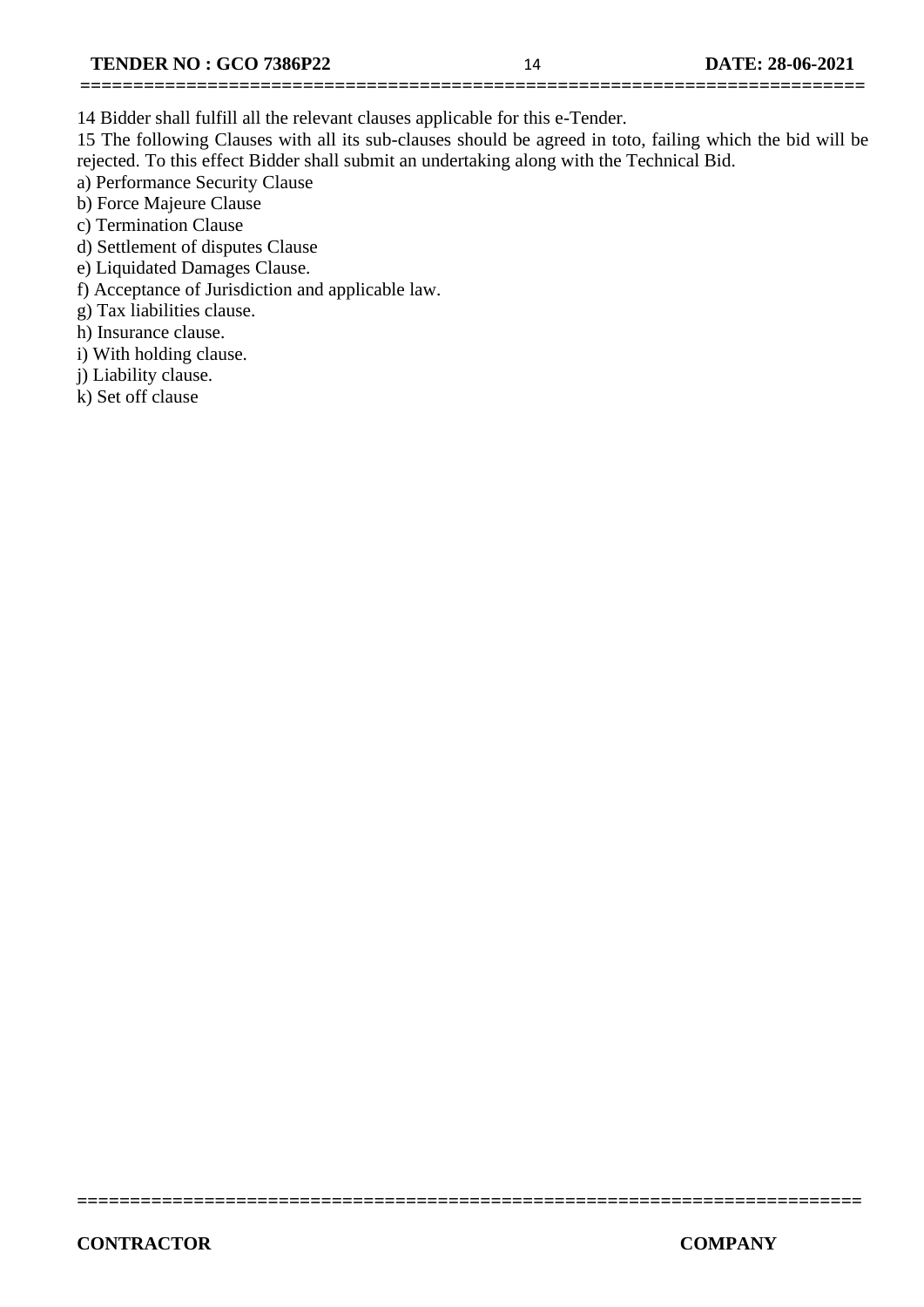## **==========================================================================**

#### **CERTIFICATE OF ANNUAL TURNOVER & NETWORTH**

 (To be issued by practicing Chartered/Cost Accountant Firm on their Letter Head)

#### TO WHOM IT MAY CONCERN

This is to certify that the following financial positions extracted from the audited financial statement of M/s\_\_\_\_\_\_\_\_\_\_\_\_\_\_\_\_\_\_\_\_\_(Name of the bidder) for the last three(3) completed accounting  $|$ years up to \_\_\_\_\_\_\_\_\_\_\_\_\_\_\_\_\_(as the case may be) are correct.

| <b>YEAR</b> | TURNOVER(₹) | NETWORTH(₹) |
|-------------|-------------|-------------|
|             |             |             |
|             |             |             |
|             |             |             |

Place:

Date:

Seal:

Membership Code and Registration No. Signature

> Yours faithfully, For OIL INDIA LIMITED

 **General Manager (Contracts) For: Chief General Manager (Pipeline Services)** 

**\*\*\*\*\*\*\*\*\*\*\***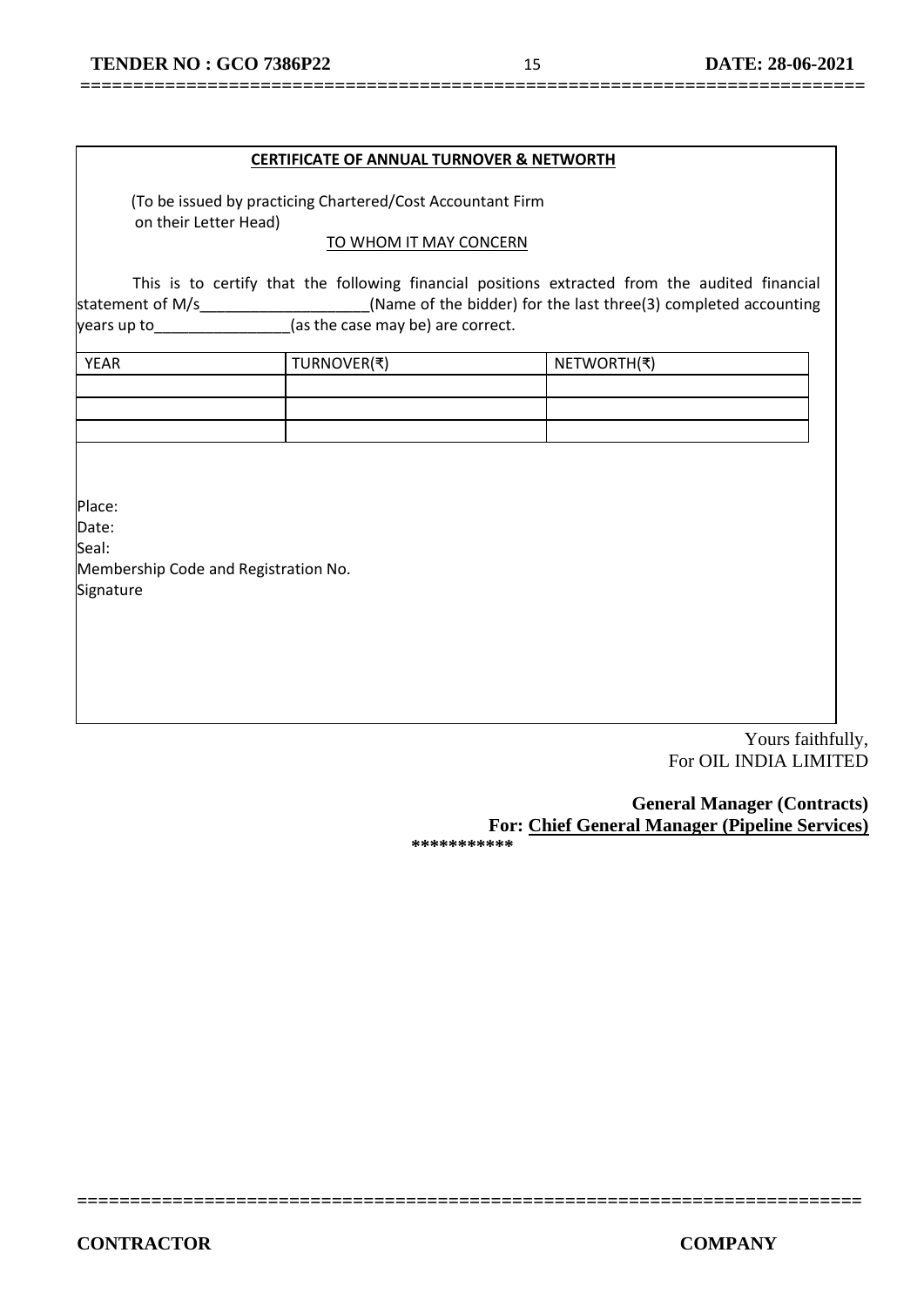#### OIL INDIA LIMITED (A Govt. of India Enterprise) Udyan Vihar, Narengi, Guwahati, Assam WORKS CONTRACT

**==========================================================================**

#### **DESCRIPTION OF WORK/SERVICE:**

"*Hiring of competent services for Annual Load Testing and Certification of 5T/3T/2T/1T capacity Monorails at PS1(Duliajan),TPS(Tengakhat), PS2(Moran), PS3(Jorhat) & NSPL-NDT (Numaligarh Dispatch Treminal)under PS3-Jorhat Maintenance base for a period of Three years***.***"*

#### **GENERAL CONDITIONS OF CONTRACT (GCC): PART-II**

MEMORANDUM OF AGREEMENT made this day of Between OIL INDIA LIMITED a Company incorporated under the Companies Act 1956 and having its Registered Office at Duliajan in the District of Dibrugarh, Assam hereinafter called Company ) of the one part and Shri/Smti \_\_\_\_\_\_\_\_\_\_\_\_\_\_\_ and Shri/Smti\_\_\_\_\_\_\_\_\_\_\_\_\_\_\_\_\_\_\_\_\_\_\_\_\_\_carrying on business as partners/proprietor under the firm name and style of M/s. The main Office at the main Office at the main of the main  $\sigma$ District of \_\_\_\_\_\_\_\_\_\_\_\_\_\_\_\_\_\_\_\_\_\_\_\_\_\_\_\_\_\_\_\_\_\_ aforesaid hereinafter called ('Contractor') on the other part.

#### WITNESSETH :

- 1.
- a) The contractor hereby agrees to carry out the work set drown in the Schedule of work which forms part-II of this Contract in accordance with the 1968 General Conditions of Contract of Oil India Limited and General Specifications read in conjunction with any drawings and Particular Specifications & instructions which forms Part-III of the contract utilizing any materials/services as offered by the Company as per Part-IV of the contract at **\_OIL PS3 JORHAT (MECH.MAINT.)ASSAM.**
- b) In this Contract all words and expressions shall have the same meaning as respectively assigned to them in the 1968 General Conditions of Contract of Oil India Limited which the Contractor has perused and is fully conversant with before entering into this Contract.
- c) The clauses of this contract and of the specifications set out hereunder shall be paramount and in the event of anything herein contained being inconsistent with any term or terms of the 1968 General Conditions of Contract of Oil India Limited, the said term or terms of the 1968 General conditions of Contract to the extent of such inconsistency, and no further, shall not be binding on the parties hereto.
- 2. The contractor shall provide all labour, supervision and transport and such specified materials described in part-II of the Contract including tools and plants as necessary for the work and shall be responsible for all royalties and other levies and his rates shall include for these. The work executed and materials supplied shall be to the satisfaction of the Company's Engineer and Contractor's rates shall include for all incidental and contingent work which although not are necessary for its completion in a specifically mentioned in this contract sound and workman like manner.

**==========================================================================**

3. The Company's Engineer shall have power to: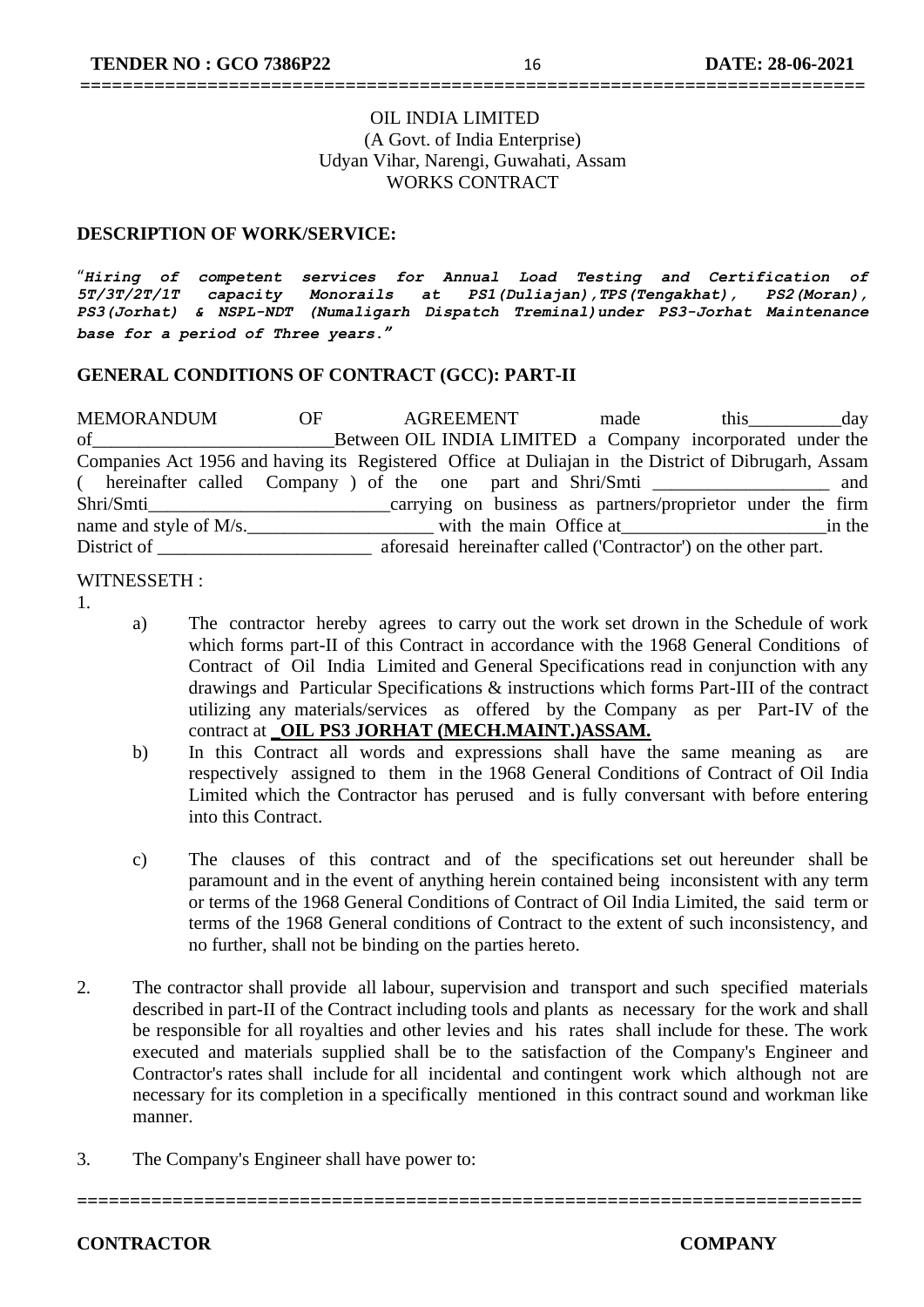a) Reduce the rates at which payments shall be made if the quality of work although acceptable is not upto the required standard set forth in the OIL Standard Specifications which have been perused and fully understood by the Contractor.

**==========================================================================**

- b) Order the Contractor to remove any inferior material from the site and to demolish or rectify any work of inferior workmanship, failing which the Company's Engineer may arrange for any such work to be demolished or rectified by any other means at the Contractor's expenses.
- c) Order the Contractor to remove or replace any workman who he (The Engineer) considers incompetent or unsuitable; the Engineer's opinion as to the competence and suitability of any workman engaged by the Contractor shall be final and binding on the Contractor.
- d) Issue to the Contractor from time to time during the progress of the work such further drawings and instructions as shall be necessary for the purpose of proper and adequate execution and maintenance of the works and the Contractor shall carry out and be bound by the same.
- e) Order deviations in Part II and III of this Contract. All such deviation orders shall be in writing and shall show the financial effect, if any, of such deviation and whether any extra time is to be allowed. The rates to be applied for such Deviation Order shall be the same for those appearing in Company's Schedule of Rate in force on the date of issue of such Deviation Order, to which the contractor has no objection.
- f)All the applicable Insurance for the subject Job and as per the requirement shall be submitted to the Engineer-in-Charge.

#### g) **LABOUR CLEARANCE ADVICE(LCA) / LABOUR CLEARANCE CERTIFICATE (LCC**)

 The Contractor shall obtain and submit the Labour Clearance Advice (LCA) / Labour Clearance Certificate (LCC) within 14 days of signing the contract agreement. If the contractor fails to submit the LCA/LCC within 14 days of signing the contract agreement, the period of delay in submission of LCA/LCC shall be deducted from the contractual period while issuing the work order. In such cases, the time period mentioned in the GCC shall not be applicable and the contractor must complete the work within the reduced time period allotted to the contractor as per the work order issued.

However, if submission of LCA/LCC is delayed, under some exceptional circumstances, for any reason not attributable to the contractor, the same should be recorded by the contractor with documentary proof. In such cases, the decision as to whether the reason of delay is attributable to the contractor or not shall be taken by the Head of Indenting Department and the work order will be issued accordingly.

4. The Contractor shall have no claim against the company in respect of any work which may be withdrawn but only for work actually completed under this contract. The contractor shall have no objection to carry out work in excess of the quantities stipulated in Part-II if so ordered by the company at the same rates, terms and conditions.

**==========================================================================**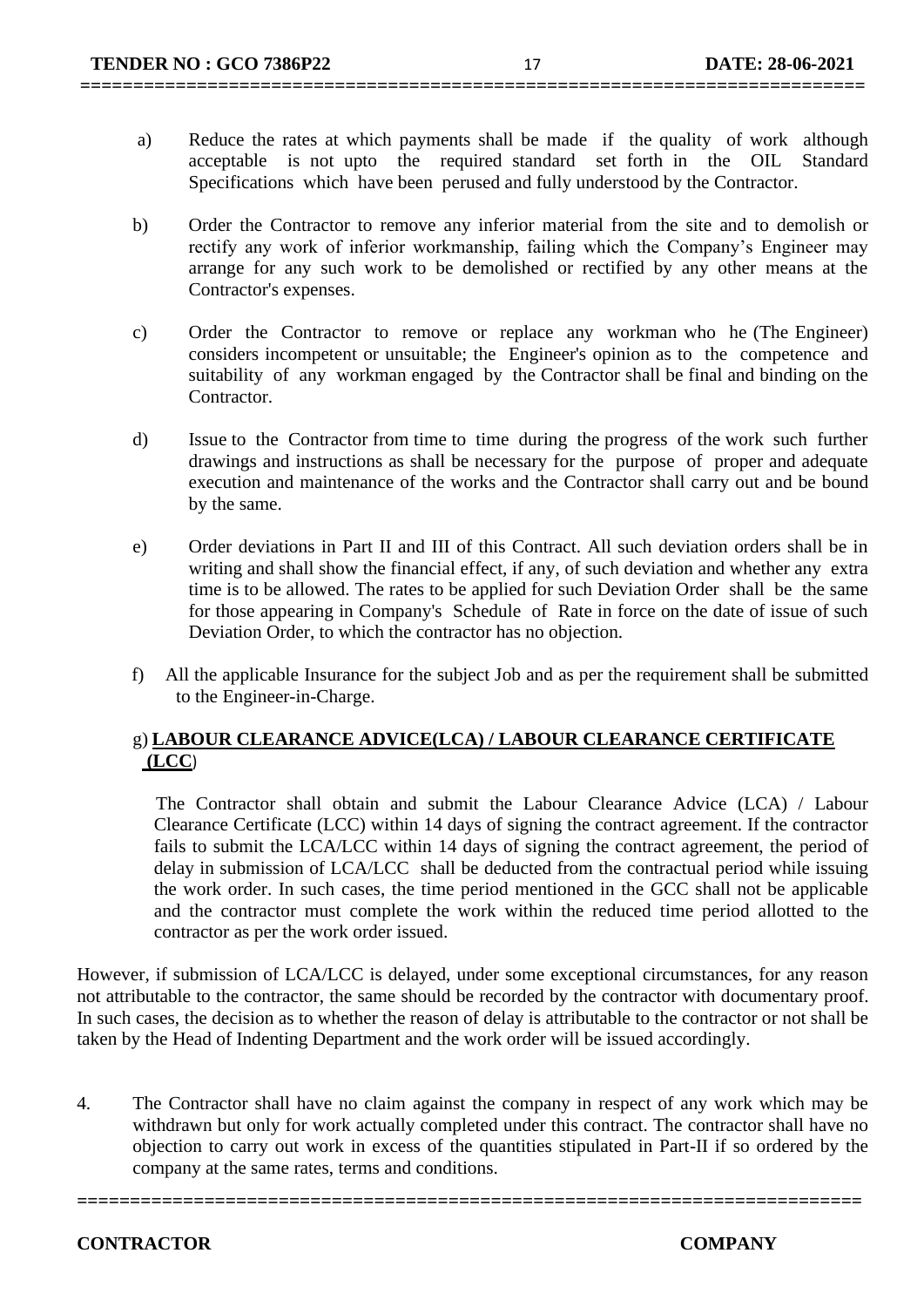5. The Company reserves the right to cancel this Contract at any time upon full payment of work done and the value of the materials collected by the contractor for permanent incorporation in the work under this contract particularly for execution of this contract upto the date of cancellation of the Contract. The valuation of the work done and the materials collected shall be estimated by the company's Engineer in presence of the contractor. The Contractor shall have no claim to any further payment whatsoever. The valuation would be carried out exparte if Contractor fails to turn up despite reasonable notice which will be binding on the Contractor.

**==========================================================================**

- 6. The Contractor hereby undertakes to indemnify the Company against all claims which may arise under the under noted Acts:
	- i) The Factory Act.
	- ii) The Minimum Wages Act, 1948.
	- iii) The Workman's Compensation Act, 1923.
	- iv) The Payment of wages Act, 1963.
	- v) The Payment of Bonus Act, 1965.
	- vi) The Contract Labour (Regulation & Abolition) Act, 1970 and the rules framed thereunder.
	- vii) Employees Pension Scheme, 1995.
	- viii) Inter-State Migrant (Regulation of Employment and Condition of Service) Act. 1979.
	- ix) The Employees Provident Fund and Miscellaneous Provisions Act, 1952. x) AGST Act.
	- xi) GST Act.

or any other Acts or Statute not here in above specifically mentioned having bearing over engagement of workers directly or indirectly for execution of work. The Contractor shall not make the Company liable to reimburse the Contractor for the statutory increase in the wage rates of the Contract Labour appointed by the Contractor. Such Statutory increase in the wage rates of Contract Labour shall be borne by the contractor.

- 7. The Contractor shall clear away all rubbish and surplus material from the site on completion of work and shall leave the site clean and tidy.
- 8. The Contractor must complete the work within 36**( THIRTY SIX) Months** of the written order to commence the work. During the currency of the job, the work progress must be commensurate with the time elapsed. In the event of any delay on the contractor's part, he/she will be liable to pay to the company liquidated damages at the rate of 1/2% (Half p.c ) per week of the contract price of the item(s) delayed in completion and the maximum value of the liquidated damage will be 7.5% of the contract price of the item(s) delayed provided the item(s) delayed are not critical for commissioning and final utilization of the work. If, however, the item(s) delayed in completion are critical for commissioning and final utilisation of the work then the contractor will be liable to pay liquidated damages by way of penalty at the rate of **1/2% (Half percent)** per week of delay of the total contract cost subject to a maximum of **7.5%** of total contract cost. The Chief Engineer's certificate as to the criticality or otherwise of an item shall be final.

The payment of liquidated damages/penalty may be reduced or waived at the sole discretion of the Company whose decision in this regard will be final.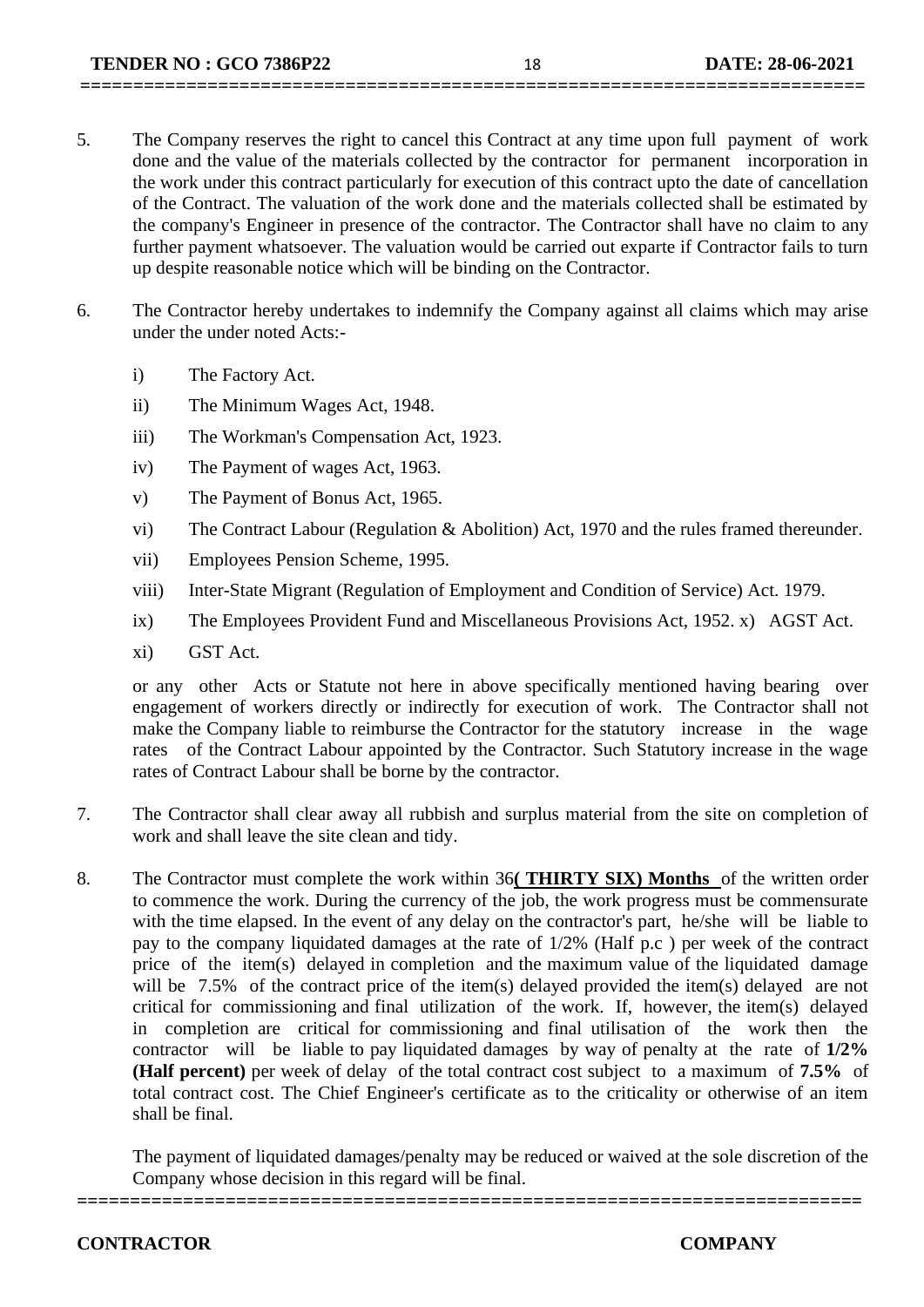In the event of there being undue delay in execution of the Contract, the Company reserves the right to cancel the Contract and / or levy such additional damages as it deems fit based on the actual loss suffered by the company attributable to such delay. The company's decision in this regard shall be final.

9. In order to promote, safeguard and facilitate the general operational economic in the interest of the Company during the continuance of this contract the Contractor hereby agrees and undertakes not to take any direct or indirect interest and or support, assist, maintain or help any person or persons engaged in antisocial activities, demonstration, riots , or in any agitation prejudicial to the Company's interest and any such event taking shape or form at any place of the Company's works or and its neighbourhood.

**==========================================================================**

10. The tendered all-inclusive Price **exclusive of GST** (i.e. the Contract price) is Rs. Contraction (Rupees

 $\text{only.}$  but the Company shall pay the Contractor only for actual work done at the all inclusive rates set down in the Schedule of work part II of this Contract. On account payment may be made, not oftener than monthly, upto the amount of **100%** of the value of work done. Final payment will be made only after satisfactory completion of the work. Such final payment shall be based on the work actually done allowing for deviations and any deductions and the measurement shall be checked and certified correct by the Company's Engineer before any such final payment is made.

- 11. The contractor employing 20 (twenty ) or more workmen on any day preceding 12 months shall be required to obtain requisite licence at his cost from the appropriate Licensing Officer before undertaking any Contract work. The Contractor shall also observe the rules & regulations framed under the Contract Labour (Regulation & Abolition) Act.
- 12. Wages shall be paid by the Contractor to the workmen directly without any intervention of any Jamadars or Thekaders and that the Contractor shall ensure that no amount by way of commission or otherwise be deducted/ recovered by the Jamadar from the wages of the workmen.
- 13. The Company for any reason whatsoever and of which the company shall be sole judge may terminate this Contract with a 24 hours notice in writing to the Contractor and in the event of Company's so doing the **clause 5** here of shall prevail and the accounts between the parties will be in accordance therewith finalised.
- 14. The Contractor will not be allowed to construct any structure (for storage / housing purpose) with thatch, bamboo or any other inflammable materials within any company's fenced area.
- 15. The Contractor shall ensure that all men engaged by him/her are provided with appropriate protective clothing and safety wear in accordance with regulation Factory Act and Rules. The Company's representative shall not allow/accept those men who are not provided with the same.
- 16. All Statutory taxes levied by the Central and State Government or any other competent authority from time to time will be borne by Contractor and the amount of the contract specified in the contract is inclusive of all tax liabilities.

**==========================================================================**

17. The Contractor shall deploy local persons in all works.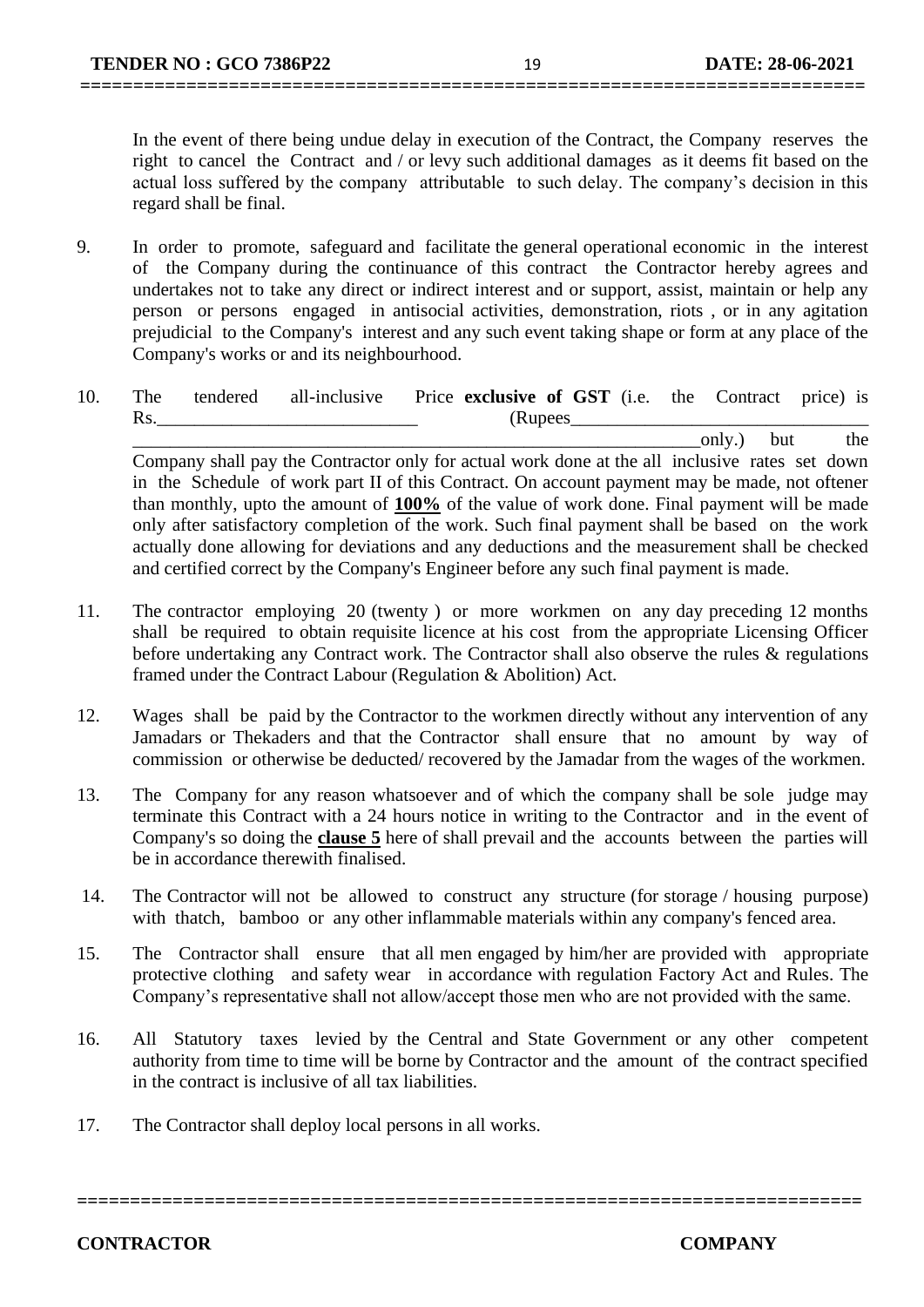- 18. The Contractor shall not engage minor labour below 18(eighteen) years of age under any circumstances.
- 19. The Contractor and his/her workmen shall strictly observe the rules and regulations as per Factory Act and Rules

#### **20. SPECIAL CONDITIONS:**

#### **PERFORMANCE SECURITY DEPOSIT : 3% OF CONTRACT VALUE .**

- 1 Successful bidder shall be required to furnish an amount equivalent to **3%** of the estimated contract value as Performance Security Deposit within two weeks of issue of Letter of acceptance and before signing of the formal contract. The Performance Security Deposit may be in the form of a Bank Guarantee (in the prescribed format enclosed herewith) issued by a Nationalized Bank, and shall remain valid for **3 (Three) more months** beyond validity of the contract. In case the contract is extended the Performance Bank Guarantee will accordingly be extended suitably.
	- 2 The Bank Guarantee will be discharged after successful completion of the contract and subsequent extensions if any. In the event of default in the execution of the contract by the contractor as per the terms and conditions of the contract the Bank Guarantee will be invoked either in part or in full.
- 3 The proceeds of the Performance security shall be payable to Oil India Limited as compensation for any loss resulting from the contractors failure to complete his obligations under the contract.
- 4 The Performance Security will not accrue any interest.

#### **NOTE :**

A Bank Guarantee in the prescribed format vides **Annexure-B** or in another form acceptable to the Company issued by any of the following Banks.:

i)Any schedule Indian Bank or Any Branch of an International bank situated in India and registered with Reserve Bank of India as scheduled foreign bank in case of domestic bidder

#### **OR**

ii) Any foreign Bank which is not a Scheduled Bank in India, provided the Bank Guarantee issued by such Bank is counter-guaranteed by any Branch situated in India of any Scheduled Bank incorporated in India.

**Bank Guarantee issued by a scheduled Bank in India at the request of some other Non-Scheduled Bank of India shall not be acceptable.**

*The bank guarantee issued by the bank must be routed through SFMS platform as per the following details:*

*a) (i) "MT760/ MT760 COV for issuance of bank guarantee" (ii) "MT767/ MT767 COV for issuance of bank guarantee"*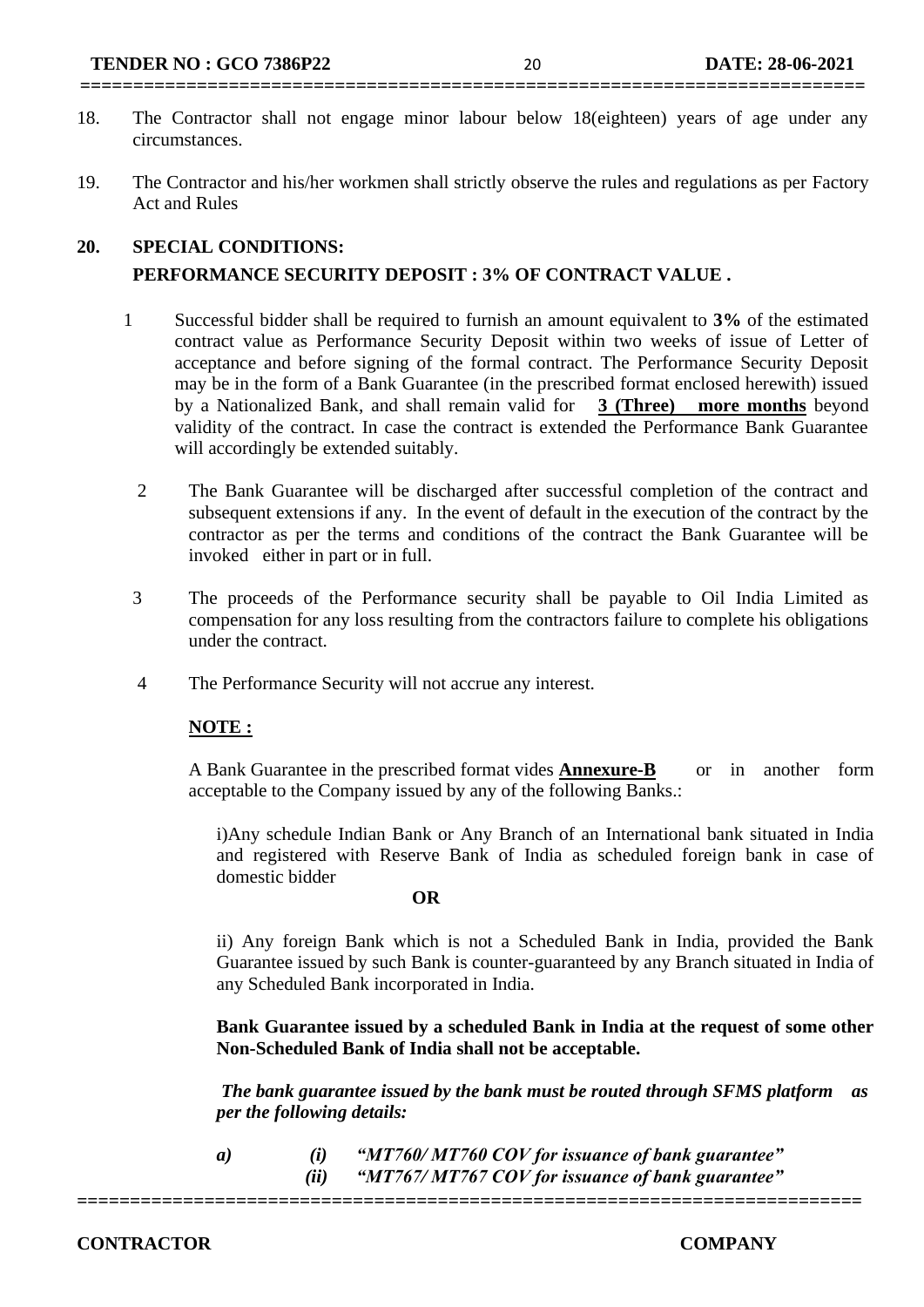*The above message/ intimation shall be sent through SFMS by the BG issuing bank branch to Axis Bank, Guwahati Branch, IFS Code- UTIB0000140, Branch Address – Axis Bank Ltd, Guwahati Branch, chibber House , G S Road, dispur,Assam , PIN-781005."*

- *b) The vendor shall submit to OIL the copy of SFMS message as sent by the issuing bank branch along with the original bank guarantee*
- 5 The performance security money shall be payable to Company as compensation for any loss resulting from Contractor's failure to fulfill its obligations under the Contract.
- 6 **In addition to Performance Security Deposit, a retention money equivalent to 5% of each running account bill shall be deducted till final completion of the work.**
- 7 The performance security as specified above must be valid for **3 months** (plus 3 months to lodge claim, if any) after the date of expiry of the tenure of the contract to cover the warranty obligations. The same will be discharged by company not later than 30 days following its expiry.
- 8 Failure of the successful Bidder shall constitute sufficient grounds for annulment of the award and forfeiture of the Bid Security. In such an event the Company may award the contract to the next evaluated Bidder or call for new bid or negotiate with the next lowest bidder as then case may be.
- 9 The amount of retention money shall be released after expiry of Contractor's performance obligation under this contract.
- 10 The work shall have to be started within **7 Days** from the date of issue of work order.
- 11 Time will be regarded as the essence of the Contract and the failure on the part of the Contractor to complete the work within the stipulated time shall entitle the Company to recover liquidate damages and / or penalty from the Contractor as per terms of the tender /contract.
- 12 The contractor will be required to allow OIL officials to inspect the work site and documents in respect of the workers payment.
- 13 Contractor(s) whosoever is liable to be covered under the P.F. Act and contract cost is inclusive of P.F., must ensure strict compliance of provisions of Provident Fund and Miscellaneous Provisions Act, 1952 in addition to the various Acts mentioned elsewhere in this contract. Any contractor found violating these provisions will render themselves disqualified from any future tendering. As per terms of the contract, if applicable, the Contractor must deposit Provident Fund Contribution (covering Employee's & Employer's share) with the competent authority monthly under their direct code. The Contractor shall be required to submit documentary evidence of deposit of P.F. Contribution to the Company. In case of failure to provide such documentary evidence, the Company reserves the right to withhold the amount equivalent to 12% P.F. Contribution on wage component.

#### 21. **ARBITRATION:**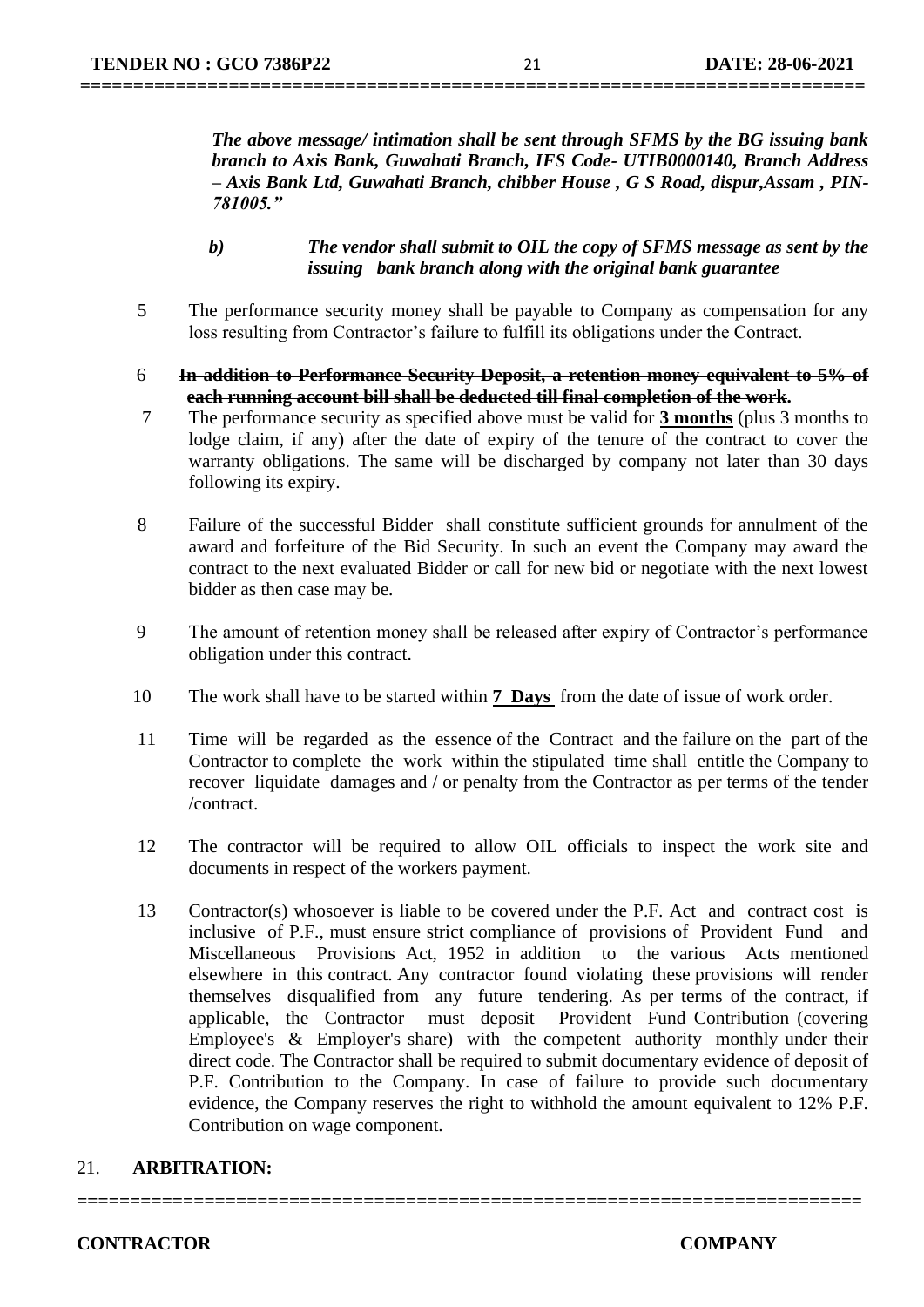Any dispute under this contract will be settled through Arbitration as per Indian Arbitration and Conciliation Act, 1996.

Place of Arbitration: **GUWAHTI, PHQ**.

#### 22. **FORCE MAJUERE:**

- 22.1 In the event of either party being rendered unable by `Force Majeure' to perform any obligation required to be performed by them under the contract, the relative obligation of the party affected by such `Force Majeure' will stand suspended as provided herein. The word `Force Majeure' as employed herein shall mean acts of God, war, revolt, agitation, strikes, riot, fire, flood, sabotage, civil commotion, road barricade (but not due to interference of employment problem of the Contractor) and any other cause, whether of kind herein enumerated or otherwise which are not within the control of the party to the contract and which renders performance of the contract by the said party impossible.
- 22.2 Upon occurrence of such cause and upon its termination, the party alleging that it has been rendered unable as aforesaid thereby, shall notify the other party in writing within Seventy Two (72) hours of the alleged beginning and ending thereof, giving full particulars and satisfactory evidence in support of its claim.
- 22.3 Should `force majeure' condition as stated above occurs and should the same be notified within seventy two (72) hours after its occurrence the 'force majeure' rate shall apply for a maximum cumulative period of fifteen days. Either party will have the right to terminate the Contract if such `force majeure' condition continues beyond fifteen (15) days with prior written notice. Should either party decide not to terminate the Contract even under such condition, no payment would apply after expiry of fifteen (15) days force majeure period unless otherwise agreed to.

#### 23. I.B. VERIFICATION REPORT AND SECURITY REVIEW:

Contractor will be required to submit the verification report to ascertain character and antecedents from the Civil Administration towards the persons engaged under this contract to the Head of the user Department before engagement.

24. In case of any doubt or dispute as to the interpretation of any clause herein contained, the decision of the Company's Engineer shall be final and binding on the contractor.

#### 25. **SET OFF CLAUSE:-**

"Any sum of money due and payable to the contractor (including Security Deposit refundable to them) under this or any other contract may be appropriated by Oil India Limited and set off against any claim of Oil India Limited (or such other person or persons contracting through Oil India Limited) for payment of a sum of money arising out of this contract or under any other contract made by the contractor with Oil India Limited (or such other person or persons contracting through Oil India Limited)."

#### 26.0 **FURNISHING FRAUDULENT INFORMATION/DOCUMENT:**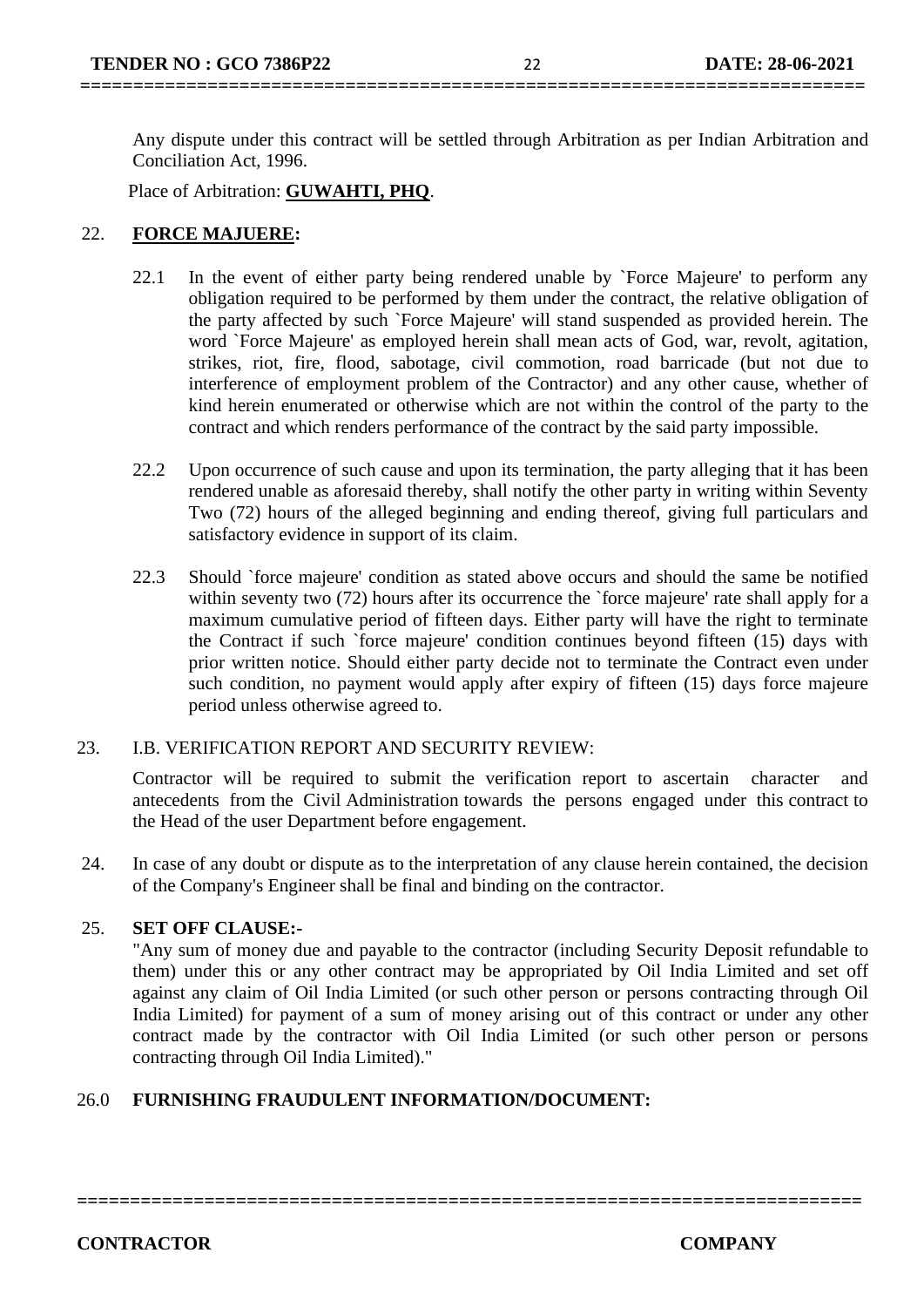If it is found that a Bidder/Contractor has furnished fraudulent document/information, the Bid Security/Performance Security shall be forfeited and the party shall be debarred for period of 3(three) years from date of detection of such fraudulent act, besides the legal action.

#### 27.0 **LIQUIDATED DAMAGES FOR DELAY IN MOBILISATION AND/ OR COMPLETION OF WORKS AND SERVICES**

**==========================================================================**

27.1 In normal case of works /service contracts, liquidated damages will be applicable @ 0.5% of the contract value per week or part thereof, for delay in contract mobilization /completion date subject to a maximum ceiling of 7.5% of contract value .

#### 28.0 **PAYMENT TERMS:**

28.1 The company shall make payment, subject to adjustment/deduction of TDS as necessary for the service, rendered as and when required, on the basis of rates finalized by OIL and as mentioned in SOQ of this service agreement, provided bills which are to be submitted by the service provider are received not later that end day of subsequent calendar month.

#### 29.0 **TERMINATION:**

#### 29.1 **TERMINATION ON EXPIRY OF THE TERMS (DURATION):**

The contract shall be deemed to have been automatically terminated on the expiry of duration of the Contract or extension, if any, thereof.

#### 29.2 **TERMINATION ON ACCOUNT OF FORCE MAJEURE:**

Either party shall have the right to terminate the Contract on account of Force Majeure as set forth in clause 22.0 above.

#### 29.3 **TERMINATION ON ACCOUNT OF INSOLVENCY:**

In the event that the Contractor at any time during the term of the Contract, becomes insolvent or makes a voluntary assignment of its assets for the benefit of creditors or is adjudged bankrupt, then the Company shall, by a notice in writing have the right to terminate the Contract and all the Contractor's rights and privileges hereunder, shall stand terminated forthwith.

#### 29.4 **TERMINATION FOR UNSATISFACTORY PERFORMANCE:**

If the Company considers that, the performance of the Contractor is unsatisfactory, or not upto the expected standard, the Company shall notify the Contractor in writing and specify in details the cause of the dissatisfaction. The Company shall have the option to terminate the Contract by giving 15 days notice in writing to the Contractor, if Contractor fails to comply with the requisitions contained in the said written notice issued by the Company,

#### 29.5 **TERMINATION DUE TO CHANGE OF OWNERSHIP & ASSIGNMENT:**

In case the Contractor's rights and / or obligations under the Contract and/or the Contractor's rights, title and interest to the equipment/material, are transferred or assigned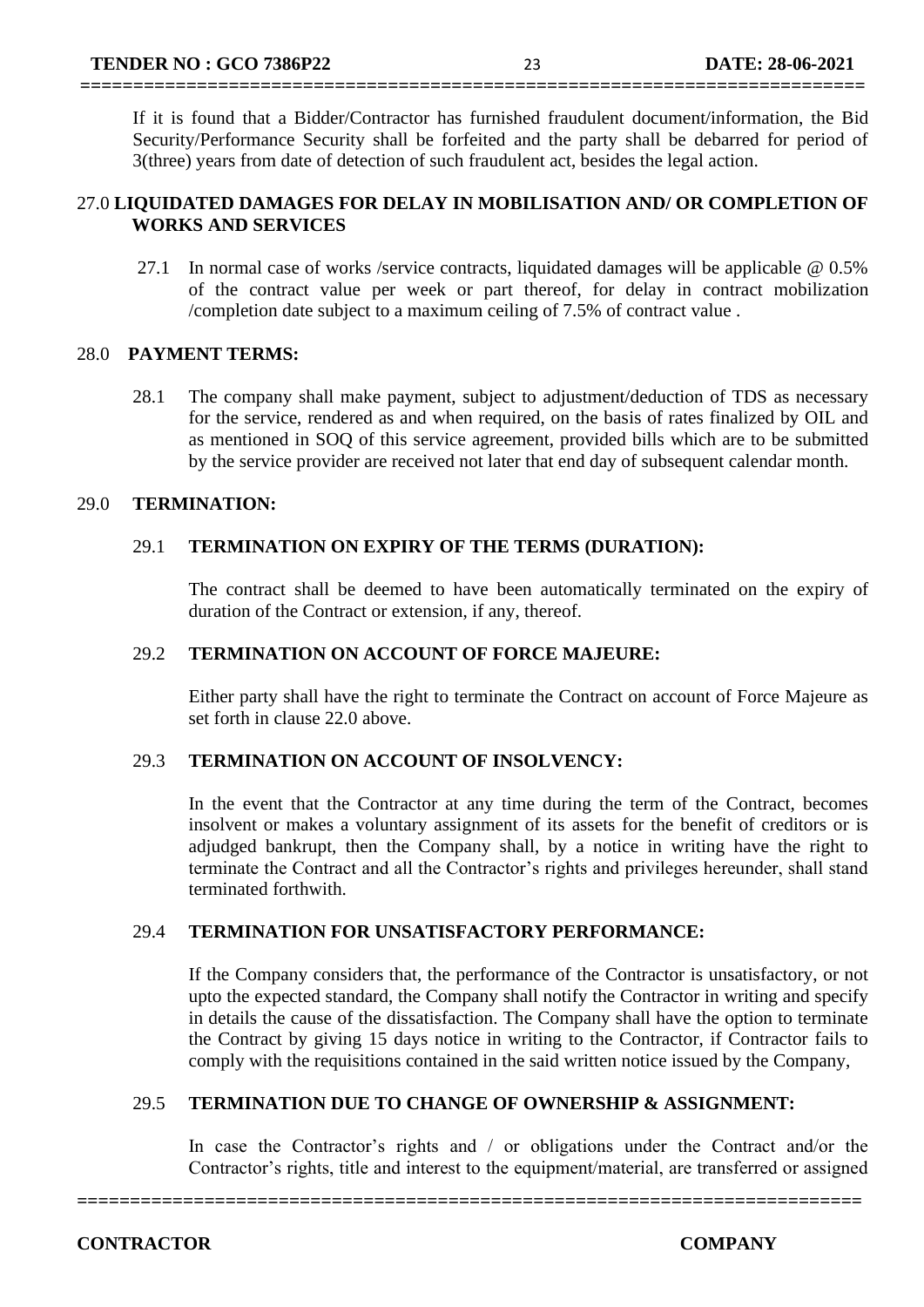without the Company's consent, the Company may at its absolute discretion, terminate the Contract.

- 29.6 If at any time during the term of the Contract, breakdown of Contractor's equipment results in Contractor being unable to perform their obligations hereunder for a period of 15 successive days, Company at its option may terminate this Contract in its entirely without any further right or obligation on the part of the Company except for the payment of money then due. No notice shall be served by the Company under the condition stated above.
- 29.7 Notwithstanding any provisions herein to the contrary, the Contract may be terminated at any time by the company on giving 30 (thirty) days written notice to the Contractor due to any other reason not covered under the above clause from 12.1 to 12.6 and in the event of such termination the Company shall not be liable to pay any cost or damage to the Contractor except for payment for services as per the Contract upto the date of termination.

#### 29.8 **CONSEQUENCES OF TERMINATION:**

In all cases of termination herein set forth, the obligation of the Company to pay for Services as per the Contract shall be limited to the period upto the date of termination. Notwithstanding the termination of the Contract, the parties shall continue to be bound by the provisions of the Contract that reasonably require some action or forbearance after such termination.

- 29.8.1 Upon termination of the Contract, Contractor shall return to Company all of Company's items, which are at the time in Contractor's possession.
- 29.8.2 In the event of termination of contract, Company will issue Notice of termination of the contract with date or event after which the contract will be terminated. The contract shall then stand terminated and the Contractor shall demobilize their personnel & materials.

#### **31.0 GOODS AND SERVICES TAX**

#### **31.1 GENERAL REMARKS ON TAXES & DUTIES:**

In view of **GST** Implementation from 1st July 2017, all taxes and duties including Excise Duty, CST/VAT, Service tax, Entry Tax and other indirect taxes and duties have been submerged in **GST**. **Accordingly reference of Excise Duty, Service Tax, VAT, Sales Tax, Entry Tax or any other form of indirect tax except of GST mentioned in the bidding document shall be ignored.** 

#### **31.2 Bidders are required to submit copy of the GST Registration Certificate while submitting the bids wherever GST (CGST & SGST/UTGST or IGST) is applicable.**

**31.3** "**GST**" shall mean Goods and Services Tax charged on the supply of material(s) and services. The term "**GST**" shall be construed to include the Integrated Goods and Services Tax (hereinafter referred to as "IGST") or Central Goods and Services Tax (hereinafter referred to as "CGST") or State Goods and Services Tax (hereinafter referred to as "SGST") or Union Territory Goods and Services Tax (hereinafter referred to as "UTGST") depending upon the import / interstate or intrastate supplies, as the case may be. It shall also mean GST compensation Cess, if applicable.

**==========================================================================**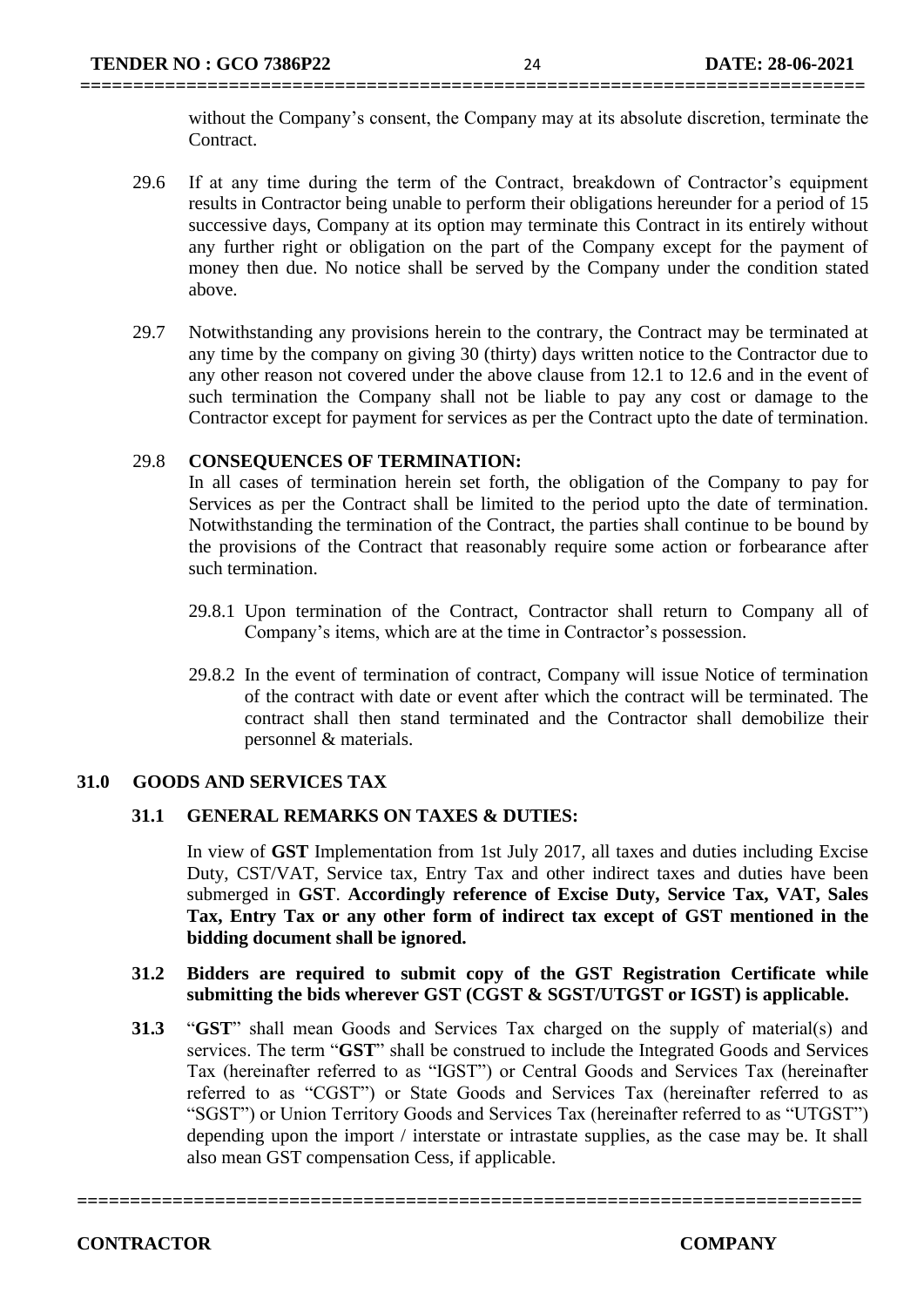**31.4** Quoted price/rate(s) should be inclusive of all taxes and duties, except **GST(i.e. IGST or CGST and SGST/UTGST applicable in case of interstate supply or intra state supply respectively and cess on GST if applicable) on the final service**. However, GST rate (including cess) to be provided in the respective places in the Price Bid. Please note that the responsibility of payment of GST (CGST & SGST or IGST or UTGST) lies with the Supplier of Goods /Services (Service Provider) only. Supplier of Goods / Services (Service Provider) providing taxable service shall issue an Invoice/ Bill, as the case may be as per rules/ regulation of **GST**. Further, returns and details required to be filled under GST laws & rules should be timely filed by Supplier of Goods / Services (Service Provider) with requisite details.

**==========================================================================**

**31.4.1** Bidder should also mention the **Harmonised System of Nomenclature** (HSN) and **Service Accounting Codes (SAC)** at the designated place in **SOR.**

#### **31.5 Where the OIL is entitled to avail the input tax credit of GST**:

- **31.5.1** OIL will reimburse the **GST** to the Supplier of Goods / Services (Service Provider) at actuals against submission of Invoices as per format specified in rules/ regulation of GST to enable OIL to claim input tax credit of **GST** paid. In case of any variation in the executed quantities, the amount on which the **GST** is applicable shall be modified in same proportion. Returns and details required to be filled under GST laws & rules should be timely filed by supplier with requisite details.
- **31.5.2** The input tax credit of **GST** quoted shall be considered for evaluation of bids, as per evaluation criteria of tender document.

#### **31.6 Where the OIL is not entitled to avail/take the full input tax credit of GST**:

- **31.6.1** OIL will reimburse **GST** to the Supplier of Goods / Services (Service Provider) at actuals against submission of Invoices as per format specified in rules/ regulation of **GST** subject to the ceiling amount of **GST** as quoted by the bidder. In case of any variation in the executed quantities (If directed and/or certified by the In-Charge) the ceiling amount on which **GST** is applicable will be modified on prorata basis.
- **31.6.2** The bids will be evaluated based on total price including **GST**.
- **31.7** Payments to Service Provider for claiming **GST** amount will be made provided the above formalities are fulfilled. Further, OIL may seek copies of challan and certificate from Chartered Accountant for deposit of **GST** collected from OIL.
- **31.8 Contractor/vendor shall be required to issue tax invoice in accordance with GST Act and/or Rules so that input credit can be availed by OIL.** In the event that the contractor / vendor fails to provide the invoice in the form and manner prescribed under the **GST Act read with GST Invoicing Rules** thereunder, OIL shall not be liable to make any payment on account of **GST** against such invoice.
- **31.9 GST** shall be paid against receipt of tax invoice and proof of payment of **GST** to government. In case of non-receipt of tax invoice or non-payment of **GST** by the contractor/vendor, OIL shall withhold the payment of **GST**.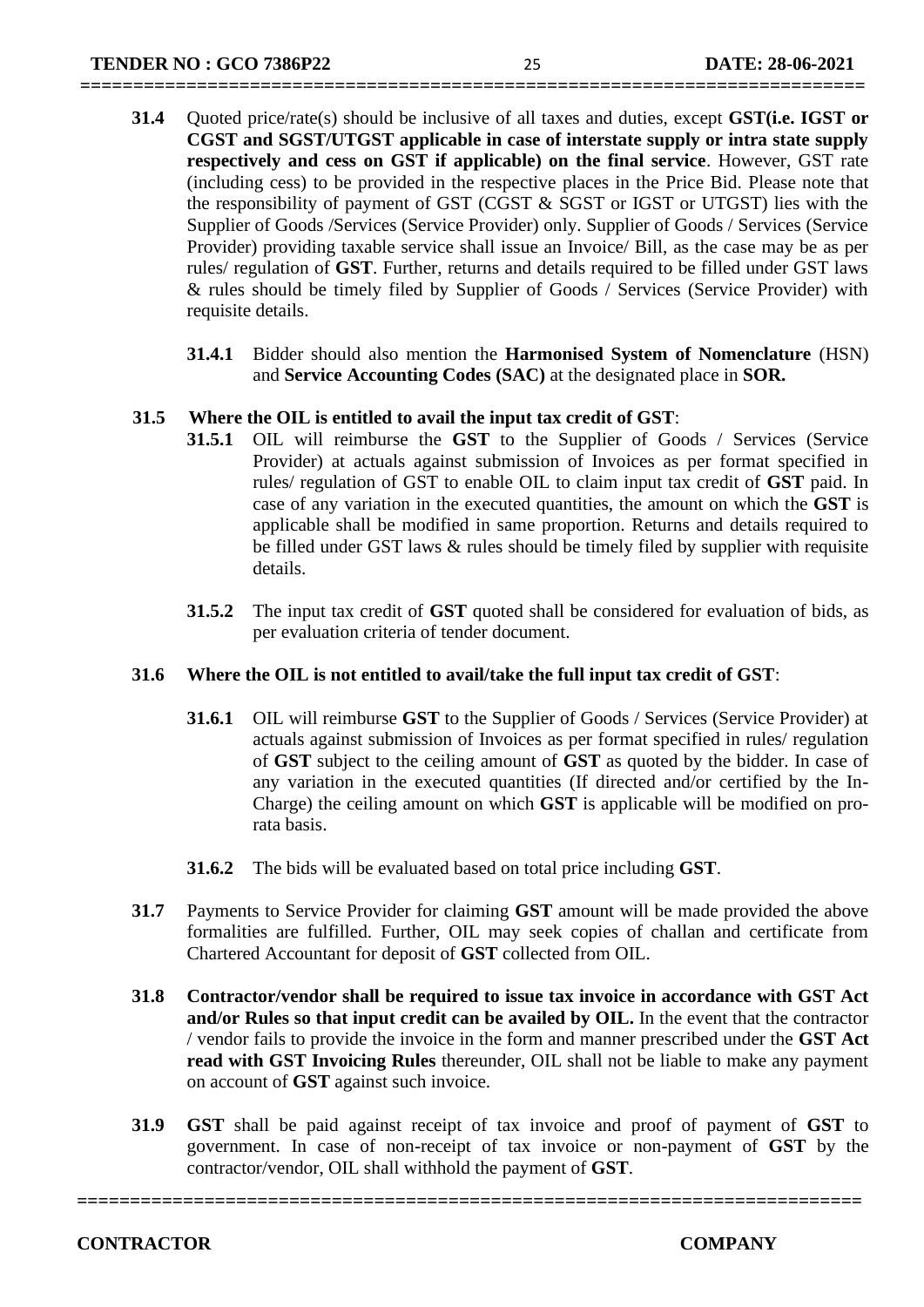- **31.10 GST payable under reverse charge mechanism for specified services or goods under GST act or rules, if any, shall not be paid to the contractor/vendor but will be directly deposited to the government by OIL.**
- **31.11** Where OIL has the obligation to discharge **GST** liability under reverse charge mechanism and OIL has paid or is /liable to pay **GST** to the Government on which interest or penalties becomes payable as per GST laws for any reason which is not attributable to OIL or ITC with respect to such payments is not available to OIL for any reason which is not attributable to OIL, then OIL shall be entitled to deduct/ setoff / recover such amounts against any amounts paid or payable by OIL to Contractor / Supplier.
- **31.12** Notwithstanding anything contained anywhere in the Agreement, in the event that the input tax credit of the **GST** charged by the Contractor / Vendor is denied by the tax authorities to OIL for reasons attributable to Contractor / Vendor, OIL shall be entitled to recover such amount from the Contractor / Vendor by way of adjustment from the next invoice. In addition to the amount of **GST**, OIL shall also be entitled to recover interest at the rate prescribed under GST Act and penalty, in case any penalty is imposed by the tax authorities on OIL.
- **31.13** TDS under GST, if applicable, shall be deducted from contractor's/vendor's bill at applicable rate and a certificate as per rules for tax so deducted shall be provided to the contractor/vendor.
- **31.14** The Contractor will be under obligation for charging correct rate of tax as prescribed under the respective tax laws. Further the Contractor shall avail and pass on benefits of all exemptions/concessions available under tax laws. Any error of interpretation of applicability of taxes/ duties by the contractor shall be to contractor's account.
- **31.15 It is the responsibility of the bidder to quote the correct GST rate. The classification of goods/services as per GST (Goods & Service Tax) Act should be correctly done by the contractor to ensure that input tax credit on GST (Goods & mine ) is not lost to the OIL on account of any error on the part of the contractor.**
- **31.16** In case, the quoted information related to various taxes, duties & levies subsequently proves wrong, incorrect or misleading, OIL will have no liability to reimburse the difference in the duty/ tax, if the finally assessed amount is on the higher side and OIL will have to right to recover the difference and in case the rate of duty/ taxes finally assessed is on the lower side.
- **31.17** Notwithstanding anything mentioned elsewhere in the Bidding Document the aggregate liability of OIL towards Payment of GST shall be limited to the volume of GST declared by the bidder in its bid & nothing shall be payable extra except for the statutory variation in GST.
- **31.18** Further, it is the responsibility of the bidders to make all possible efforts to make their accounting / IT system GST compliant in order to ensure availability of Input Tax Credit (ITC) to Oil India Ltd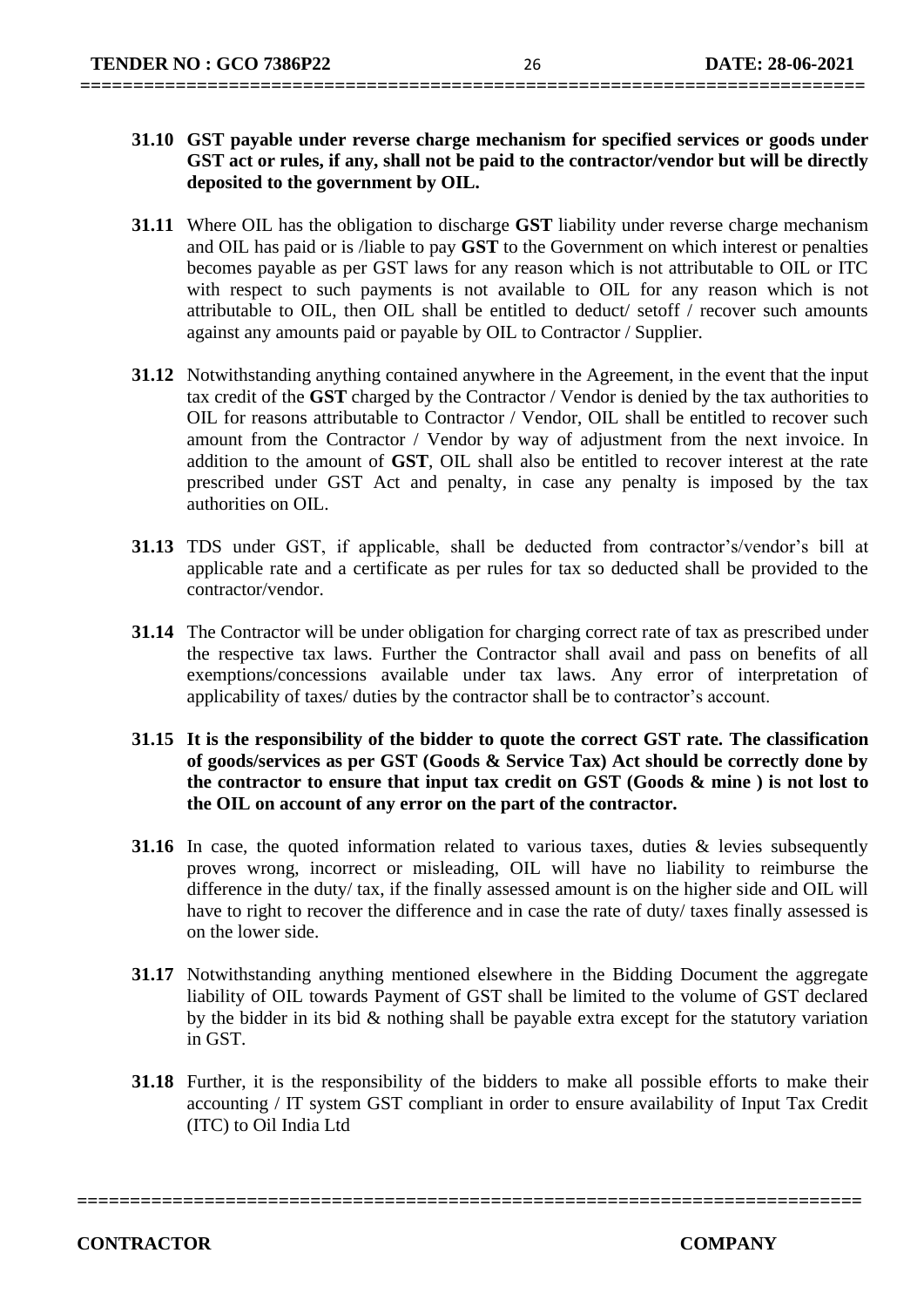- **31.19** GST liability, if any on account of supply of free samples against any tender shall be to bidder's account.
- **31.20** In case of statutory variation in **GST,** other than due to change in turnover, payable on the contract value during contract period, the Supplier of Goods / Services (Service Provider) shall submit a copy of the 'Government Notification' to substantiate the rate as applicable on the Bid due date and on the date of revision.

Beyond the contract period, in case OIL is not entitled for input tax credit of **GST**, then any increase in the rate of **GST** beyond the contractual delivery period shall be to Service provider's account whereas any decrease in the rate **GST** shall be passed on to the OIL.

Beyond the contract period, in case OIL is entitled for input tax credit of **GST**, then statutory variation in applicable **GST** on supply and on incidental services, shall be to OIL's account.

Claim for payment of **GST**/ Statutory variation, should be raised within two [02] months from the date of issue of 'Government Notification' for payment of differential (in %) **GST**, otherwise claim in respect of above shall not be entertained for payment of arrears. **The base date for the purpose of applying statutory variation shall be the Bid Opening Date.**

- **31.21** The contractor will be liable to ensure to have registered with the respective tax authorities, wherever applicable and to submit self-attested copy of such registration certificate(s) and the Contractor will be responsible for procurement of material in its own registration (GSTIN) and also to issue its own Road Permit/ E-way Bill, if applicable etc.
- **31.22 In case the bidder is covered under Composition Scheme under GST laws, then bidder should quote the price inclusive of the GST (CGST & SGST/UTGST or IGST). Further, such bidder should mention "Cover under composition system" in column for GST (CGST & SGST/UTGST or IGST) of price schedule.**
- **31.23 OIL will prefer to deal with registered supplier of goods/ services under GST. Therefore, bidders are requested to get themselves registered under GST, if not registered yet. However, in case any unregistered bidder is submitting their bid, their prices will be loaded with applicable GST while evaluation of bid. Where OIL is entitled for input credit of GST, the same will be considered for evaluation of bid as per evaluation methodology of tender document.**
- **31.24** Procurement of Specific Goods: Earlier, there is no tax incidence in case of import of specified goods (i.e. the goods covered under List-34 of Customs Notification no. 12/2012- Cus dated. 17.03.2012 as amended). Customs duty is not payable as per the policy. However, under GST regime, IGST Plus GST compensation cess (if applicable) would be leyiable on such imports. Bidders should quote GST as inclusive considering IGST component for the imported Materials portion while quoting their prices on destination basis. However, GST rate to be specified in the price bid format.

**==========================================================================**

#### **31.25 Documentation requirement for GST**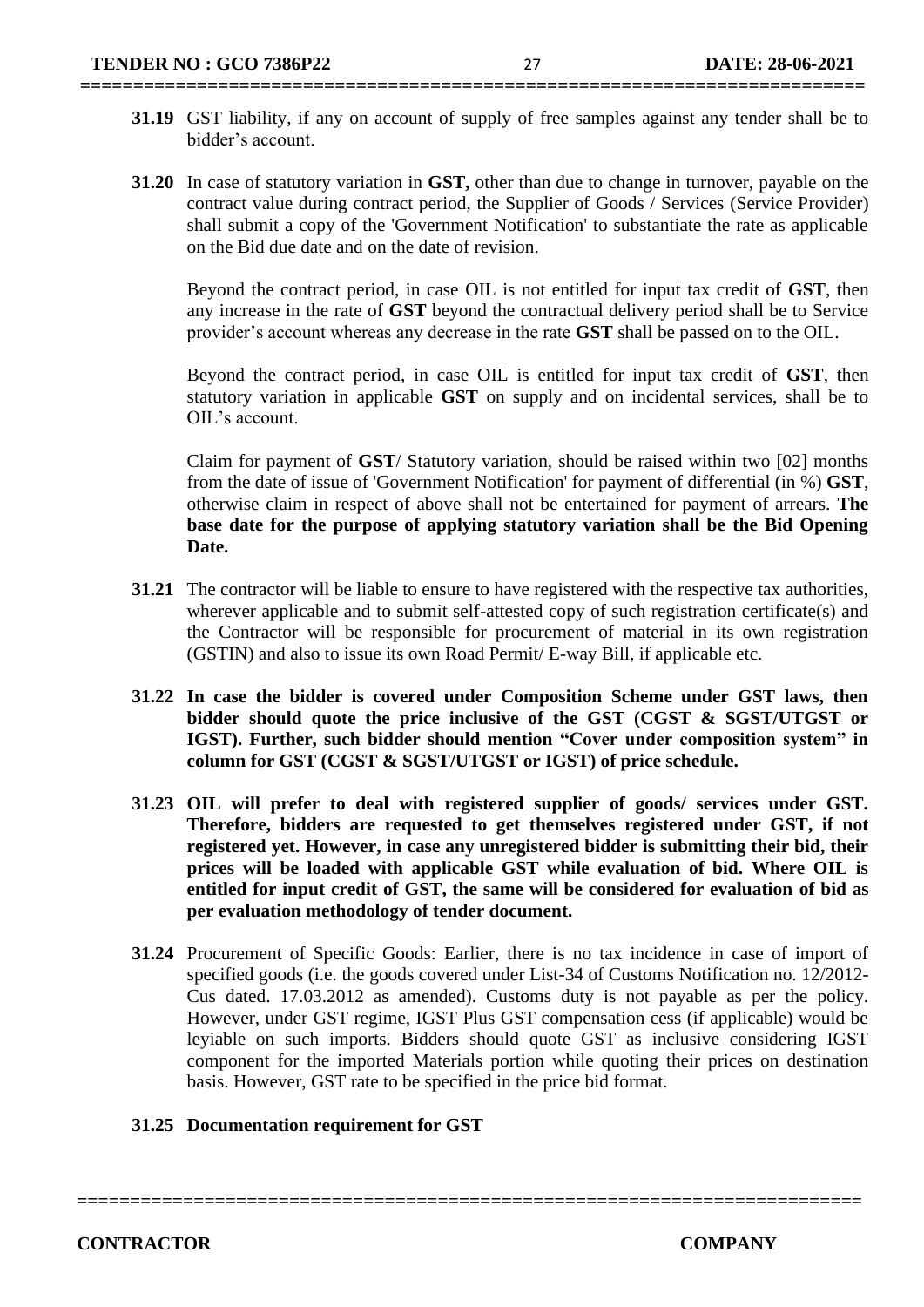**The vendor will be under the obligation for invoicing correct tax rate of tax/duties as prescribed under the GST law to OIL, and pass on the benefits, if any, after availing input tax credit.** 

Any invoice issued shall contain the following particulars :

- a) Name, address and GSTIN of the supplier;
- b) Serial number of the invoice;
- c) Date of issue;
- d) Name, address and GSTIN or UIN, if registered of the recipient;
- e) Name and address of the recipient and the address of the delivery, along with the State and its code,
- f) HSN code of goods or **Accounting Code of services[SAC];**
- g) Description of goods or services;
- h) Quantity in case of goods and unit or Unique Quantity Code thereof;
- i) Total value of supply of goods or services or both;
- j) Taxable value of supply of goods or services or both taking into discount or abatement if any;
- k) Rate of tax (IGST,CGST, SGST/ UTGST, cess);
- l) Amount of tax charged in respect of taxable goods or services (IGST,CGST, SGST/UTGST, cess);
- m) Place of supply along with the name of State, in case of supply in the course of interstate trade or commerce;
- n) Address of the delivery where the same is different from the place of supply and
- o) Signature or digital signature of the supplier or his authorised representative. GST invoice shall be prepared in triplicate, in case of supply of goods, in the following manner
- a) The original copy being marked as ORIGINAL FOR RECIPIENT;
- b) The duplicate copy being marked as DUPLICATE FOR TRANSPORTER and
- c) The triplicate copy being marked as TRIPLICATE FOR SUPPLIER.

In case of any advance given against any supplies contract, the supplier of the goods shall issue Receipt Voucher containing the details of details of advance taken along with particulars as mentioned in clause no. (a), (b), (c), (d), (g), (k), (l), (m) & (o) above.

IN WITNESS whereof the parties hereunto set their hands seals the day and year first written above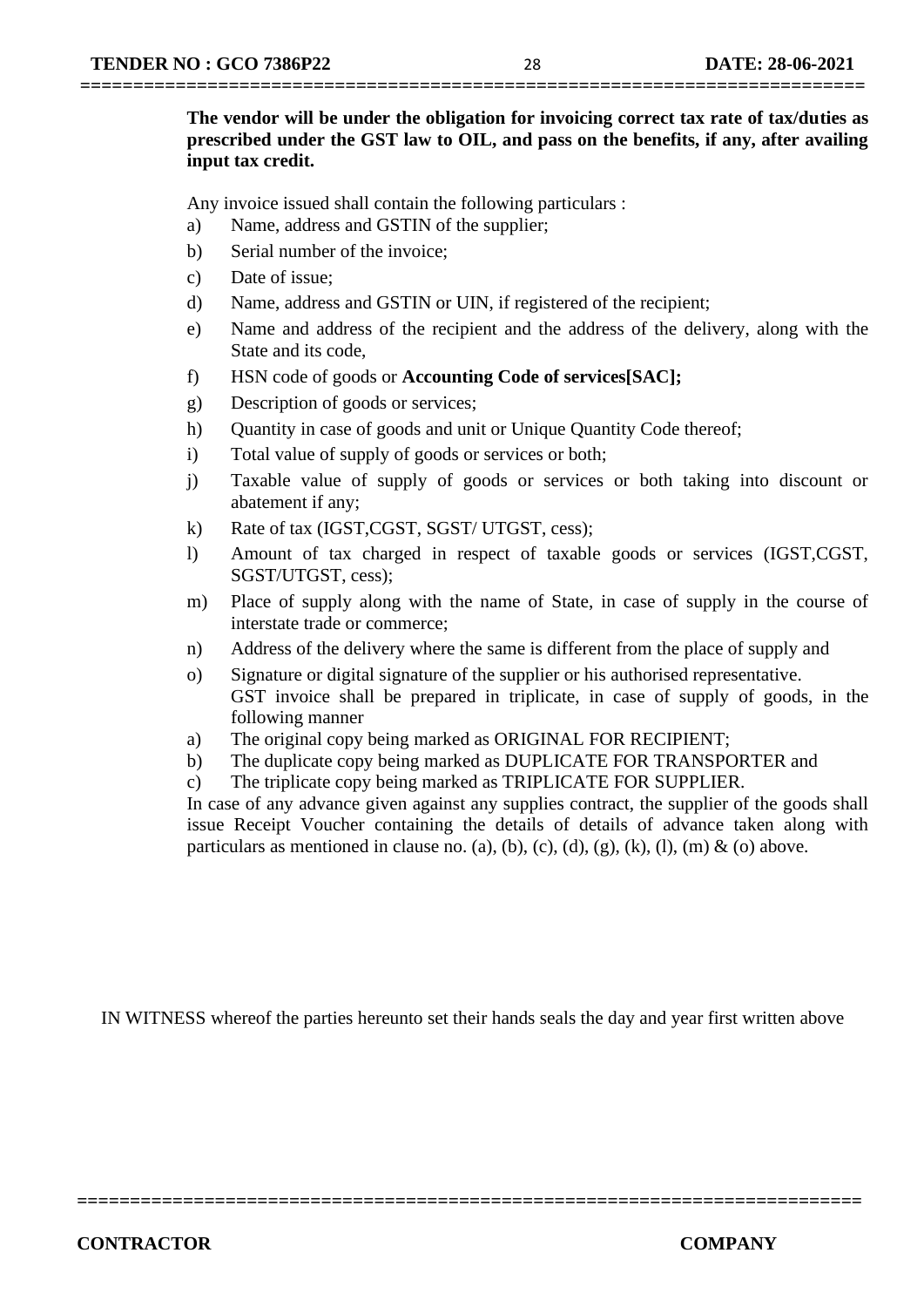#### SIGNED & DELIVERED FOR AND ON BEHALF OF CONTRACTOR

| the hand of            | its |
|------------------------|-----|
| Partner/Legal Attorney |     |

\_\_\_\_\_\_\_\_\_\_\_\_\_\_\_\_\_\_\_\_\_\_\_\_\_\_\_\_\_\_\_\_\_\_\_\_\_

 $\frac{1}{\sqrt{2\pi}}$  by

And in presence of

Date:

Date : \_\_\_\_\_\_\_\_\_\_\_\_\_\_\_\_\_\_

SIGNED & DELIVERED FOR & ON BEHALF OF OIL INDIA LIMITED

(Signature of Contractor or his legal Attorney)

\_\_\_\_\_\_\_\_\_\_\_\_\_\_\_\_\_\_\_\_\_\_\_\_\_\_\_\_\_\_\_\_\_\_\_\_\_

(Full Name of Signatory)

\_\_\_\_\_\_\_\_\_\_\_\_\_\_\_\_\_\_\_\_\_\_\_\_\_\_\_\_\_\_\_\_\_\_\_ (Seal of Contractor's Firm)

(Signature of witness)

\_\_\_\_\_\_\_\_\_\_\_\_\_\_\_\_\_\_\_\_\_\_\_\_\_\_\_\_\_\_\_\_\_\_\_\_\_\_\_

(Full Name of Signatory)

\_\_\_\_\_\_\_\_\_\_\_\_\_\_\_\_\_\_\_\_\_\_\_\_\_\_\_\_\_\_\_\_\_\_\_\_\_\_\_

Address:

**==========================================================================**

(Signature of Acceptor)

\_\_\_\_\_\_\_\_\_\_\_\_\_\_\_\_\_\_\_\_\_\_\_\_\_\_\_\_\_\_\_\_\_\_\_\_\_\_\_

\_\_\_\_\_\_\_\_\_\_\_\_\_\_\_\_\_\_\_\_\_\_\_\_\_\_\_\_\_\_\_\_\_\_\_\_\_\_\_

Designation \_\_\_\_\_\_\_\_\_\_\_\_\_\_\_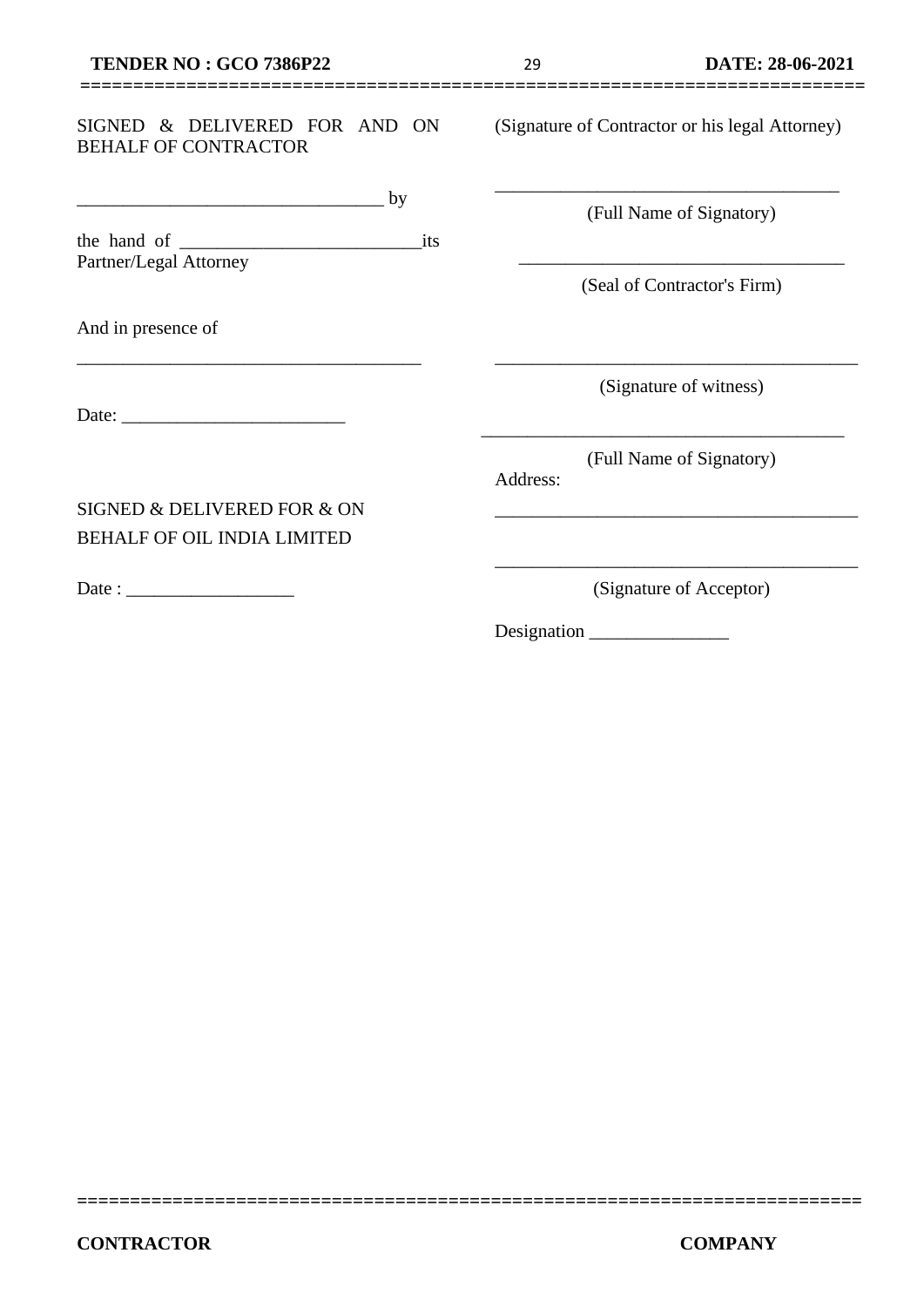**TENDER NO : GCO 7386P22** 30 **DATE: 28-06-2021**

**==========================================================================**

### **SECTION-II PROFORMA-A PRICE BID FORMAT PART II – SOQ**

"*Hiring of competent services for Annual Load Testing and Certification of 5T/3T/2T/1T capacity Monorails at PS1(Duliajan),TPS(Tengakhat), PS2(Moran), PS3(Jorhat) & NSPL-NDT (Numaligarh Dispatch Treminal)under PS3-Jorhat Maintenance base for a period of Three years***.***"*

#### **SCHEDULE OF QUANTITIES (SOQ), SERVICE/WORK AND RATES**

| SL.<br>NO. | DESCRIPTION OF WORK                               | <b>QTY</b><br>(A) | <b>UNIT</b>     | RATE PER UNIT<br>(B)<br>(Rs.) |             | <b>TOTAL</b><br><b>AMOUNT</b><br>$(C) = (AXB)$<br>(Rs.) | <b>SERV</b><br>ICE<br><b>ACC</b><br><b>OUN</b><br><b>TING</b><br><b>COD</b><br>E<br>(SAC) | <b>SPECIF</b><br>Y % OF<br><b>GST</b><br>ON $(C)$ | <b>TOTAL</b><br><b>AMOUNT</b><br>(D)<br>$=(C) + GST$<br>ON (C)<br>(Rs.) |
|------------|---------------------------------------------------|-------------------|-----------------|-------------------------------|-------------|---------------------------------------------------------|-------------------------------------------------------------------------------------------|---------------------------------------------------|-------------------------------------------------------------------------|
|            |                                                   |                   |                 | FIG                           | <b>WORD</b> |                                                         |                                                                                           |                                                   |                                                                         |
| 10         | Testing & Cert. of Monorail Cap<br>1MT/2MT        | 33                | NO <sub>1</sub> |                               |             |                                                         |                                                                                           |                                                   |                                                                         |
| 20         | <b>Testing &amp; Cert. of Monorail Cap</b><br>3MT | 9                 | NO <sub>1</sub> |                               |             |                                                         |                                                                                           |                                                   |                                                                         |
| 30         | <b>Testing &amp; Cert. of Monorail Cap</b><br>5MT | 9                 | NO.             |                               |             |                                                         |                                                                                           |                                                   |                                                                         |
|            | <b>TOTAL</b>                                      |                   |                 |                               |             |                                                         |                                                                                           |                                                   |                                                                         |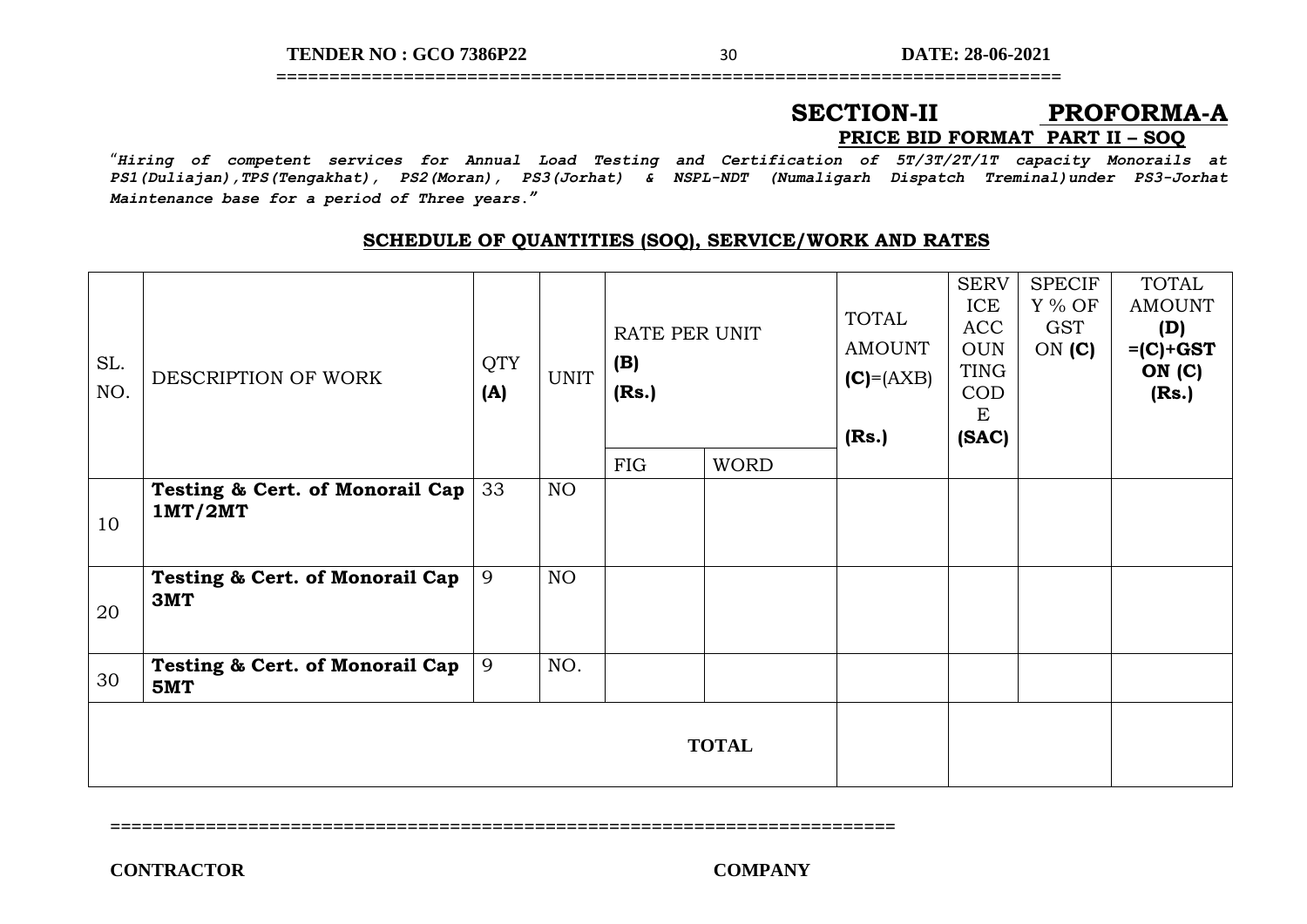**TENDER NO : GCO 7386P22** 31 **DATE: 28-06-2021**

Total Price with GST**(D)** (In words) \_\_\_\_\_\_\_\_\_\_\_\_\_\_\_\_\_\_\_\_\_\_\_\_\_\_\_\_\_\_\_\_\_\_\_\_\_\_\_\_\_\_\_\_\_\_\_\_\_\_\_\_\_\_\_\_\_\_\_\_\_\_\_\_\_\_\_\_\_\_\_\_\_\_\_\_\_\_\_

Total Price excluding GST**(C )** (In words) \_\_\_\_\_\_\_\_\_\_\_\_\_\_\_\_\_\_\_\_\_\_\_\_\_\_\_\_\_\_\_\_\_\_\_\_\_\_\_\_\_\_\_\_\_\_\_\_\_\_\_\_\_\_\_\_\_\_\_\_\_\_\_\_\_\_\_\_\_\_\_\_\_

#### **Notes:**

1. The price/rate(s) quoted by the Bidders will be inclusive of all taxes except **GST** (i.e. IGST or CGST and SGST/UTGST as applicable in case of interstate supply or intra state supply respectively and Cess on GST , if applicable) on the final services. However, GST rate (including cess) to be provided in the respective places in the Price Bid.

**==========================================================================**

2. OIL will prefer to deal with registered bidder under GST. Therefore, bidders are requested to get themselves registered under GST, if not registered yet.

However, in case any unregistered bidder is submitting their bid, their prices will be loaded with applicable GST while evaluation of bid. Where OIL is entitled for input credit of GST, the same will be considered for evaluation of bid as per evaluation methodology of tender document."

3. Price Bid uploaded without giving any of the details of the taxes (Including rates and amounts) will be considered as inclusive of all taxes including GST.

When a bidder mentions taxes as extra without specifying the rates & amount, the offer will be loaded with maximum value towards taxes received against the tender for comparison purposes. If the bidder emerges as lowest bidder after such loading, in the event of order on that bidder, taxes mentioned by OIL on the Purchase Order/ Contracts will be binding on the bidder."

4. Refer GST Clauses**(Clause no. 45 of GCC).**

5. Bidders are required to quote for all the items as per Price Bid Format; otherwise the offer of the bidder will be straightway rejected.

6. Bidders are also requested to refer the Taxes and Duties clause during GST regime attached vide *Annexure-I* for compliance *7. Bidders are also requested to sign & seal on their Price bid..*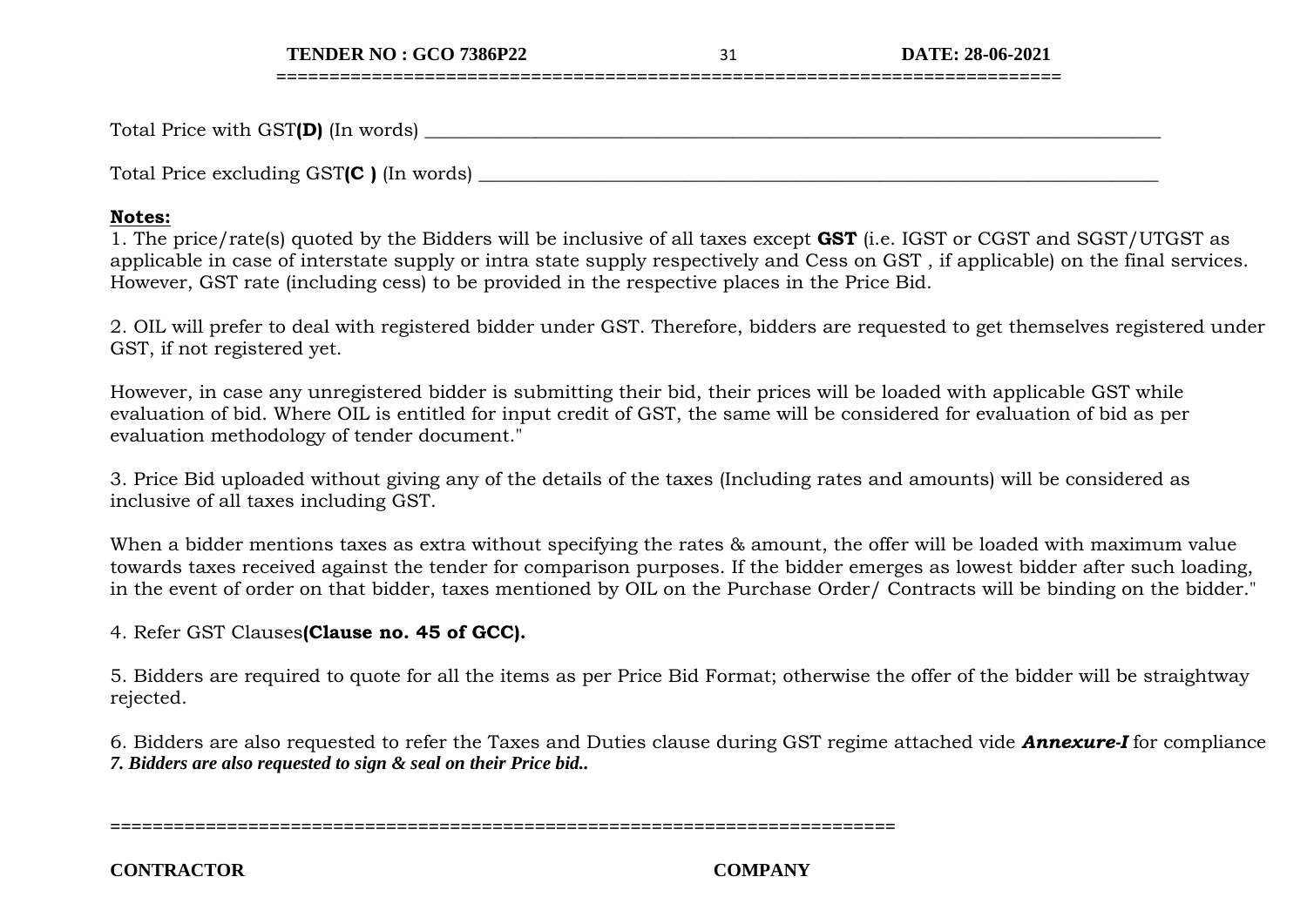**Annexure –I**

#### **TAXES AND DUTIES CLAUSE - FOR VENDOR/SUPPLIER/CONTRACTOR (For Supplies/ Services during GST Regime i.e., New Tender)**

**======================================================================**

#### **INDIRECT TAXES/ GST**

- 1. For the purposes of levy and imposition of GST, the expressions shall have the following meanings:
	- (a) GST means any tax imposed on the supply of goods and/or services under GST Law.
	- (b) Cess means any applicable cess, existing or future on the supply of Goods and Services as per Goods and Services Tax (Compensation to States) Act, 2017.
	- (c) GST Law means IGST Act 2017, CGST Act 2017, UTGST Act, 2017 and SGST Act, 2017and all related ancillary Rules and Notifications issued in this regard from time to time.
- 2. **The rates quoted by the bidders shall be inclusive of all taxes, duties and levies.** However, bidders are required to provide separately the rate and amount of all types of taxes, duties and levies. In case, the quoted information related to various taxes, duties & levies subsequently proves wrong, incorrect or misleading, OIL will have no liability to reimburse the difference in the duty/ tax, if the finally assessed amount is on the higher side and OIL will have to right to recover the difference in case the rate of duty/ taxes finally assessed is on the lower side. Further, for the purpose of this contract, it is agreed between the parties that if Goods and Services Tax introduced during the tenure of this contract/agreement then the bidders have to clearly show the amount of GST separately in the Tax Invoices. Further, it is the responsibility of the bidders to make all possible efforts to make their accounting / IT system GST compliant in order to ensure availability of Input Tax Credit (ITC) to Oil India Ltd.
- 3. **Offers without giving any of the details of the taxes (Including rates and amounts) as specified above will be considered as inclusive of all taxes including GST.** When a bidder mentions taxes as extra without specifying the rates &amount, the offer will be loaded with maximum value towards taxes received against the tender for comparison purposes. If the bidder emerges as lowest bidder after such loading, in the event of order on that bidder, taxes mentioned by OIL on the Purchase Order/ Contracts will be binding on the bidder.
- **4. Bidders are required to pass on the benefit arising out of introduction of GST, including seamless flow of Input Tax Credit, reduction in Tax Rate on inputs as well as final goods by way of reduction of price as contemplated in the provision relating to Anti-Profiteering Measure vide Section 171 of the CGST Act, 2017. Accordingly, for supplies made under GST, the bidders should confirm that benefit of lower costs has been passed on to OIL by way of lower prices/taxes and also provide details of the same as applicable. OIL reserves the right to examine such details about costs of inputs/input services of the bidders to ensure that the intended benefits of GST have been passed on to OIL.**
- 5. Oil India Ltd. shall declare the value of free issue of materials and services, if any, involved in the execution of the contract. The Contractor should consider the same while working out the GST liability, if any. Further in cases where GST is leviable on any facilities provided by OIL and used by bidders and the consideration for which is recovered by OIL in the form of reduction

**======================================================================**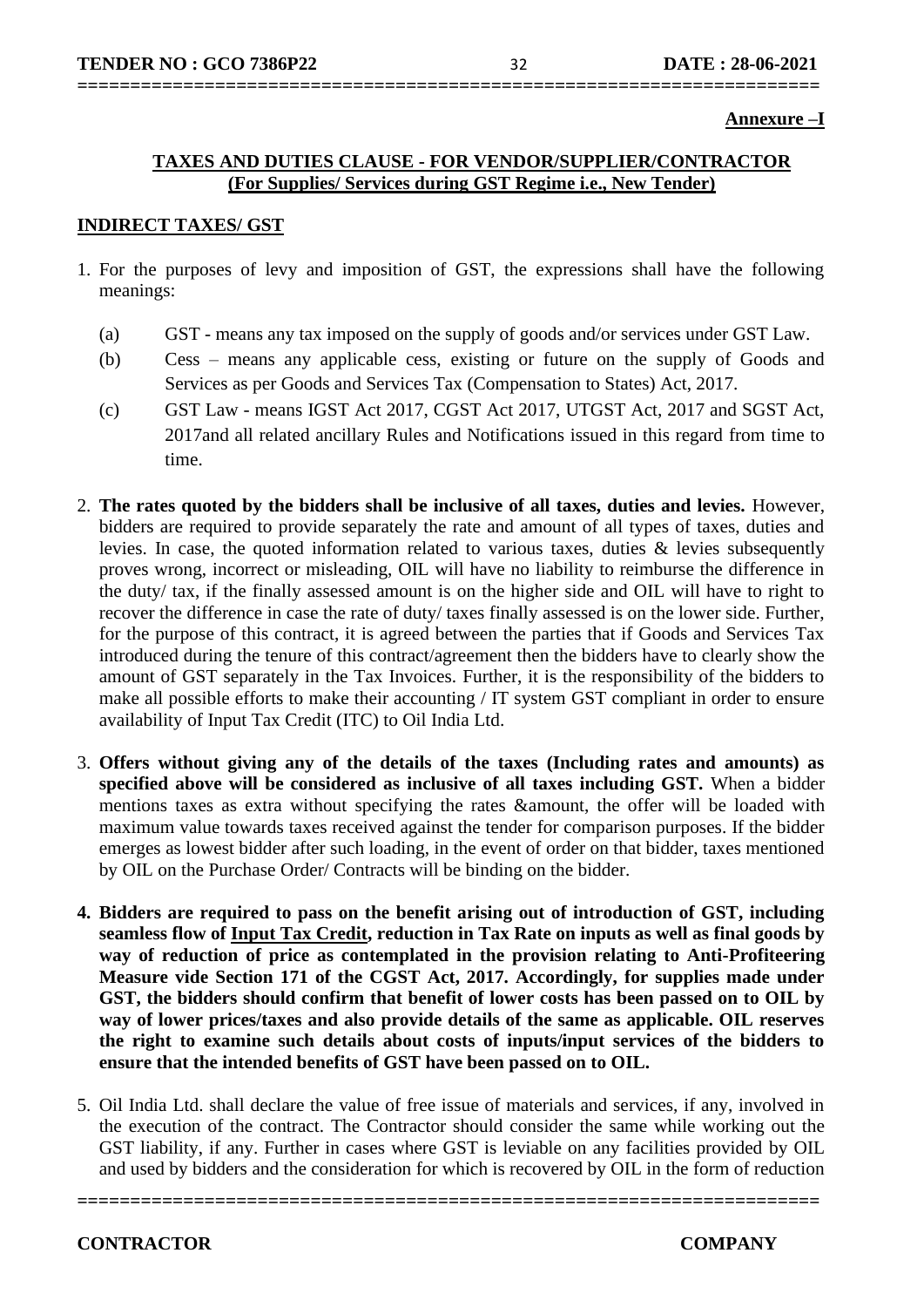in the invoice raised by bidders then OIL will raise GST invoices on such transactions and the same will be reimbursed by bidders.

**======================================================================**

#### **6. When Input tax credit is available for Set Off as per the end use certification given by User Department at the time of raising Purchase Requisition (P.R.)**

Evaluation of L-1 prices shall be done based on Quoted price after deduction of Input Tax Credit (ITC) of GST, if available to OIL.OIL shall evaluate the offers on the basis of the quoted rates only and any claim subsequently by the bidders for additional payment/liability shall not be admitted and has to be borne by the bidders

#### **When Input tax credit is NOT available for Set Off**

Evaluation of L-1 prices shall be done based on Quoted price only.OIL shall evaluate the offers on the basis of the quoted rates only and any claim subsequently by the bidders for additional payment/liability shall not be admitted and has to be borne by the bidders

- 7. In a situation where Purchase Orders (POs)/ Contracts have been placed prior to GST Regime and supplies are effected during GST Regime, it is made clear that any statutory variation (increase/decrease) due to introduction of GST, as the case may be, but within the contractual delivery/completion period will be to the account of OIL subject to documentary evidence. However, any increase in statutory levy after the expiry of the scheduled date of delivery shall be to the supplier's account.
- 8. Bidders agree to do all things not limited to providing GST compliant Tax Invoices or other documentation as per GST law relating to the supply of goods and/or services covered in the instant contract like raising of and /or acceptance or rejection of credit notes / debit notes as the case may be, payment of taxes, timely filing of valid statutory Returns for the tax period on the **Goods and Service Tax Network (GSTN),** submission of general information as and when called for by OIL in the customized format shared by OIL in order to enable OIL to update its database etc. that may be necessary to match the invoices on GSTN common portal and enable OIL to claim input tax credit in relation to any GST payable under this Contract or in respect of any supply under this Contract.
- **9. In case Input Tax Credit of GST is denied or demand is recovered from OIL by the Central / State Authorities on account of any non-compliance by bidders, including nonpayment of GST charged and recovered, the Vendor/Supplier/Contractor shall indemnify OIL in respect of all claims of tax, penalty and/or interest, loss, damages, costs, expenses and liability that may arise due to such non-compliance. OIL, at its discretion, may also withhold/recover such disputed amount from the pending payments of the bidders.**

**======================================================================** 

10.GST liability, if any on account of supply of free samples against any tender shall be to bidder's account.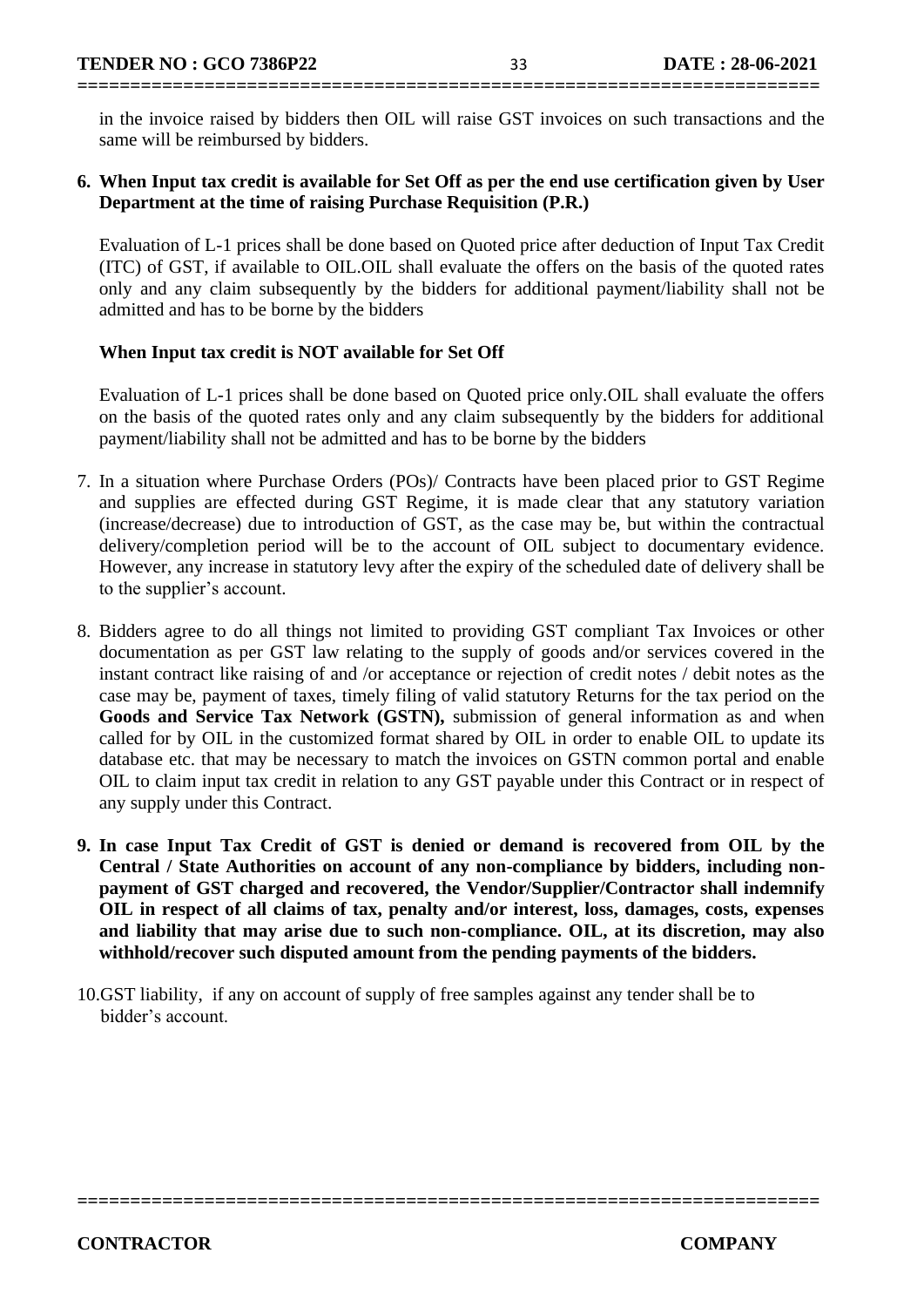#### OIL INDIA LIMITED (A Govt. of India Enterprise) Udyan Vihar, Narengi, Guwahati, Assam **WORKS CONTRACT**

**======================================================================**

#### **SPECIAL TERMS AND CONDITIONS** SECTION-III

**1.0 Technical Terms :**

**1.1 Load Test must be carried out as per statutory rules, in presence of Government Authorised Competent Person/ Institution and appropriate test certificate is to be issued for each monorail separately. Arrangement and handling of test loads of required capacity is in contractor's scope.**

**1.2 Steel structural materials to be used for platform must conform to relevant IS standards.**

**2.0 Responsibilities of Contractor/ terms:**

**Contractor has to ensure for the following responsibilities:**

**a) The job is to be carried out inside Industrial Area of Oil India Limited which is covered under the Factories Act 1948. All applicable statutory regulations are to be strictly complied by the contractor.**

**b) The contractor shall arrange all tools & tackles, machinery, instruments, lifting & scaffolding arrangement, ladders etc. required for carrying out job.**

**c) Non-sparking tools must be used in Hazardous zones.**

**d) Contractor has to arrange for suitable spark arrestors for transporting vehicles, mobile cranes etc. as required for the industrial site.**

**e) The Contractor shall abide by Statutory Regulations & Safety norms as applicable to carry out the job.**

**f) Contractor shall do necessary arrangement of entry gate passes for man & materials for entering into the Industrial Area as mentioned above.**

**g) No worker under this contract shall operate any machinery without the permission of OIL officials.**

**h) Travel, Boarding & lodging, local transport, to & fro cost, insurance, medical etc. of the engaged manpower will be under the responsibility of the contractor. OIL will not be responsible for these and shall not bear any cost on these accounts.**

**i) As erection jobs are to be carried out at height, workmen with sound health are to be deployed. Medical Examination may be required based on hazard analysis, entire cost of which is payable by the contractor.**

**j) Contractor shall make necessary arrangement for safe storage of his materials, tools etc. at working site.**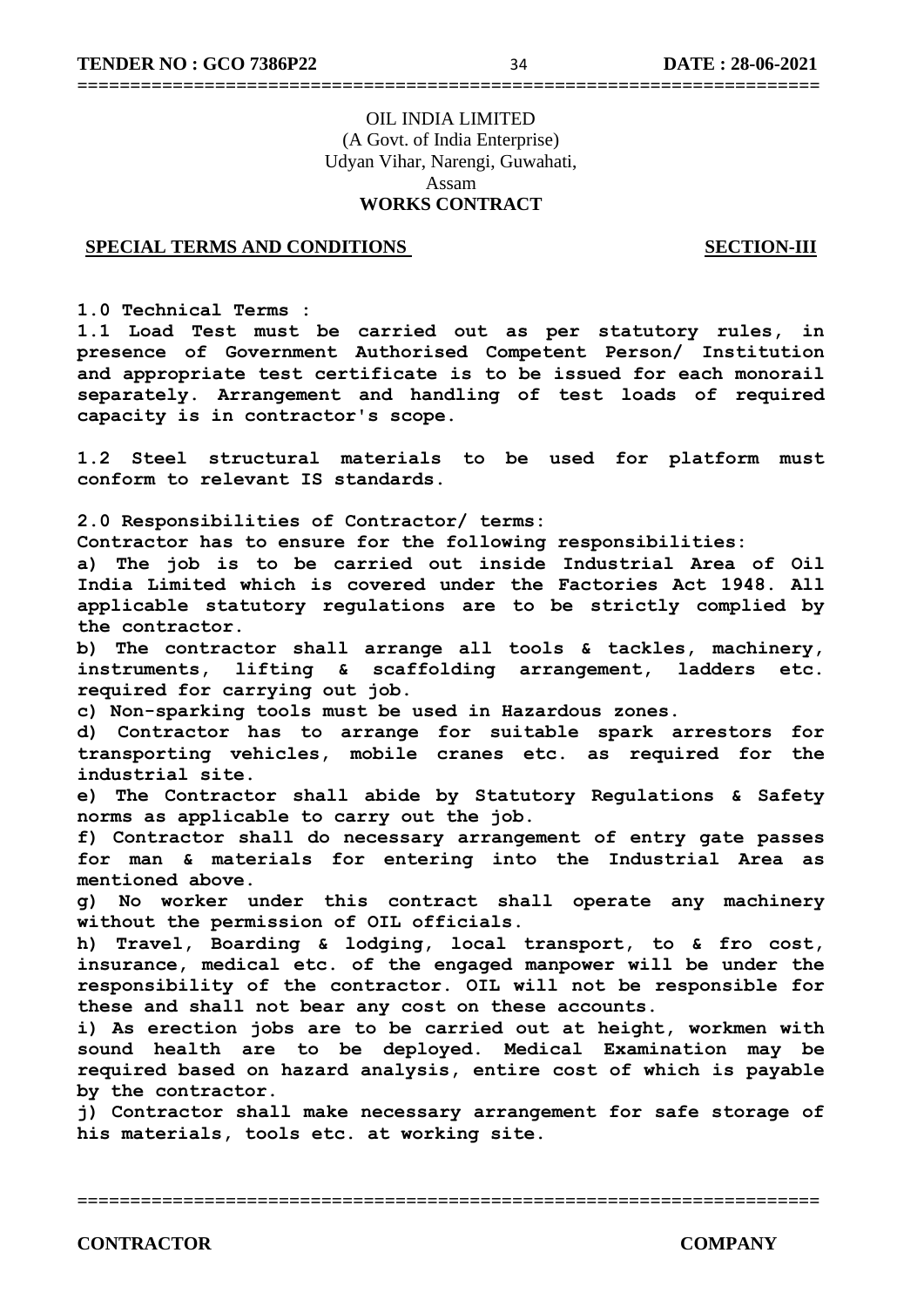**TENDER NO : GCO 7386P22** 35 **DATE : 28-06-2021**

**======================================================================**

**k) Contractor has to get necessary work permit from the Factory Manager of OIL before start of work at site and he must comply all required safety measures. 3.0 Outsourcing of any job under this contract to a third party: All jobs under this contract will be done by the contractor. If any of the jobs are outsourced, contractor will stand guarantee to the quality of the jobs. 4.0 Payment Terms: a) Payment shall be released only after completion of entire job, submission of valid Load Test / Inspection Certificates & other relevant documents by the contractor and acceptance of the same by the company. b) The Rates of the contract shall remain FIRM throughout the period of execution of the order up to the period of contract. c) Schedule of Quantities in the contract is provisional and work will be carried out as per actual requirement at site. 5.0 Safety Management : The objective of safety management is to evaluate, monitor and communicate about the health, environment and safety of the contractor workforce for an incident free work environment during operation of the contract. The contractor will carry out the job in a safe manner following Safety Policy norms of OIL. 6.0 General HSE Points for the Contract: 1. It will be solely the contractor's responsibility to fulfil all the legal formalities with respect to the Health, Safety and Environmental aspects of the entire job (namely; the person employed by him, the equipment, the environment, etc.) under the jurisdiction of the district of that state where it is operating. Ensure that all sub-contractors hired by him comply with the same requirement as the contractor himself and shall be liable for ensuring compliance all HSE laws by the sub or sub-sub contractors. 2. Every person deployed by the contractor must wear safety gadgets to be provided by the contractor. The contractor shall provide proper Personnel Protective Equipment as per the hazard identified and risk assessed for the job and conforming to statutory requirement and company PPE schedule. However, it will be the contractor's sole responsibility to ensure that the persons engaged by him use the proper PPE while at work. All safety gears as necessary are to be provided to the working personnel before commencement of the work.**

**3. The contractor shall prepare written Safe Operating Procedure (SOP) for the work to be carried out, including an assessment of risk, wherever possible and safe methods to deal with it/them. The SOP should clearly state the risk arising to men, machineries & material from the operations to be done by the contractor and how it is to be managed.**

**4. The contractor shall provide a copy of the SOP to the person designated for supervising the contractor's work.**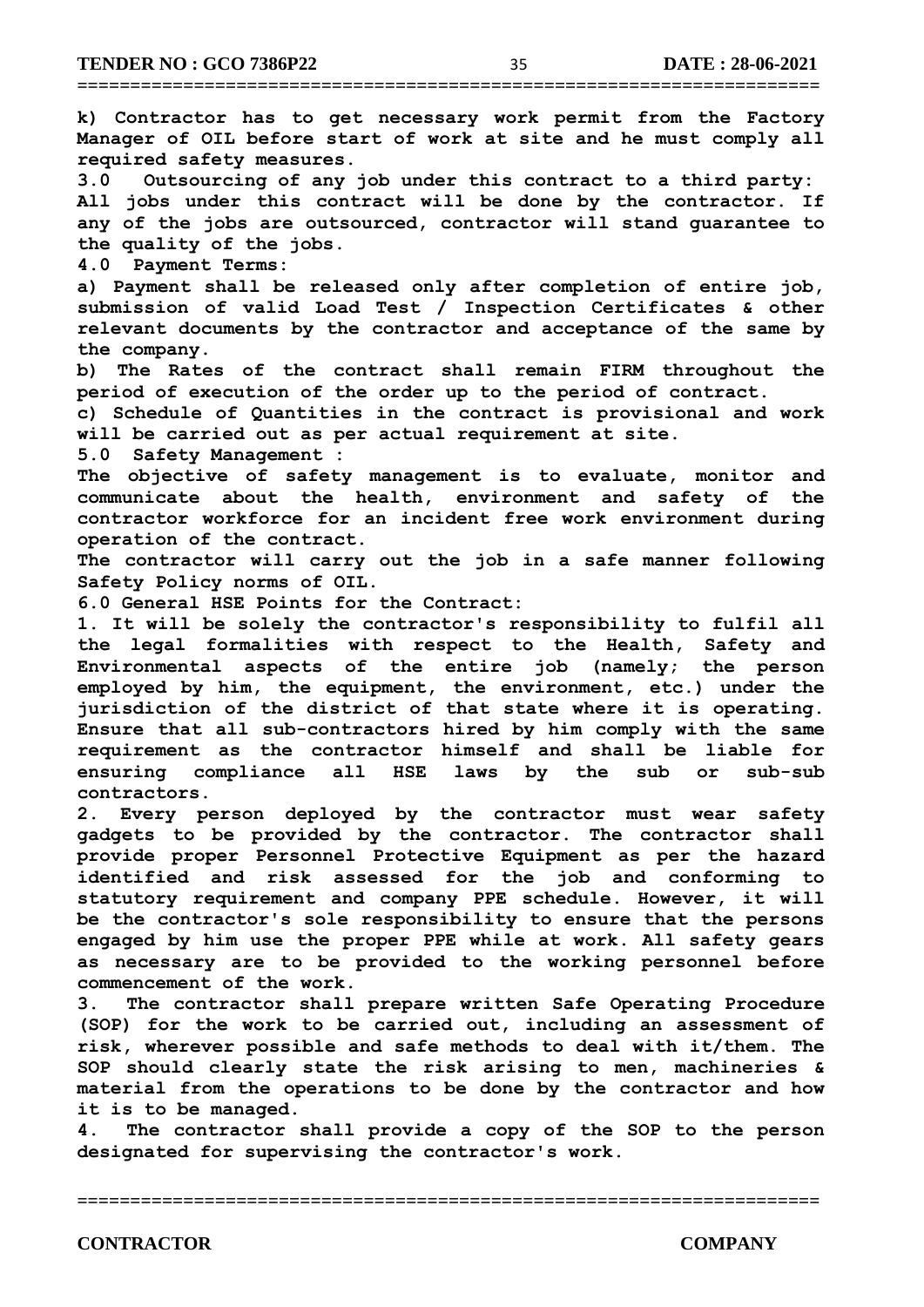**5. The contractor shall keep an up to date SOP and provide a copy of changes to the person designated for supervising the contractor's work.**

**======================================================================**

**6. Contractor shall ensure that all work is carried out in accordance with the Statute & SOP and he shall deploy adequate qualified & competent personnel with sound health for the purpose of carrying out the job in a safe manner.**

**7. It will be entirely the responsibility of the contractor/his Supervisor/representative to ensure strict adherence to all HSE measures and statutory rules during operation in OIL's installations and safety of workers engaged by him. The crew members will not refuse to follow any instruction given by company's Factory Manager / Safety Officer / Engineer / Official / Supervisor/Junior Engineer for safe operation.**

**8. Any compensation arising out of the job carried out by the contractor whether related to pollution, safety or health will be paid by the contractor only.**

**9. Any compensation arising due to accident of the contractor's personnel while carrying out the job, will be payable by the contractor.**

**10. The contractor shall report all incidents including near miss to Factory Manager / Departmental Representative of the concerned department of OIL.**

**11. The contractor shall keep a register of the persons employed by him/her. The contractor's supervisor shall take and maintain attendance of his men every day for the work, punctually.**

**12. If the company arranges any safety class / training for the working personnel at site (company employee, contractor worker, etc) the contractor will not have any objection to any such training.**

**13. The contractor shall arrange daily tool box meeting and regular site safety meetings and maintain records.**

**14. Records of daily attendance, accident report etc. are to be maintained**

**15. A contractor employee must, while at work, take reasonable care for the health and safety of people who are at the employee's place of work and who may be affected by the employee's act or omissions at work.**

**16. A contractor employee must, while at work, cooperate with his or her employer or other persons so far as is necessary to enable compliance with any requirement under the act or the regulations that is imposed in the interest of health, safety and welfare of the employee or any other person.**

**17. Contractor's arrangements for health and safety management shall be consistent with those for the company.**

**18. In case contractor is found non-compliant of HSE laws as required, company will have the right for directing the contractor to take action to comply with the requirements, and for further non-compliance, the contractor will be penalized prevailing relevant Acts/Rules/Regulations.**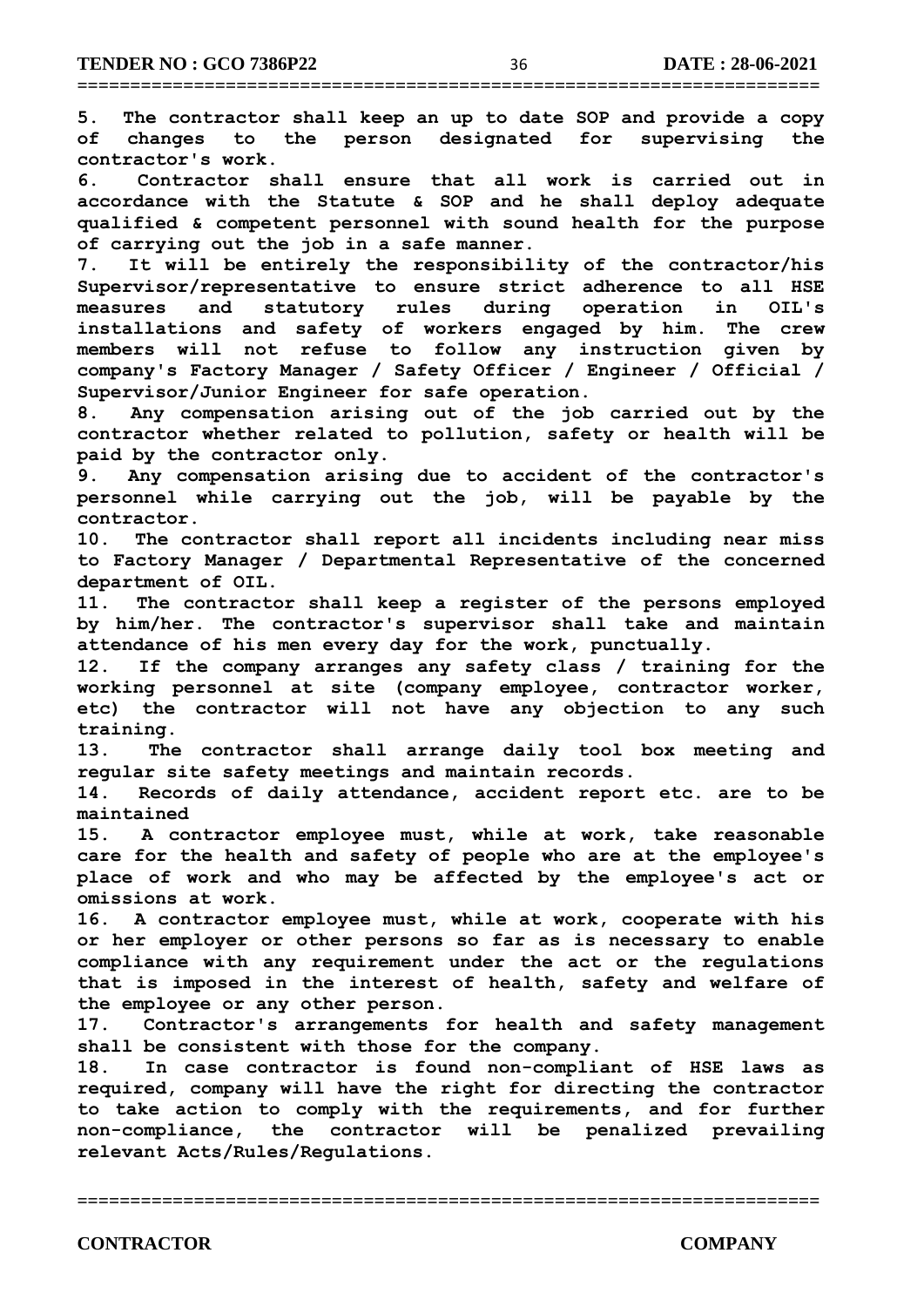**19. When there is a significant risk to health, environment or safety of a person or place arising because of a non-compliance of HSE Measures, Company will have the right to direct the contractor to cease work until the non-compliance is corrected.**

**======================================================================**

**20. The contractor shall avoid frequent change of his contractual employees as far as practicable.**

**21. For any HSE matters not specified in the contract document, the contractor will abide by the relevant and prevailing Acts/rules/regulations/ pertaining to Health, Safety and Environment.**

> \_\_\_\_\_\_\_\_\_\_ \*\*\*\*\*\*\*\*\*\*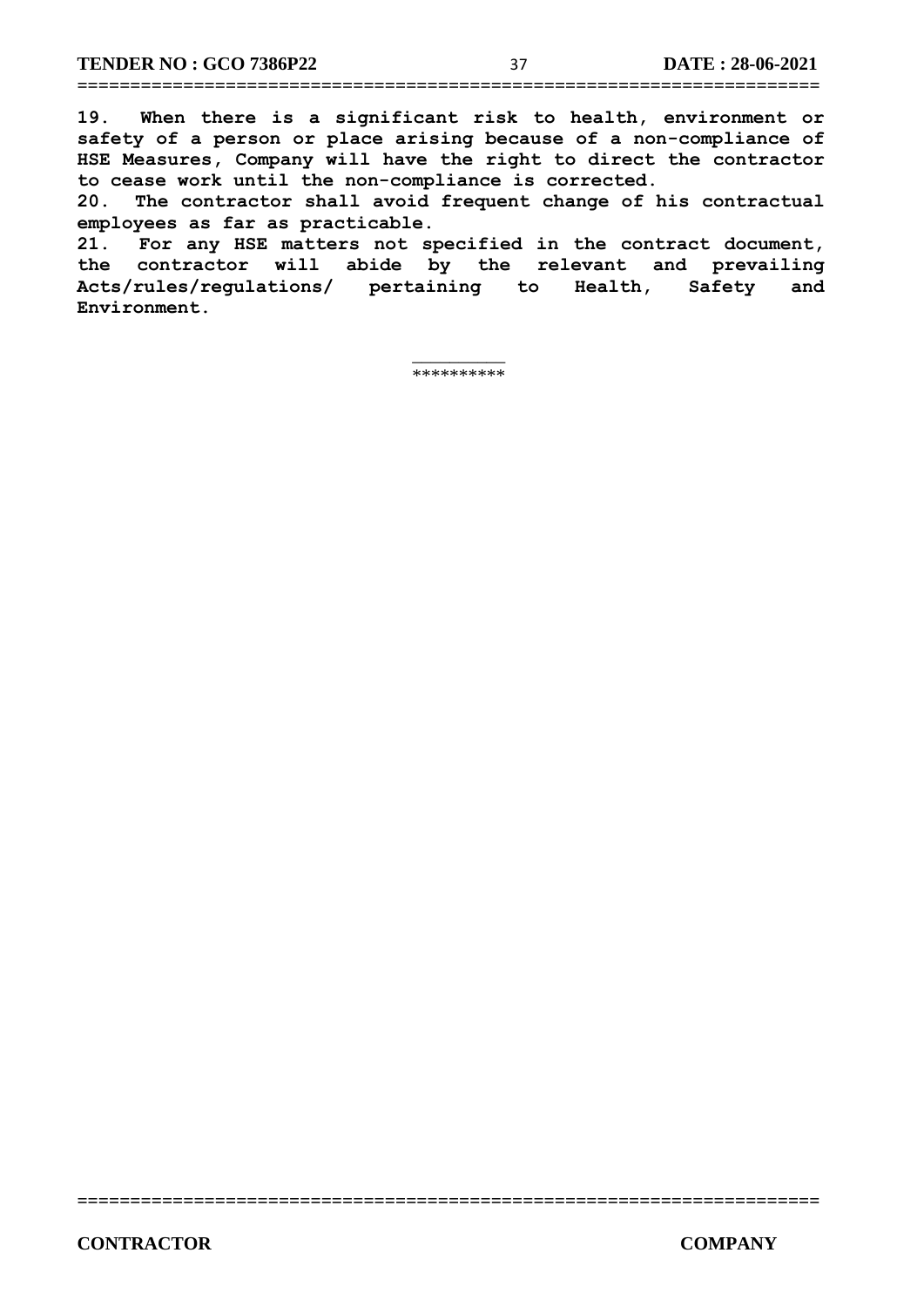#### OIL INDIA LIMITED (A Govt. of India Enterprise) Udyan Vihar, Narengi, Guwahati, Assam

**======================================================================**

#### **WORKS CONTRACT**

Schedule of company's Plants, Materials and Equipment (SCPME)

\_\_\_\_\_\_\_\_\_\_\_\_\_\_\_\_\_\_\_\_\_\_\_\_\_\_\_\_\_\_\_\_\_\_\_\_\_\_\_\_\_\_\_\_\_\_\_\_\_\_\_\_\_\_\_\_\_\_\_\_\_\_\_\_\_\_\_\_\_\_\_\_\_\_\_\_\_\_\_\_

**NIL**

 $\overline{\phantom{a}}$ \*\*\*\*\*\*\*\*\*\*

**======================================================================**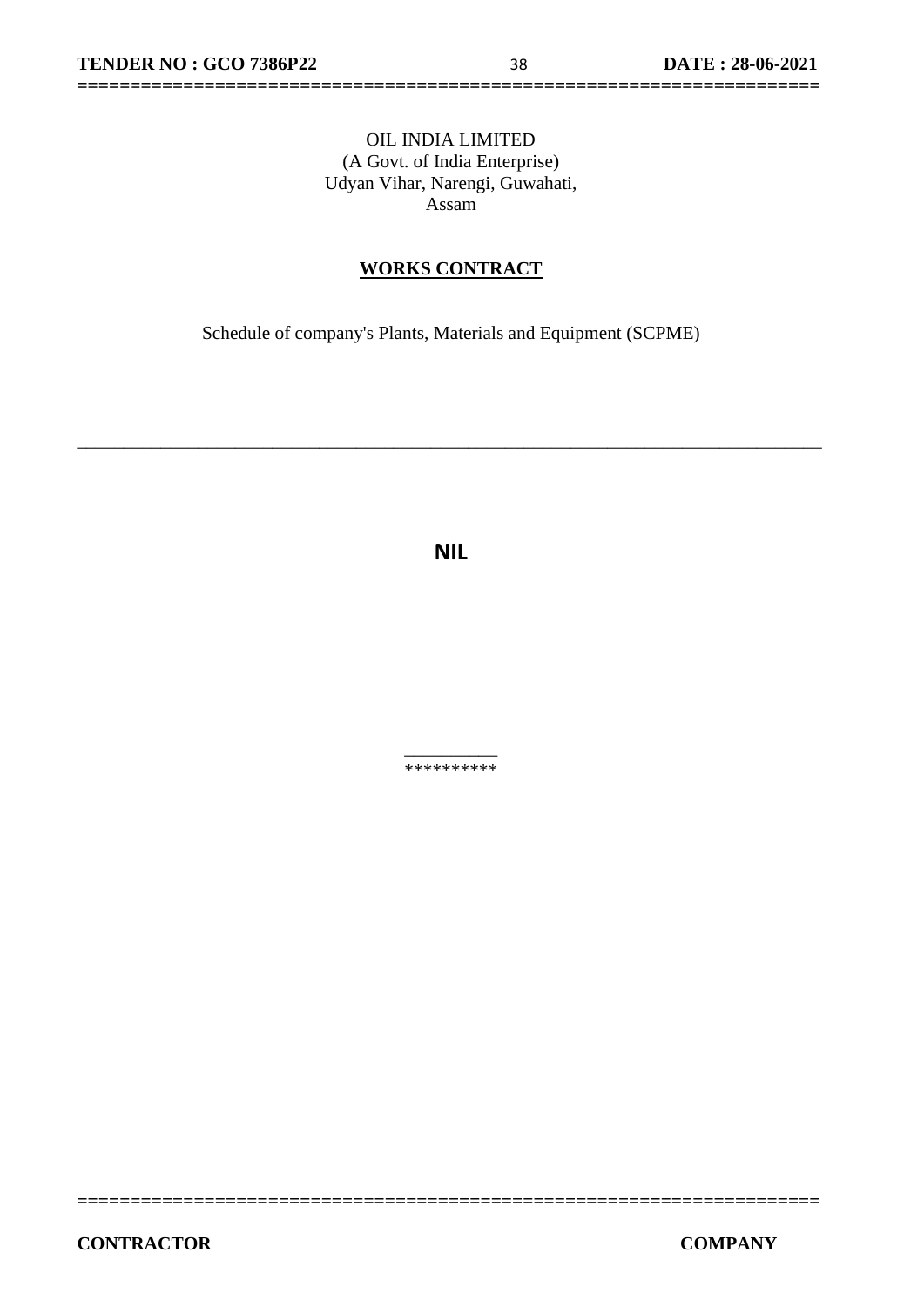To

 GENERAL MANAGER (CONTRACTS), PHQ Oil India Limited GUWAHTI, PHQ

#### **SUB: SAFETY MEASURES(SEC-1V)**

**======================================================================**

#### **Tender No. GCO 7386 P22**

Description of work/service:

"*Hiring of competent services for Annual Load Testing and Certification of 5T/3T/2T/1T capacity Monorails at PS1(Duliajan),TPS(Tengakhat), PS2(Moran), PS3(Jorhat) & NSPL-NDT (Numaligarh Dispatch Treminal)under PS3-Jorhat Maintenance base for a period of Three years***.***"*

Sir,

 We hereby confirm that we have fully understood the safety measures to be adopted during execution of the above contract and that the same have been explained to us by the concerned authorities. We also give the following assurances.

- a) Only experienced and competent persons shall be engaged by us for carrying out work under the said contract.
- b) The names of the authorised persons who would be supervising the jobs on day to day basis from our end are the following

 i) \_\_\_\_\_\_\_\_\_\_\_\_\_\_\_\_\_\_\_\_\_\_\_\_\_\_\_\_\_\_\_\_  $ii)$  $\overline{\text{iii}}$ )

The above personnel are fully familiar with the nature of jobs assigned and safety precautions required.

- c) Due notice would be given for any change of personnel under item(b) above.
- d) We hereby accept the responsibility for the safety of all the personnel engaged by us and for the safety of the Company's personnel and property involved during the course of our working under this contract. We would ensure that all the provisions under the Factory Act & Rules and other safety rules related to execution of our work would be strictly followed by our personnel. Any violation pointed out by the Company's Engineers would be rectified forthwith or the work suspended till such time the rectification is completed by us and all expenditure towards this would be on our account.

**======================================================================**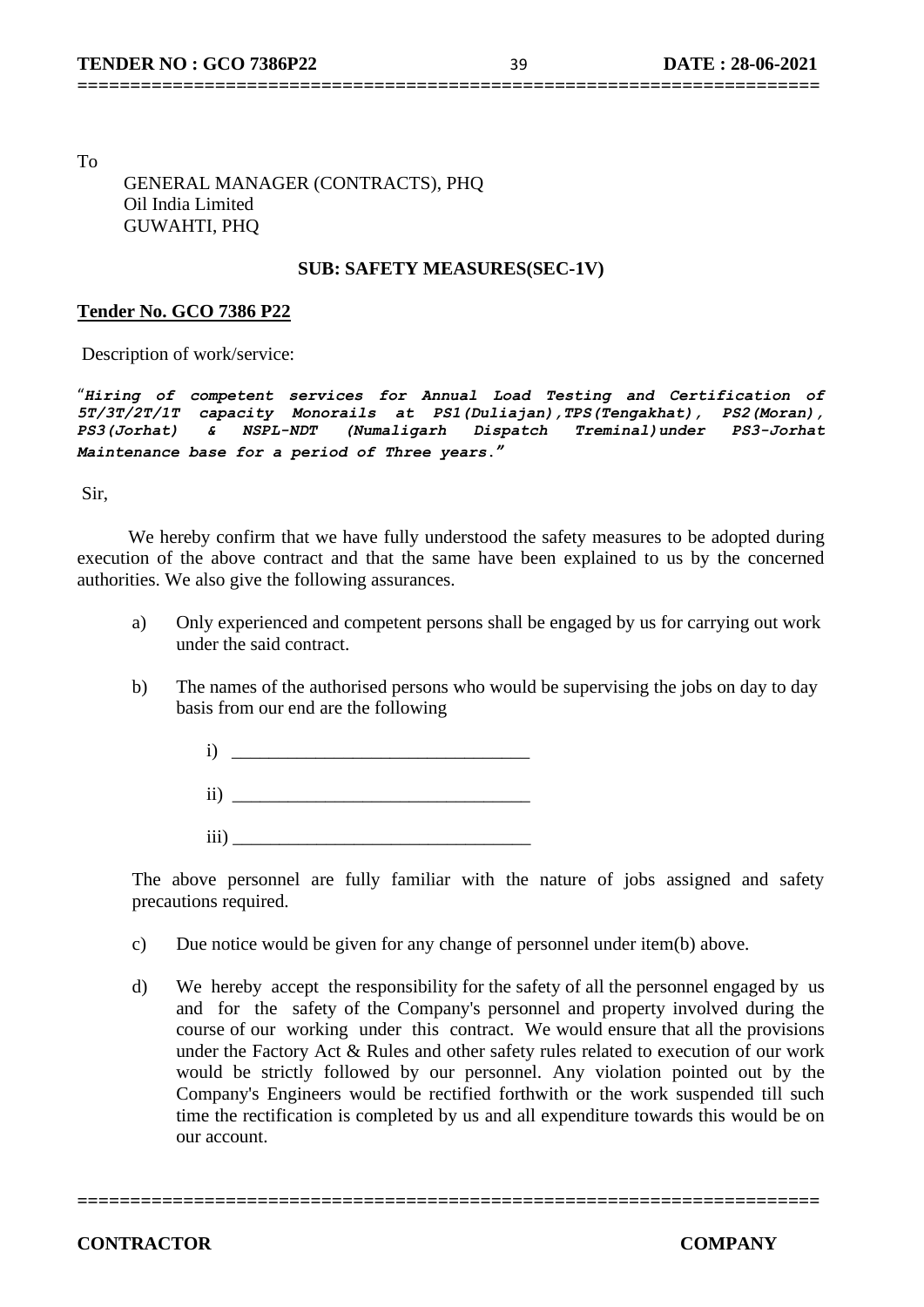**======================================================================**

- e) We confirm that all persons engaged by us would be provided with the necessary Safety Gears at our cost.
- f) All losses caused due to inadequate safety measures or lack of supervision on our part would be fully compensated by us and the Company will not be responsible for any lapses on our part in this regard.

(Seal) Yours Faithfully

Date\_\_\_\_\_\_\_\_\_\_\_\_ M/s\_\_\_\_\_\_\_\_\_\_\_\_\_\_\_\_\_\_\_\_\_\_\_\_\_\_\_\_\_\_\_

CONTRACTOR FOR & ON BEHALF OF

\_\_\_\_\_\_\_\_\_\_ \*\*\*\*\*\*\*\*\*\*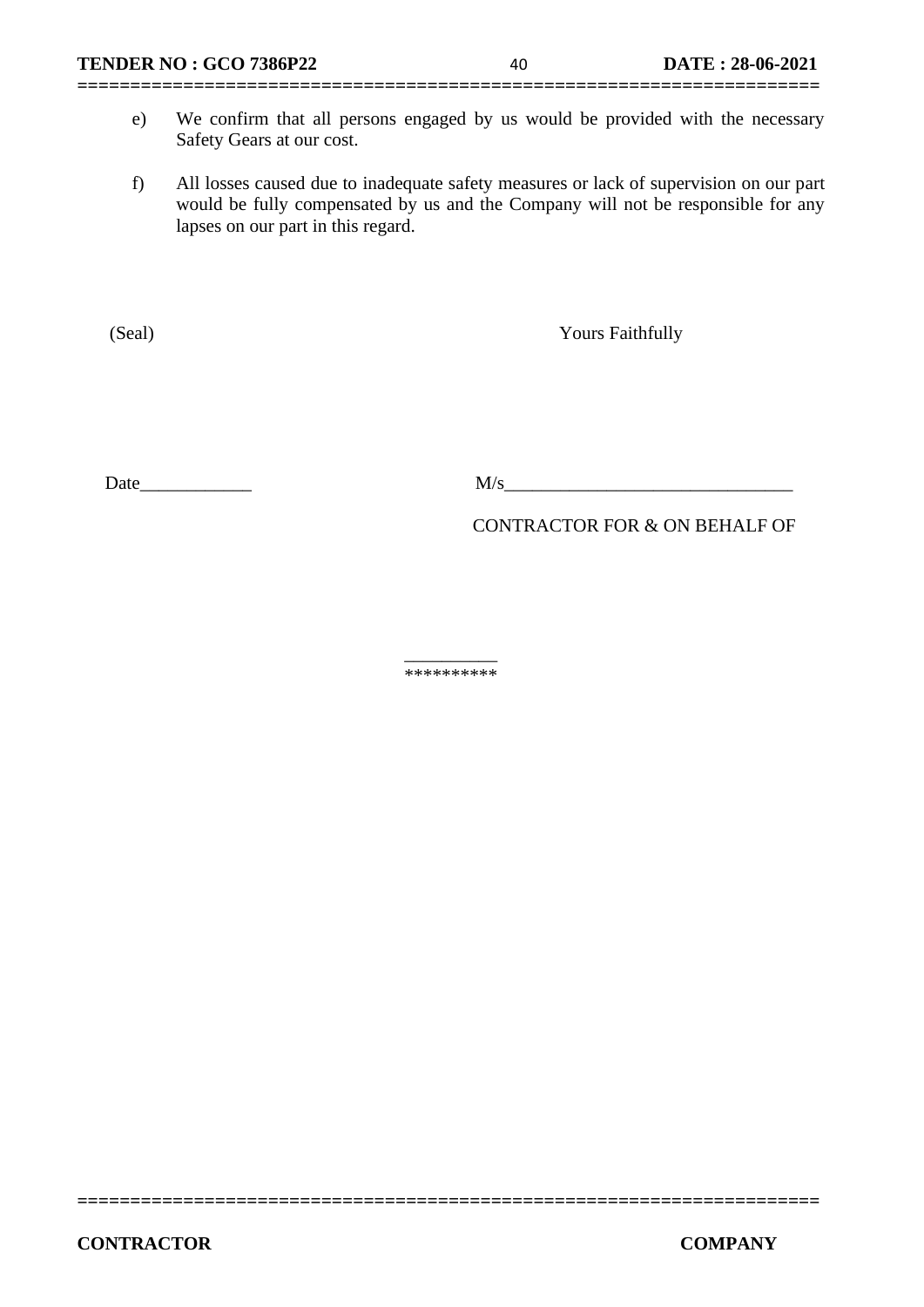#### **DECLARATION FOR BID SECURITY PROFORMA-C**

| .                      |
|------------------------|
| M/s. Oil India Limited |
|                        |
|                        |
|                        |
|                        |

Dear Madam/Sir,

 $T<sub>0</sub>$ 

After examining / reviewing provisions of above referred tender documents (including all corrigendum/ Addenda), we M/s. …………… (Name of Bidder) have submitted our offer / bid no…………

**======================================================================**

We, M/s. ………………….(Name of Bidder) hereby understand that, according to your conditions, we are submitting this Declaration for Bid Security.

We understand that we will be put on watch list/holiday/banning list (as per policies of OIL INDIA in this regard), if we are in breach of our obligation(s) as per following:

- (d) have withdrawn/modified/amended, impairs or derogates from the tender, my/our Bid during the period of bid validity specified in the form of Bid; or
- (e) having been notified of the acceptance of our Bid by the OIL INDIALIMITED during the period of bid validity:
	- (iv) fail or refuse to execute the Contract, if required, or
	- (v) fail or refuse to furnish the Contract Performance Security, in accordance provisions of tender document.
	- (vi) Fail or refuse to accept 'arithmetical corrections' as per provision of tender document.
- (f) having indulged in corrupt/fraudulent/collusive/coercive practice as per procedure.

| Place: | [Signature of Authorized Signatory of |  |
|--------|---------------------------------------|--|
| Bidder |                                       |  |
| Date:  | Name:                                 |  |
|        | Designation:                          |  |
|        | Seal:                                 |  |
|        |                                       |  |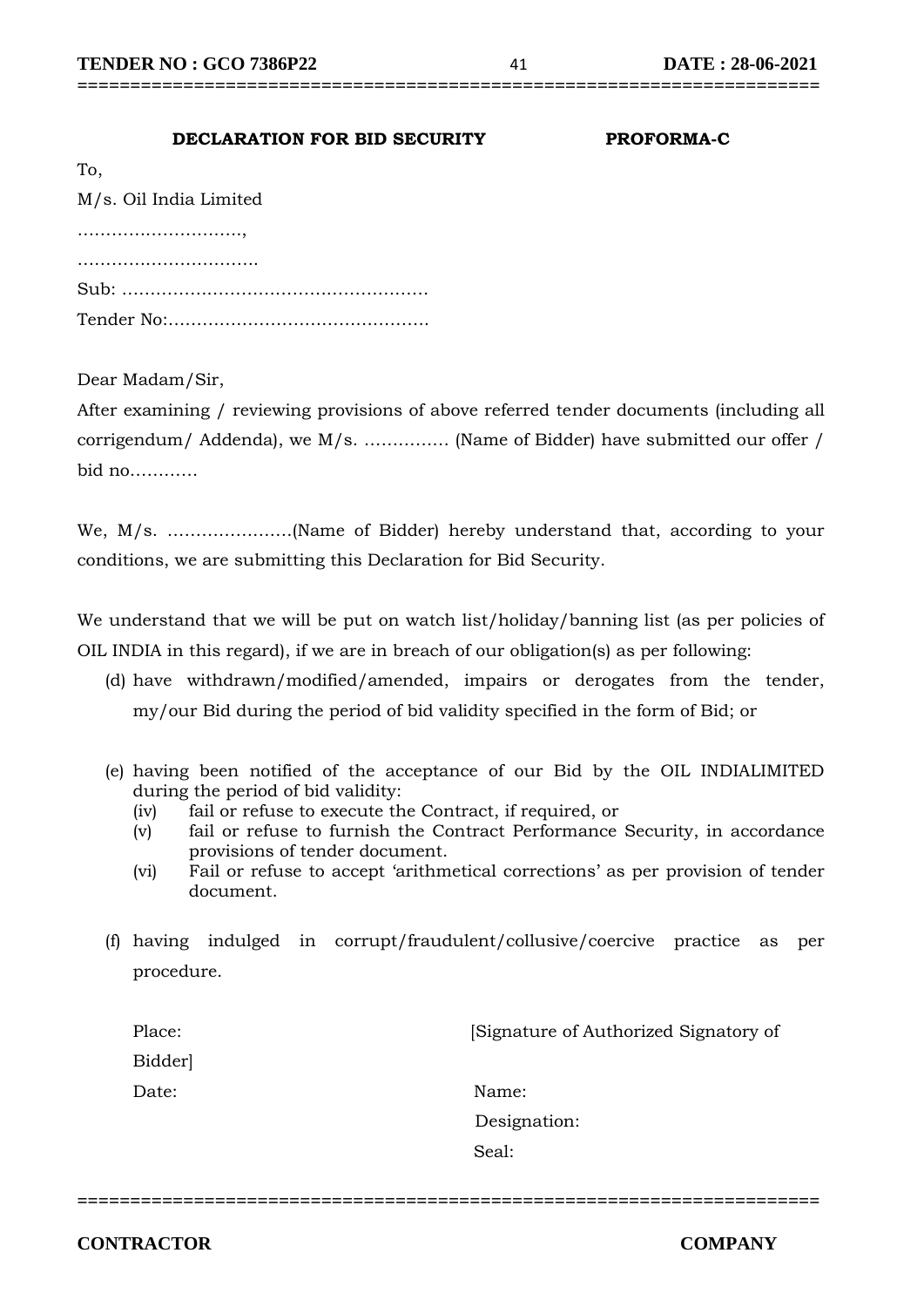#### **PROFORMA-D**

#### **FORM OF PERFORMANCE BANK GUARANTEE (PROFORMA-D)**

To: M/s. OIL INDIA LIMITED, (**GENERAL MANAGER -CONTRACTS**)

Guwahati, Assam, India, Pin – 781171

WHEREAS WHEREAS (Name and address of Contractor) (hereinafter called "Contractor") had undertaken, in pursuance of Contract No. \_\_\_\_\_\_\_\_\_\_\_\_\_\_\_\_\_\_\_\_\_\_\_ to execute (Name of Contract and Brief Description of the Work) \_\_\_\_\_\_\_\_\_\_\_\_\_\_\_\_\_\_\_ (hereinafter called "the Contract").

**======================================================================**

AND WHEREAS it has been stipulated by you in the said Contract that the Contractor shall furnish you with a Bank Guarantee as security for compliance with Contractor's obligations in accordance with the Contract.

AND WHEREAS we have agreed to give the Contractor such a Bank Guarantee; NOW THEREFORE we hereby affirm that we are Guarantors on behalf of the Contractor, up to a total of (Amount of Guarantee in figures) \_\_\_\_\_\_\_\_\_\_\_\_\_ (in words \_\_\_\_\_\_\_\_\_\_\_\_\_\_\_\_\_\_\_), such amount being payable in the types and proportions of currencies in which the Contract price is payable, and we undertake to pay you, upon your first written demand and without cavil or argument, any sum or sums within the limits of guarantee sum as aforesaid without your needing to prove or to show grounds or reasons for your demand for the sum specified therein. We hereby waive the necessity of your demanding the said debt from the Contractor before presenting us with the demand.

We further agree that no change or addition to or other modification of the terms of the Contract or the work to be performed thereunder or of any of the Contract documents which may be made between you and the Contractor shall in any way cease us from any liability under this guarantee, and we hereby waive notice of such change, addition or modification.

This guarantee is valid until the date  $\qquad \qquad$  (calculated at 3 **months** after Contract completion date).

SIGNATURE AND SEAL OF THE GUARANTORS \_\_\_\_\_\_\_\_\_\_\_\_\_\_\_\_\_\_\_\_\_ Designation Name of Bank Address \_\_\_\_\_\_\_\_\_\_\_\_\_\_\_\_\_\_\_\_\_\_\_\_\_\_\_\_\_\_\_\_\_\_\_ Witness \_\_\_\_\_\_\_\_\_\_\_\_\_\_\_\_ Address \_\_\_\_\_\_\_\_\_\_\_\_\_\_\_\_ Date ............ Place **\*\*\*\*\*\*\*\*\*\*\*\***

**======================================================================**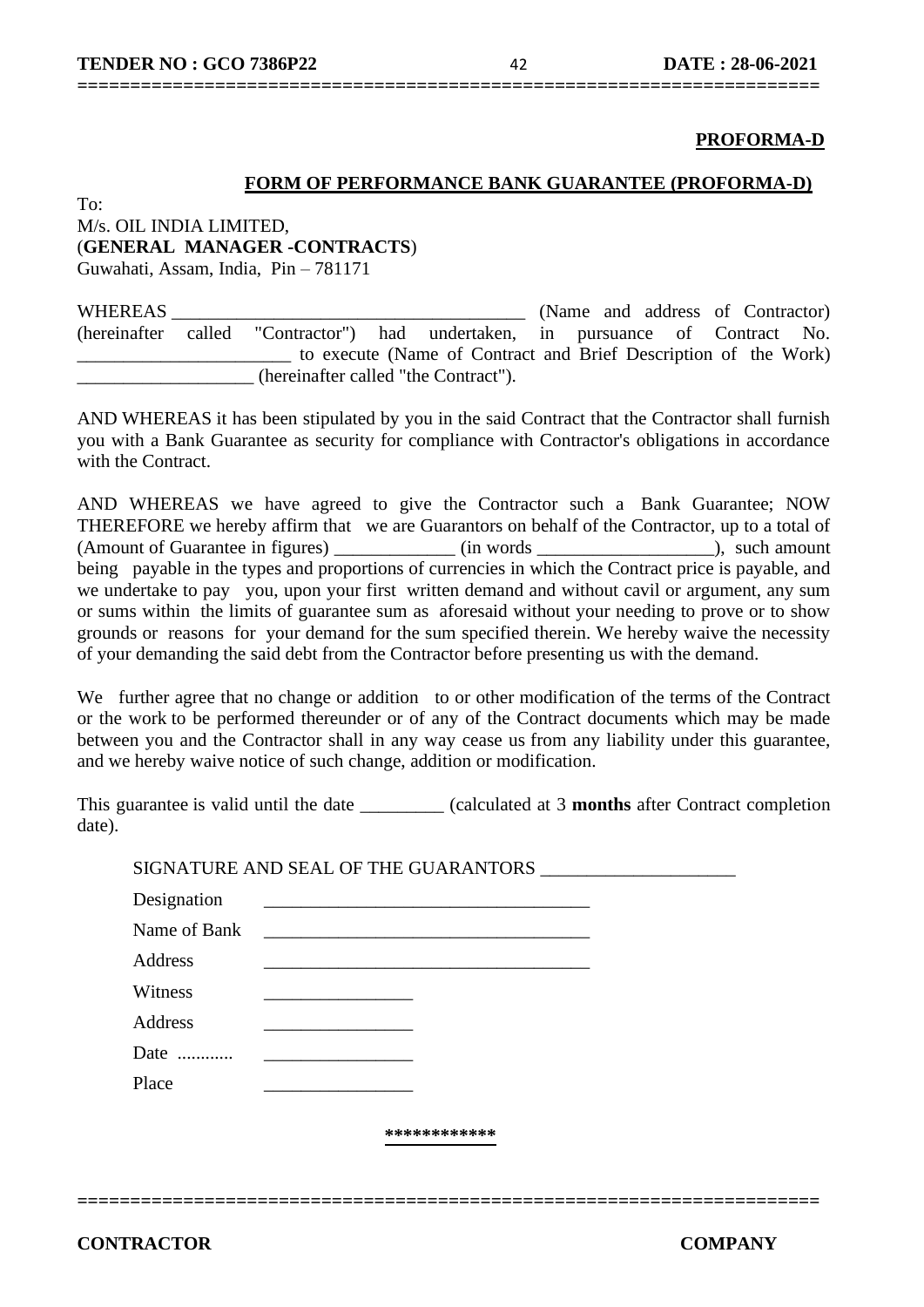#### **PROFORMA-E**

#### FORMAT FOR UNDERTAKING

**======================================================================**

#### **(IN TERMS OF TENDER NO. GCO 7386P22 )**

(On Non-Judicial Stamp Paper of Rs. 100/-) TO BE NOTORISED

To THE GENERAL MANAGER (CONTRACTS) PL OIL INDIA LIMITED GUWAHATI

Dear Sirs,

#### UNDERTAKING/DECLARATION BY THE BIDDER IN RESPECT OF TENDER NO **GCO 7386P22**

This is in connection with the Bid submitted by me/us, ………….... (Name of Bidder), against Tender No. **GCO 7386P22** for ""*Hiring of competent services for Annual Load Testing and Certification of 5T/3T/2T/1T capacity Monorails at PS1(Duliajan),TPS(Tengakhat), PS2(Moran), PS3(Jorhat) & NSPL-NDT (Numaligarh Dispatch Treminal)under PS3-Jorhat Maintenance base for a period of Three years***.***"*

I/We, the afore mentioned Bidder against the subject tender, hereby declare that my/our quoted rates include the following -

(a) Labour wages as per Minimum Wages Act and notifications issued by the Central Govt. from time to time, including P.F, insurance and Bonus.

- (b) Material and Equipment (if any) cost.
- (c) PPE cost.

(d) IME (Initial Medical Examination) cost.

(e) Other charges / cost including overheads, profit, insurance and handling charge..

I/We, the afore mentioned Bidder against the subject tender take note that minimum wages may increase from time to time as notified by statutory authority and Central Govt. and undertake that I/We shall not make Company (i.e. OIL) liable to reimburse me/us for such statutory increase in wage rates of the labours/workers engaged by me/us during the entire period of the contract, including extension if any. Currently, such increase in the wage rates is twice in a year. I/We have bid after considering this increase in wage rates for the entire period of Contract including extension provision.

I/We, the afore mentioned Bidder against the subject tender, further undertake that I/We will pay my/our workers the existing Daily wages as notified under the Minimum Wages Act from time to time by the Central Govt. and such statutory or any other increase in the wages rates including consequent increase in statutory contributions like provident fund etc. of contract labours engaged

**======================================================================**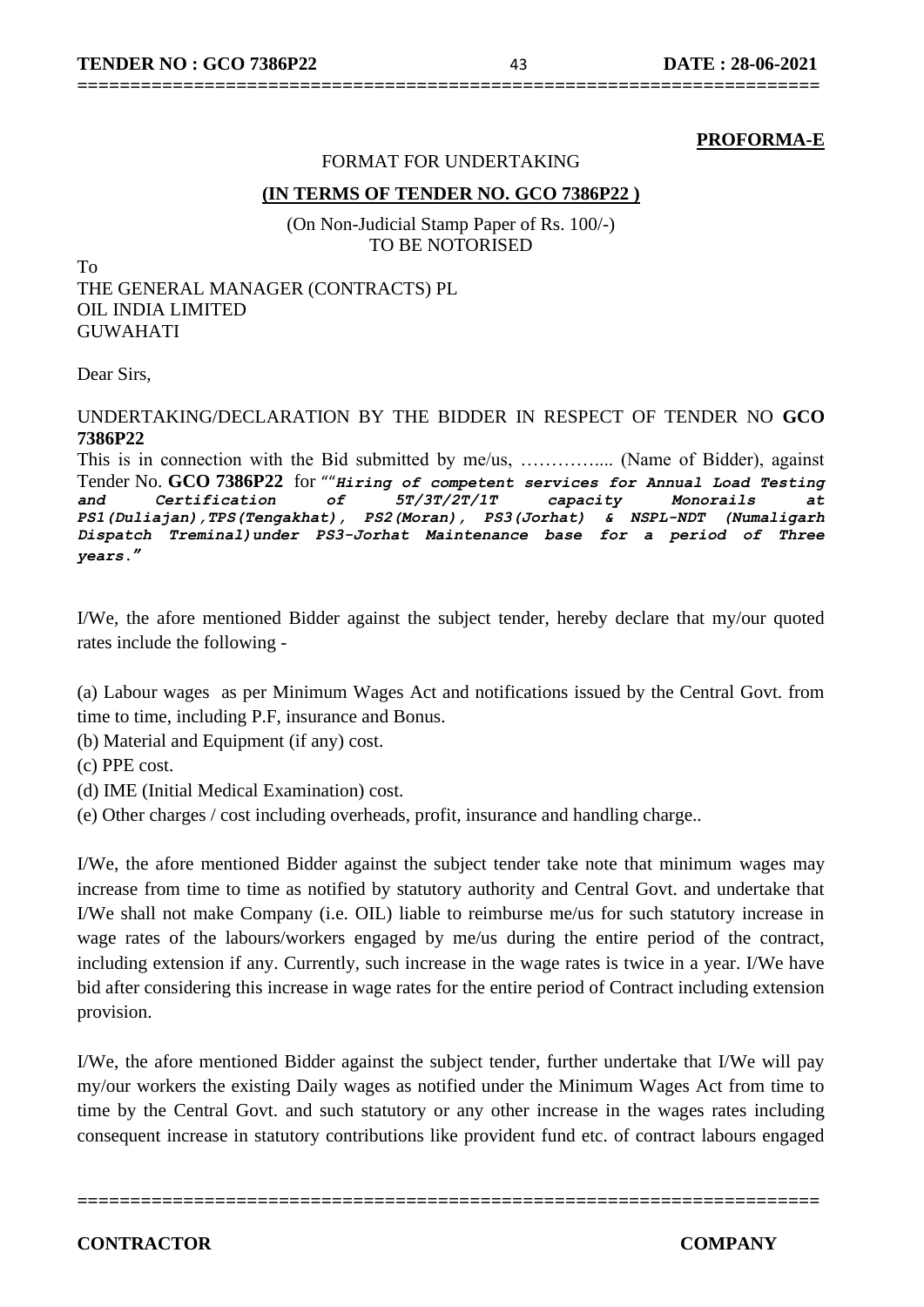**TENDER NO : GCO 7386P22** 44 **DATE : 28-06-2021**

by me/us shall be borne solely by me/us during the entire period of the contract, including extension if any, without any cost implication whatsoever upon the Company.

**======================================================================**

I/We further agree and undertake that in case of any violation of the above undertaking, Oil India Limited (OIL) shall be at liberty to take appropriate action against me/us in terms of the Tender/Contract including but not limited to termination of contract and debarment from future business with OIL. I shall duly comply with all the statutory obligations, more particularly under applicable labour laws. I further agree and undertake that in case of any dispute or claims arise out of my non-compliance of statutory obligations under the Contract, by the Labourers engaged by me or by any statutory authorities, I shall only be responsible for the same and hold the Company harmless against such dispute or claims. I further authorize the Company, in the event of my default or non-compliance of any statutory obligations, to deduct/recover and adjust such amount or claim against my Bills due under the Contract or against any other existing or future Contracts with the Company including performance security.

I/We declare that the information given above is true and any misstatement, misrepresentation, or suppression of facts in connection with the above undertaking may entail rejection of the bid and cancellation of contract, if awarded.

Yours faithfully,

1.Authorized Signatory with Seal

(Bidder)

\_\_\_\_\_\_\_\_\_\_\_\_\_\_\_\_\_\_\_\_\_\_\_\_\_\_\_\_\_\_\_\_\_\_

Place:-

Date:-

\*\*\*\*\*\*\*\*\*\*\*\*\*\*\*\*\*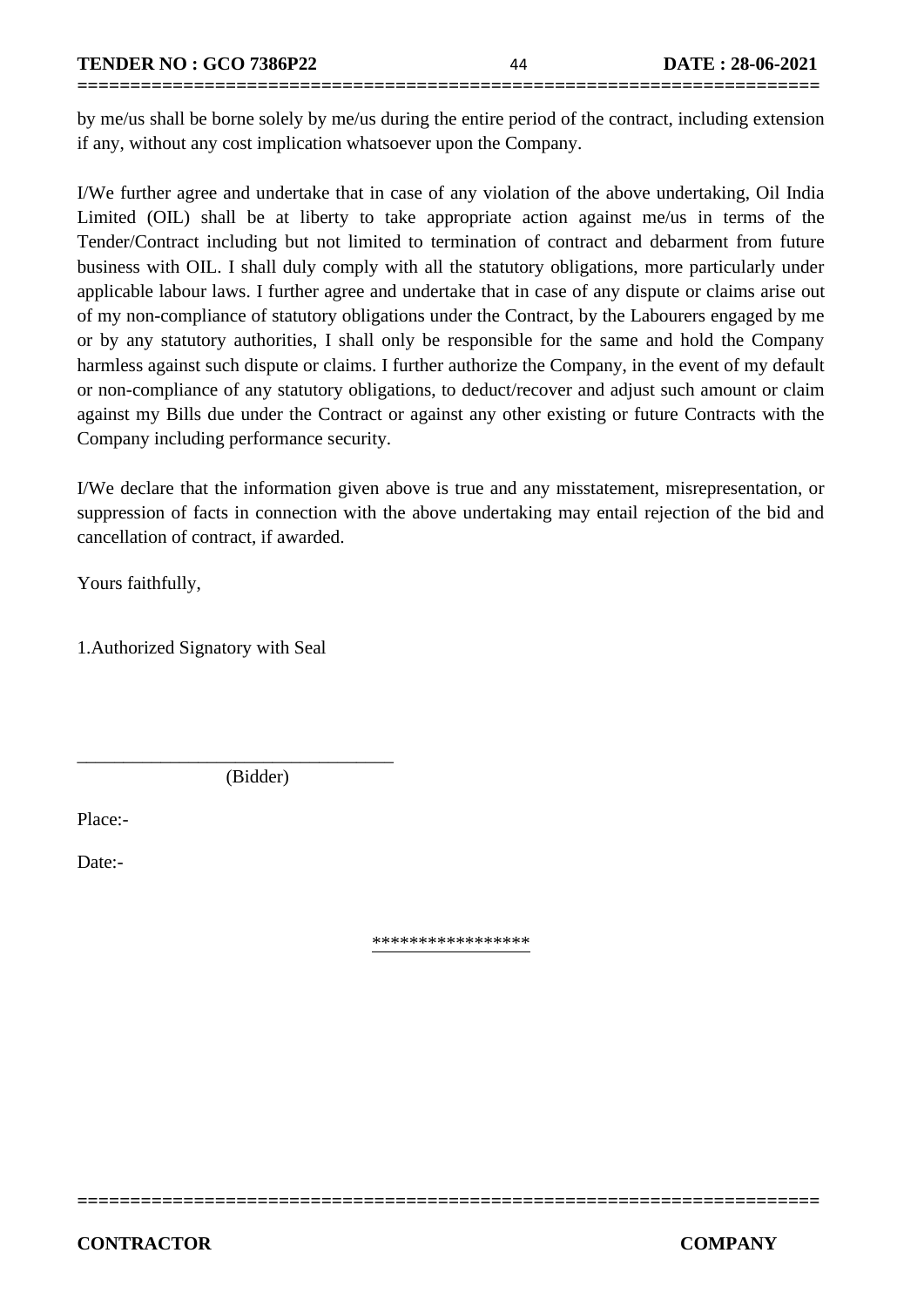#### **ANNEXURE -F**

#### **CERTIFICATE OF ANNUAL TURNOVER & NET WORTH**

**======================================================================**

#### **(**TO BE ISSUED BY **PRACTISING CHARTERED ACCOUNTANTS' FIRM** ON THEIR LETTER HEAD **)**

#### **TO WHOM IT MAY CONCERN**

This is to certify that the following financial positions extracted from the audited financial statements of M/s.......................................... (Name of the Bidder) for the last three (3) completed accounting years up to ……………..**(as the case may be)** are correct.

| <b>YEAR</b> | <b>TURN OVER</b> | <b>NET WORTH</b> |
|-------------|------------------|------------------|
|             | In $INR(Rs.)$    | In $INR(Rs.)$    |
|             |                  |                  |
|             |                  |                  |
|             |                  |                  |
|             |                  |                  |
|             |                  |                  |
|             |                  |                  |
|             |                  |                  |
|             |                  |                  |
|             |                  |                  |

**======================================================================** 

*Place:*

*Date:*

*Seal:*

*Membership Code & Registration No. :*

*Signature*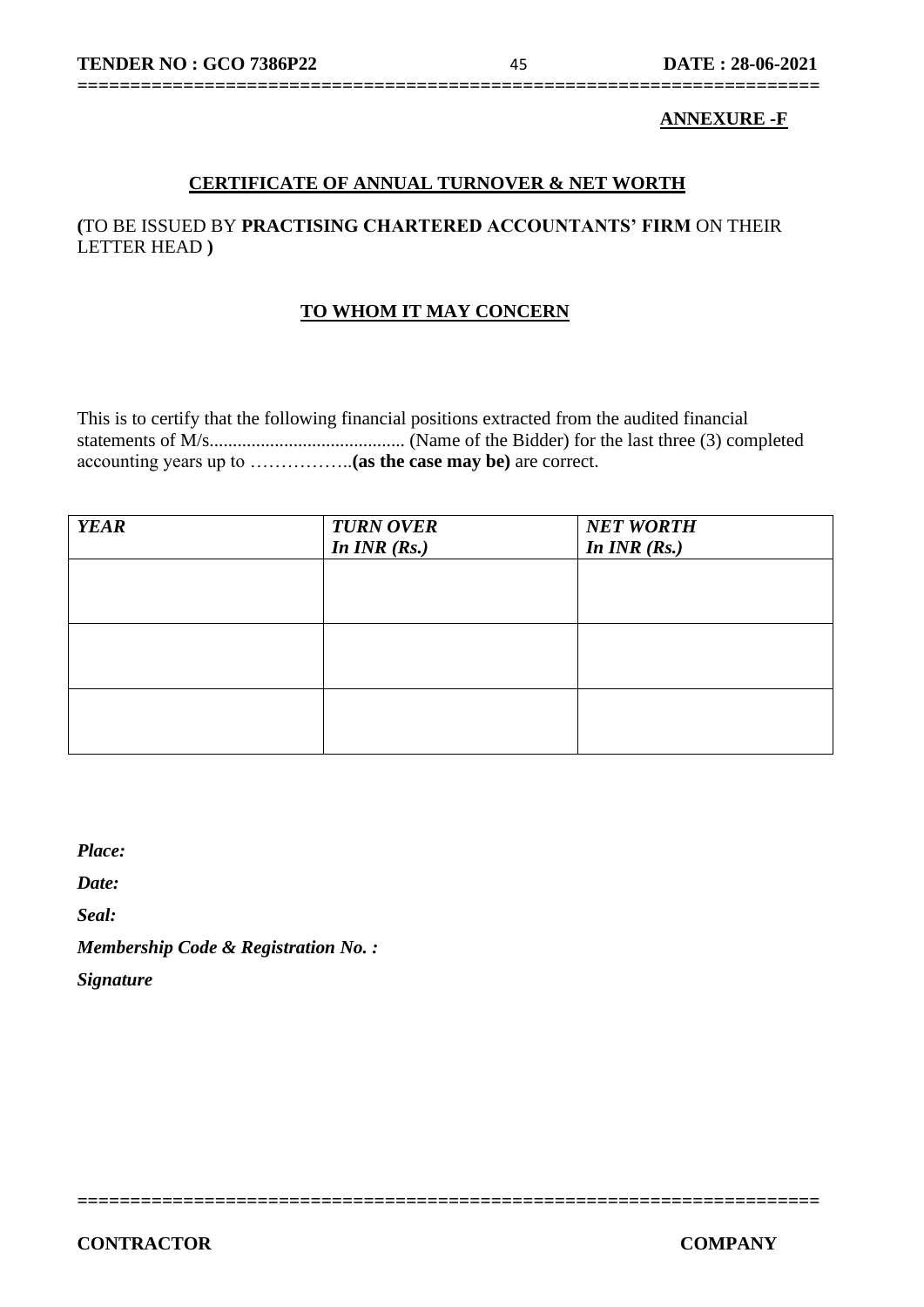#### **ANNEXURE - G**

To, General Manager (F&A) PL Oil India Limited Pipeline HQ, Narangi , Guwahati ,Assam-781171

Dear Sir,

Sub: E–Payments vide RTGS/NEFT

I/We request and hereby authorise you to execute E-Payment vide RTGS/NEFT modes to My /Our Bank account as per the details given below:

**======================================================================**

#### (A) BANK DETAILS

- 1. Bank A/c No. ( Must Enclose Cancelled Cheque)
- 2. Account Type Saving Bank/ Current Account
- 3. Bank Branch
- 4. Bank Address
- 5. IFSC Code
- 6. MICR No.

#### (B) VENDOR DETAILS :

- 1. Vendor Code ( See the vendor code given in the PO/Contract)
- 2. Name
- 3. PAN No. (Must enclosed self-attested photo copy of PAN Card )
- 4. Address with Mobile/Telephone No.
- 5. VAT TIN No.
- 6. CST Regn. No.
- 7. GST Regn. No.
- 8. Central Excise Regn.No.
- 9. Email ID

I/We hereby declare that the particulars given above are correct and complete. I/We confirm that I/we shall bear the charges, if any levied by my/our bank for the credit in our above account through NEFT. If the transaction is delayed or lost because of incomplete or incorrect information, we would not hold the company responsible.

Thanking you,

| Date:    | Authorised Signatory & Stamp |
|----------|------------------------------|
|          |                              |
| $\cdots$ |                              |

**======================================================================** 

#### Bank Certificate

We confirm that the details given above are correct as per our records.

Date: **Official** 

Place: Signature, Code & Stamp of Authorised Bank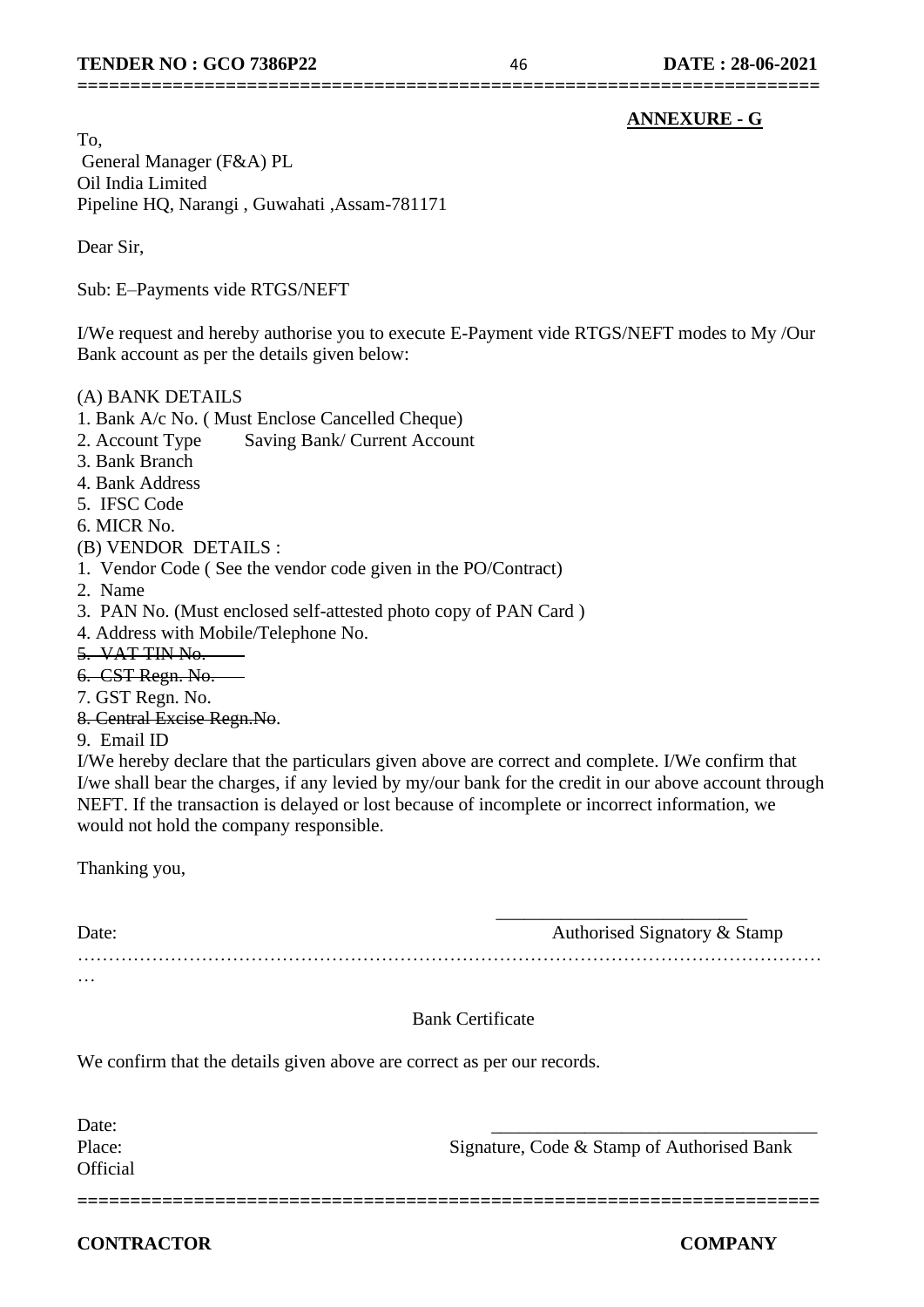## **======================================================================**

#### **ANNEXURE - H**

#### **Format of Undertaking by Bidders towards submission of authentic information/ documents**

*(To be typed on the letter head of the bidder)*

To, **General Manager (Contracts)-PL** Oil India Limited Pipeline HQ, Narangi , Guwahati ,Assam-781171

Subject: Undertaking of Authenticity of Information/documents submitted

Refer : Tender No…………………..Dated…………………

Sir/Madam

With reference to our quotation against your above-referred tender, we hereby undertake that no fraudulent information/documents have been submitted by us.

We take full responsibility for the submission of authentic information/documents against the above cited bid.

We also agree that, during any stage of the tender/contract agreement, in case any of the information/documents submitted by us are found to be false/forged/fraudulent , OIL has right to reject our bid at any stage including forfeiture of our EMD and/or PBG and/or cancel the award of contract and/or carry out other penal action on us, as deemed fit.

Yours faithfully,

For (type name of the firm here)

Signature of Authorised Signatory

Name:

Designation:

Phone No:

Place:

Date:

(Affix seal of the Organization here, if applicable)

\*\*\*\*\*\*\*\*\*\*\*\*\*\*\*\*\*